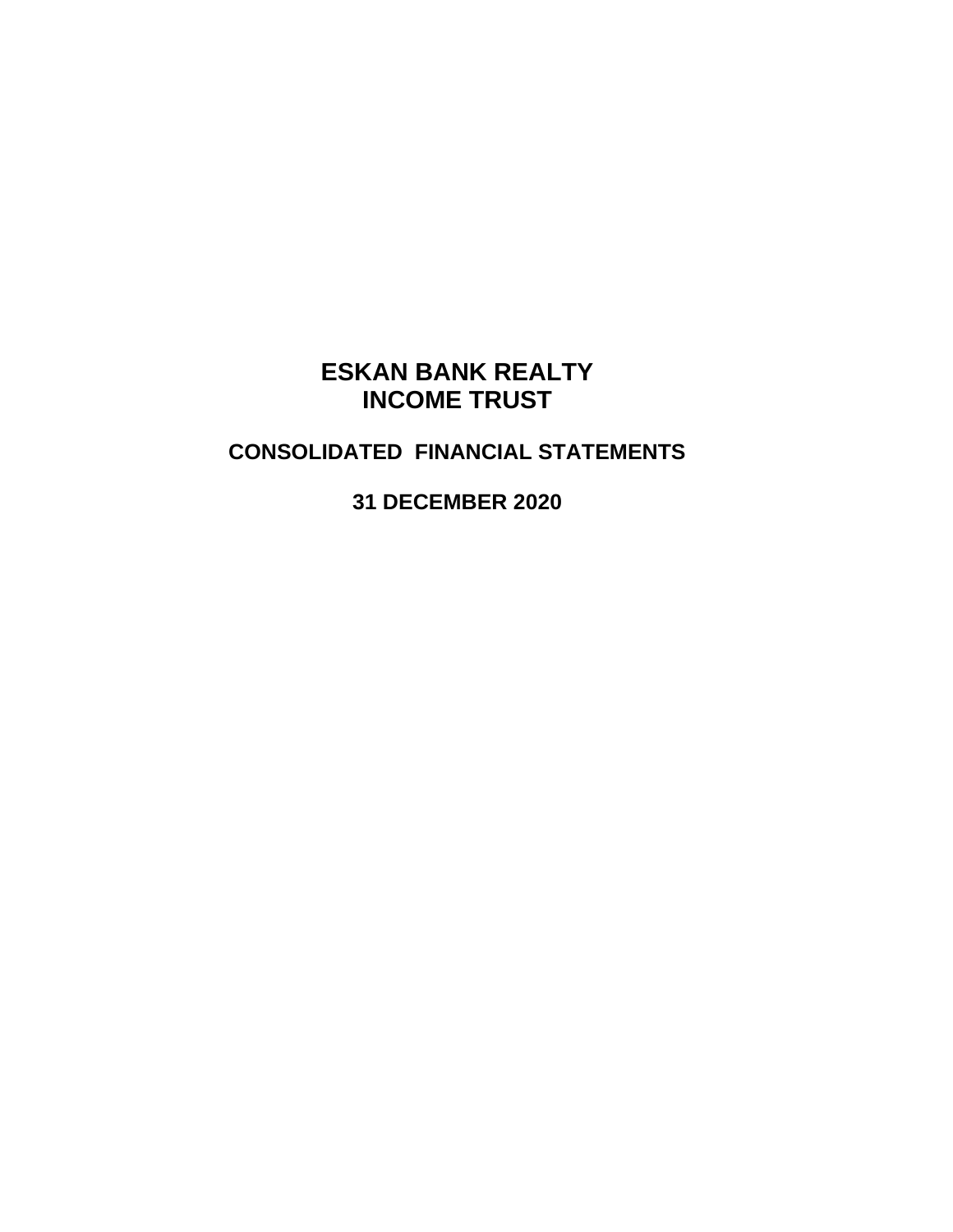# **CONSOLIDATED FINANCIAL STATEMENTS**

| <b>Information about the Trust</b> |                                                                                                                                                                                                                                                                                                                |
|------------------------------------|----------------------------------------------------------------------------------------------------------------------------------------------------------------------------------------------------------------------------------------------------------------------------------------------------------------|
| Board of Directors of the Trust    | Mr. Wajdi Al Jallad - Chairman (with effect from 31 December 2020)<br>Mr. Muhammad Saeed Butt - Deputy Chairman<br>Mr. Nandakumar Narasimhan (with effect from 31 December 2020)<br>Mr. Bashar Al Bazian - Chairman (Resigned on 31 December 2020)<br>Mr. Michael Roy Pankhurst (Resigned on 31 December 2020) |
| <b>Registered office</b>           | 24th Floor<br><b>NBB Tower</b><br>PO Box 11718<br><b>Government Avenue</b><br>Manama<br>Kingdom of Bahrain                                                                                                                                                                                                     |
| Principal banker                   | Bahrain Islamic Bank B.S.C.                                                                                                                                                                                                                                                                                    |
| Trustee & custodian                | Keypoint Trust B.S.C.(c) (with effect from 31 December 2020)<br>Crestbridge Bahrain B.S.C. (c) (Resigned on 31 December 2020)                                                                                                                                                                                  |
| <b>Investment manager</b>          | Eskan Bank B.S.C. (c)                                                                                                                                                                                                                                                                                          |
| Sub-Investment manager             | SICO B.S.C. (c) (Resigned on 31 March 2020)                                                                                                                                                                                                                                                                    |
| Market Maker                       | SICO B.S.C. (c)                                                                                                                                                                                                                                                                                                |
| <b>Registrar</b>                   | Bahrain Clear B.S.C. (c)                                                                                                                                                                                                                                                                                       |
| <b>Property manager</b>            | Savills Middle East Co. S.P.C.                                                                                                                                                                                                                                                                                 |
| Administrator                      | SICO Fund Services B.S.C. (c) (Appointed on 1 March 2021)<br>Keypoint Consulting W.L.L. (Resigned on 28 February 2021)                                                                                                                                                                                         |
| Paying agent                       | Karvy Fintech (Bahrain) W.L.L.                                                                                                                                                                                                                                                                                 |
| <b>Property appraiser</b>          | Knight Frank Spain Saudi Arabia Real Estate Valuations Company                                                                                                                                                                                                                                                 |
| External auditor                   | <b>KPMG Fakhro</b><br>Salman Manjlai, Partner<br>P.O. Box 710, Manama, Kingdom of Bahrain                                                                                                                                                                                                                      |
| Shari'a Board                      | Dr. Sheikh Nezam Yacouby (Chairperson)<br>Dr. Sheikh Abdulaziz Khalifa AlQassar (Vice Chairperson)<br>Sheikh Abdulnasser Al-Mahmood (Member)                                                                                                                                                                   |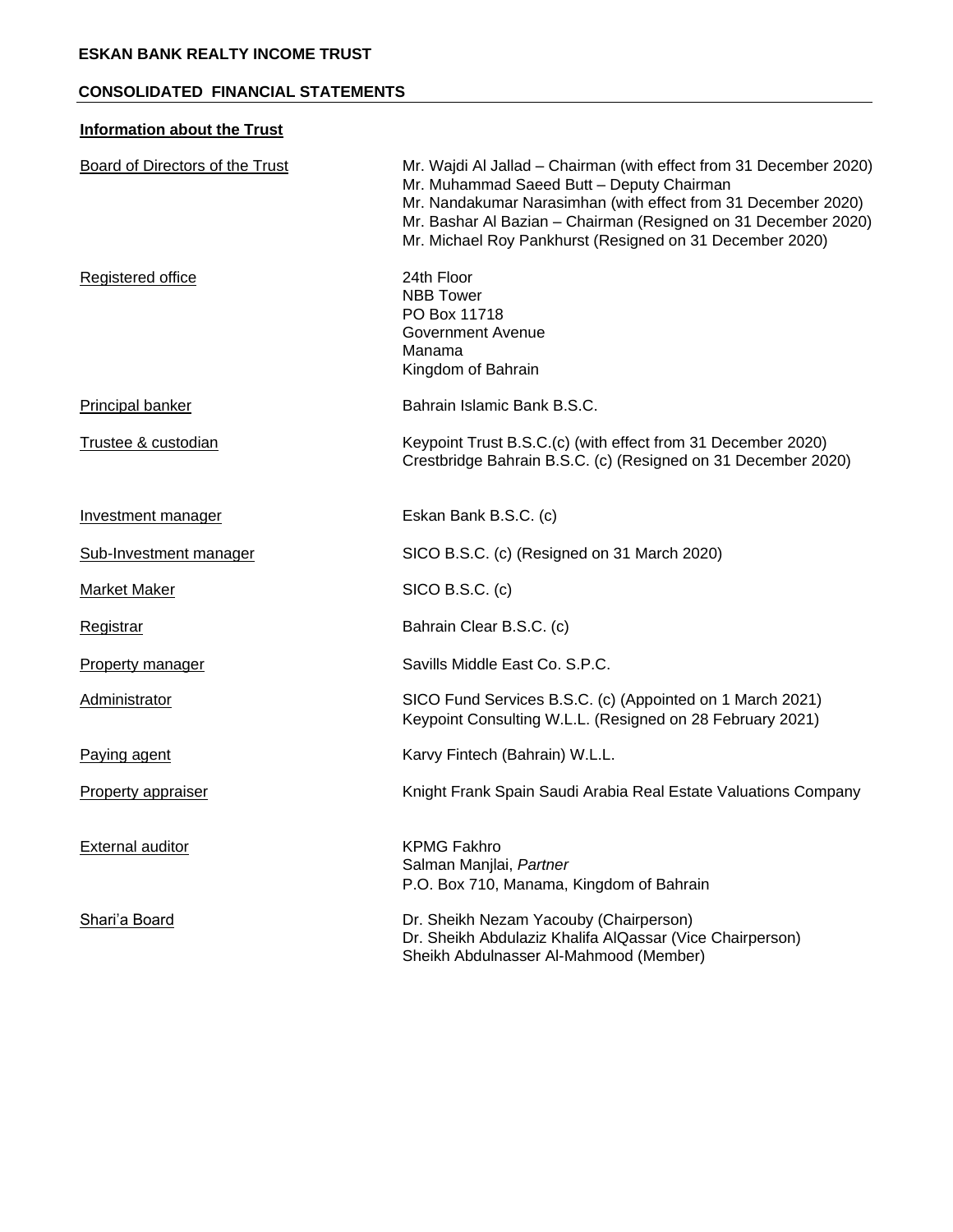# **CONSOLIDATED FINANCIAL STATEMENTS For the year ended 31 December 2020**

# **CONTENTS** Page

| Directors' report                                |           |
|--------------------------------------------------|-----------|
| Shari'a Supervisory Board Report                 | $2 - 3$   |
| Independent auditors' report to the unitholders  | 4-6       |
| Consolidated statement of financial position     |           |
| Consolidated statement of income                 | 8         |
| Consolidated statement of changes in unitholders | 9         |
| Consolidated statement of cash flows             | 10        |
| Notes to the consolidated financial statements   | $11 - 31$ |
|                                                  |           |

# **Supplementary information (un-audited)**

| Reporting of financial impact of COVID-19<br>Annexures:                                | $32 - 33$ |
|----------------------------------------------------------------------------------------|-----------|
| Annexure A: Consolidated statement of portfolio investments, receivables and financing | 35        |
| Annexure B: Consolidated statement of financial highlights                             | -36       |
| Annexure C: Additional disclosures                                                     | 37-38     |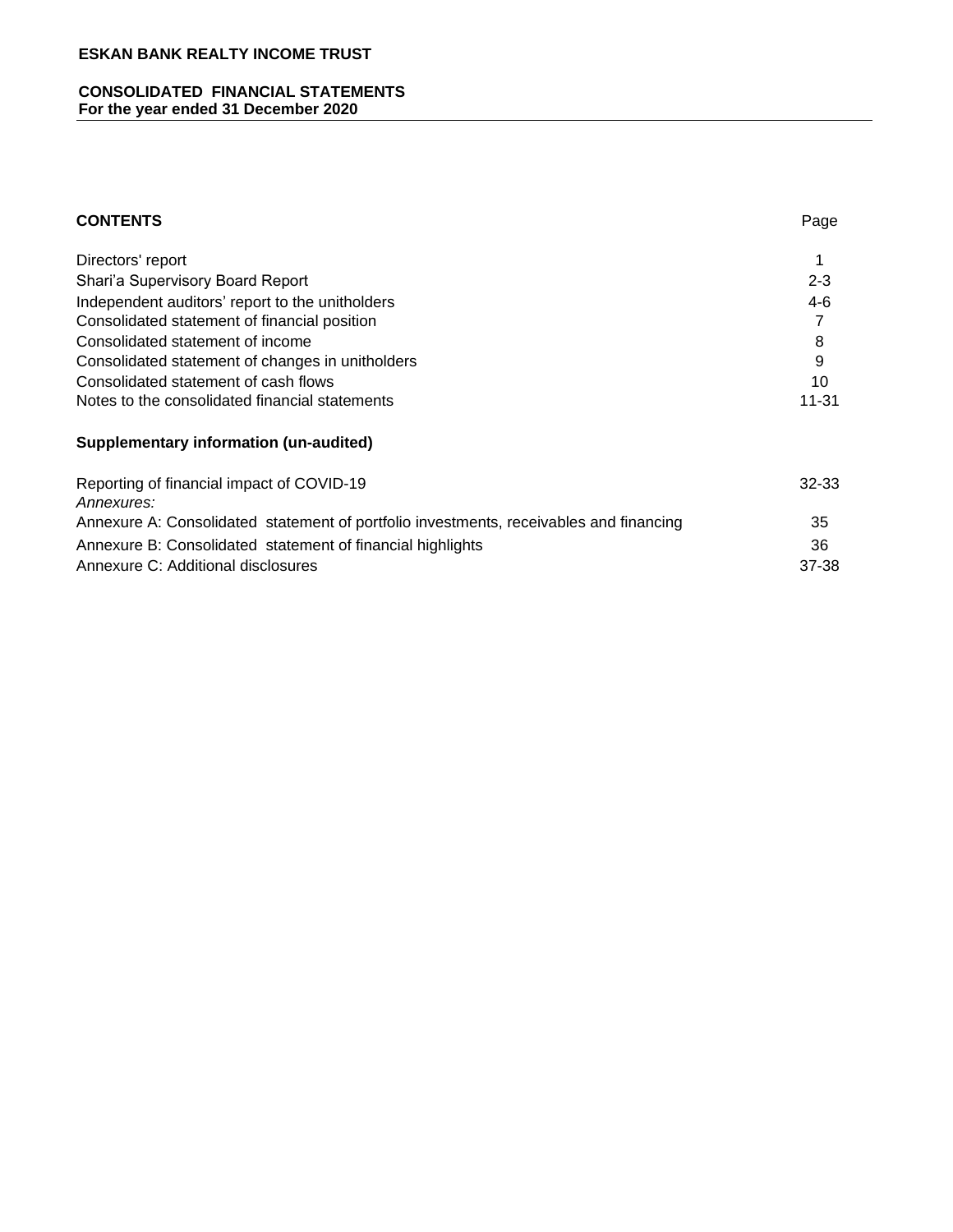#### **DIRECTORS' REPORT** For the year ended 31 December 2020

The Directors have pleasure in submitting their report together with the audited consolidated financial statements of Eskan Bank Realty Income Trust (the "Trust" or "EBRIT") and its subsidiaries (together "the Group") for the year ended 31 December 2020.

#### **Principal activities**

The Trust is a closed ended Real Estate Investment Trust ("REIT") and its primary objective is to maximize stable Shari'a compliant income generation for the unitholders with a long-term approach and risk adjusted manner. The Trust invests primarily in income generating properties in the Kingdom of Bahrain.

#### **Results and financial position**

The consolidated statement of financial position of the Group as at 31 December 2020 and results for the vear ended 31 December 2020 are set out in the accompanying consolidated financial statements.

#### **Dividends**

The Board of Directors on 27 February 2020 declared a distribution at 1.57% of the unit's capital of the Trust for the year 1 January 2019 to 31 December 2019, after obtaining CBB approval (note 11).

#### **Board of Directors of the Trust**

The following Directors served for the year ended 31 December 2020 and on the date of signing of this report were:

Mr. Wajdi Al Jallad - Chairman (with effect from 31 December 2020)

Mr. Muhammad Saeed Butt - Deputy Chairman

Mr. Nandakumar Narasimhan (with effect from 31 December 2020)

Mr. Bashar Al Bazian - Chairman (Resigned on 31 December 2020)

Mr. Michael Roy Pankhurst (Resigned on 31 December 2020)

On behalf of the Directors:

Mr. Wajdi Al Jallad Chairman

Mr. Muhammad Saeed Butt Deputy Chairman

28 February 2021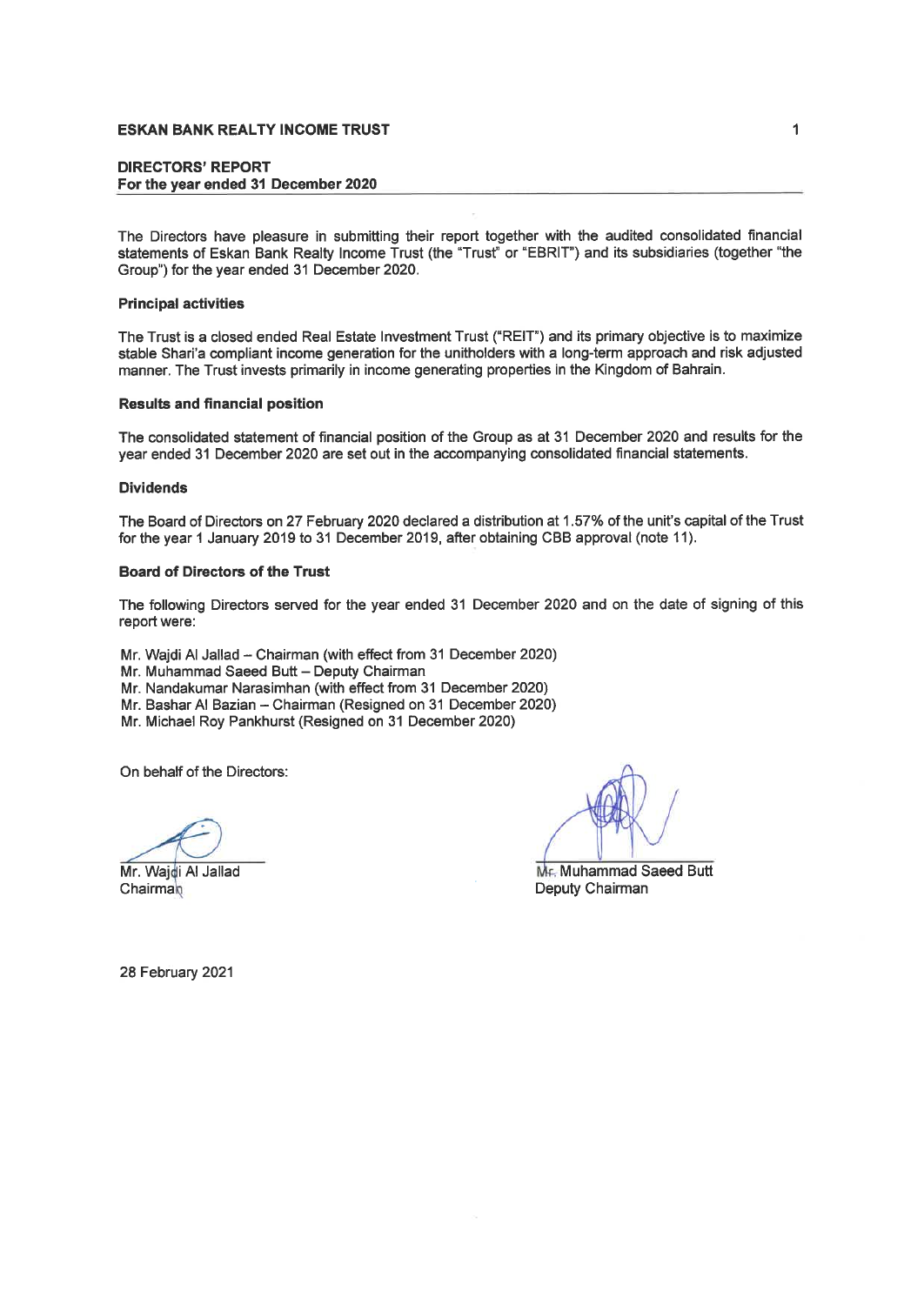ببِنِّي واللَّهُ الرَّحْزَالرِّحِيَّ

# Shari'a Supervisory Board Report for the year ended 31 December 2020

05 Rajab 1442 BC coinciding 17<sup>th</sup> February 2021

Praise be to Allah, and May peace and blessing be upon Prophet Mohammed, his family and his companions.

To the Unit holders of ESKAN Bank Reality Income Trust

Assalam Alaikum Wa Rahmat Allah Wa Barakatuh

In compliance with the letter of appointment, we are required to submit the following report:

During the year ended 31 December 2020, we have reviewed the principles and contracts relating to the transactions and applications conducted by ESKAN Bank Reality Income Trust (the "Trust"). We have also conducted our review to form an opinion as to whether the Trust has complied with Shari'a Rules and Principles and with specific Fatwas, rulings and guidelines issued by us.

We believe that ensuring the conformity of the Trust's activities with the provision of Islamic Shari'a is the sole responsibility of the Trust's Management, while the Shari'a Supervisory Board is only responsible for expressing an independent opinion based on our review of the operations of the Trust, and to report to you.

We have reviewed the internal Shari'a auditor report which contains the detail findings of auditing the Trust financial statements, transactions, activities, investments, and pertinent documentation adopted by the Trust Manager. Our review was conducted to form an opinion as to whether the Trust Manager has complied with Shari'a rules and principles issued by us and also with the directives and guidelines issued by AAOIFI.

We planned and performed our review so as obtain all the information and explanations which we considered necessary in order to provide us with sufficient evidence to give reasonable assurance that the Trust has not violated Shari'a rules and Principles.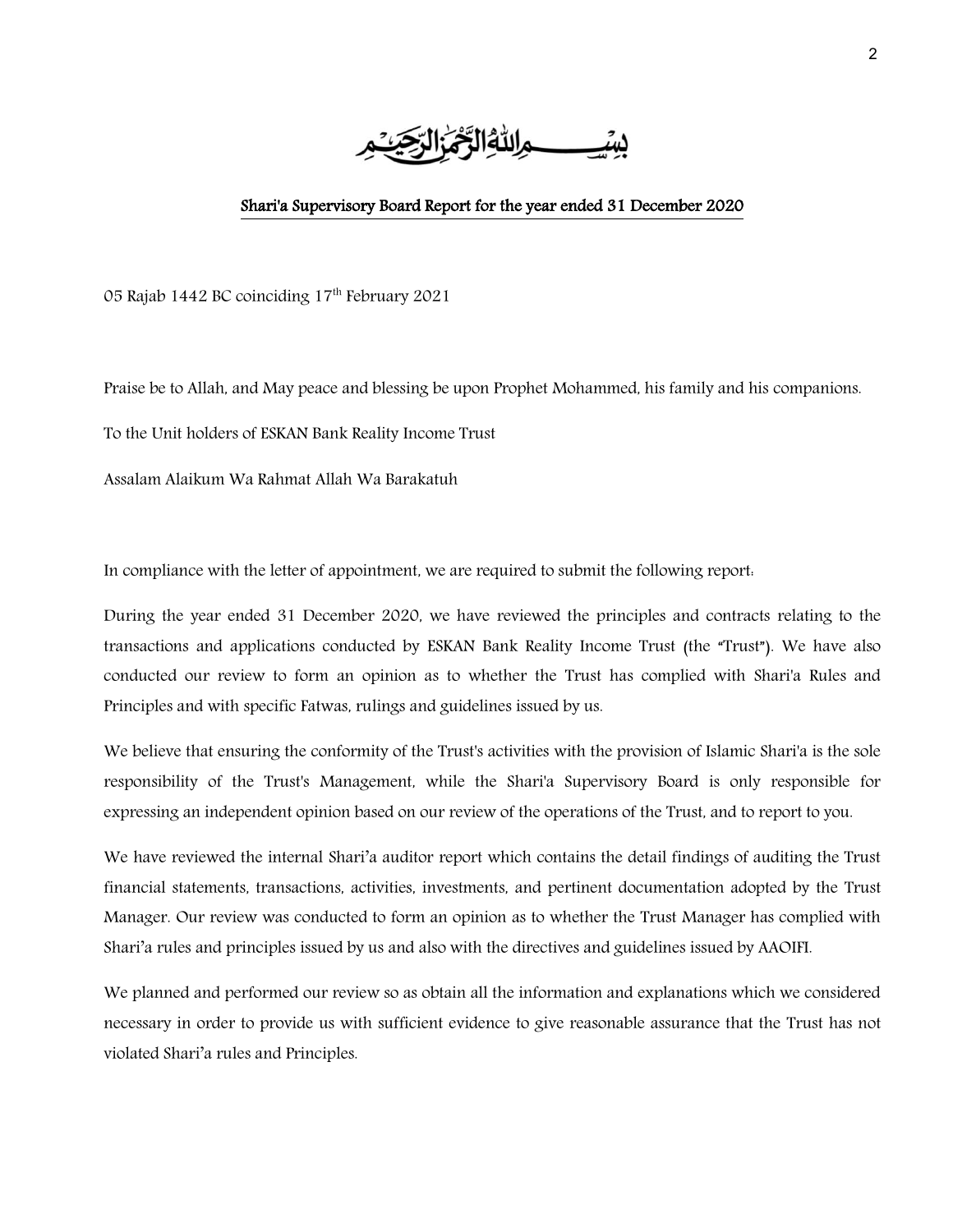In our opinion:

Contracts, transactions and dealings related to the Trust entered into by the Trust Manager during year ended 31 December 2020 that we have reviewed complies with the Islamic Shari'a Rules and Principles.

Since distributions to the unit holders are their share according to the terms and conditions of the total collected rent, minus what is determined according to the terms and conditions of the Fund, Therefore the Zakat is on the holder of each unit according to his applicable Zakat period and Nisab.

We pray that Allah may grant all of us further success and prosperity.

 $\overrightarrow{S}$  Sh. Nezam Mohammed Saleh Yacouby

Chairman

Sh. Dr. Abdul Aziz Khalif a Al Qassar Sh. Abdul Nasser Omar Al Mahmood

Vice Chairman **Executive Member**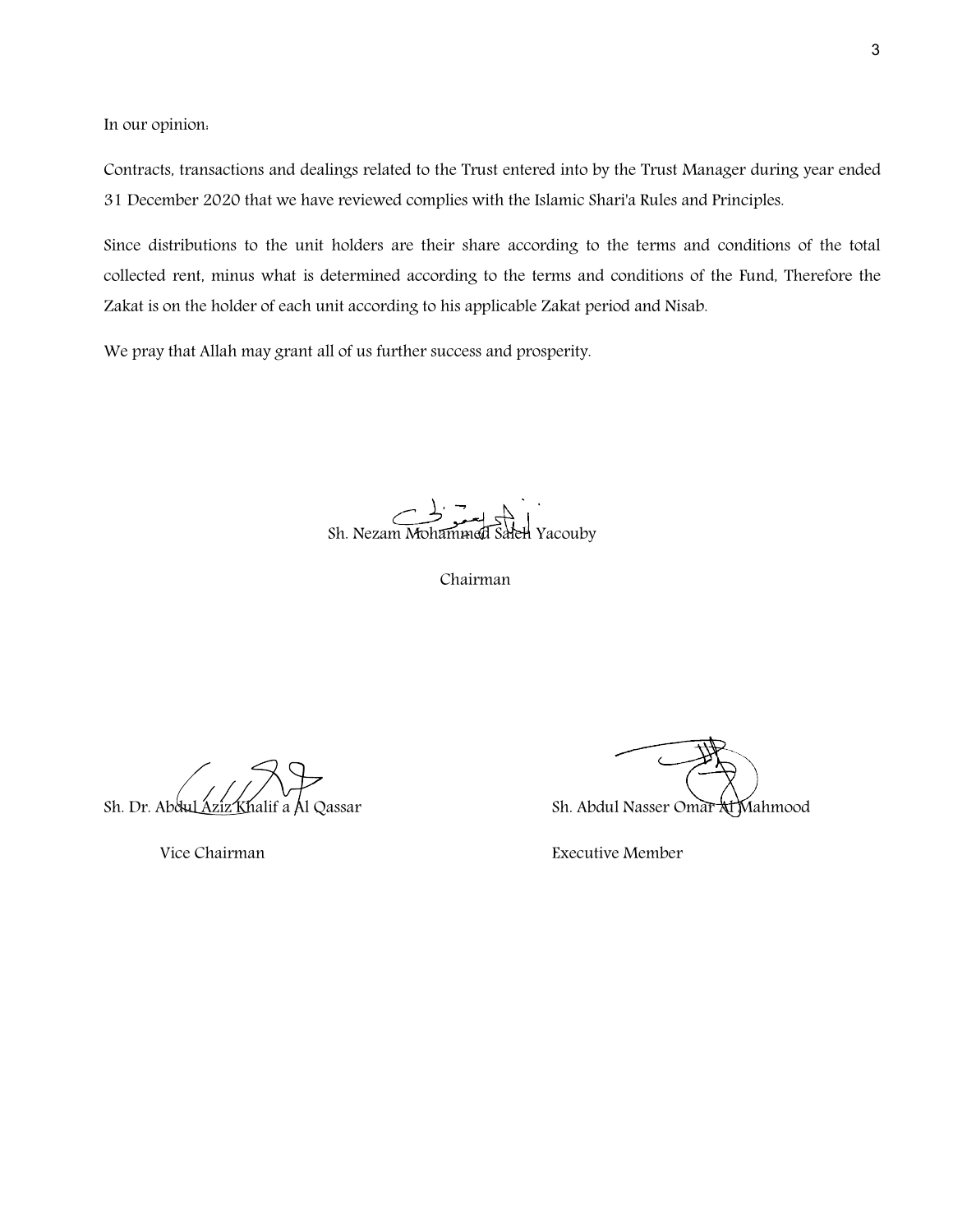

KPMG Fakhro Audit 12<sup>th</sup> Floor, Fakhro Tower P O Box 710, Manama Kingdom of Bahrain

Telephone +973 17 224807 +973 17 227443 Fax Website: home.kpmg/bh CR No. 6220  $\Lambda$ 

#### **INDEPENDENT AUDITORS' REPORT TO THE UNITHOLDERS**

Eskan Bank Realty Income Trust Manama, Kingdom of Bahrain

#### Report on the audit of the consolidated financial statements

#### Opinion

We have audited the accompanying consolidated financial statements of Eskan Bank Realty Income Trust (the "Trust"), and its subsidiaries (together the "Group") which comprise the consolidated statement of financial position as at 31 December 2020, the consolidated statements of income, changes in unitholders and cash flows for the year then ended, and notes, comprising significant accounting policies and other explanatory information.

In our opinion, the accompanying consolidated financial statements present fairly, in all material respects, the consolidated financial position of the Group as at 31 December 2020, and consolidated results of its operations, changes in unitholders and its cash flows for the year then ended in accordance with the Financial Accounting Standards ("FAS") issued by the Accounting and Auditing Organisation for Islamic Financial Institutions ("AAOIFI").

In our opinion, the Group has also complied with the Islamic Shari'a Principles and Rules as determined by the Group's Shari'a Supervisory Board during the year ended 31 December 2020.

#### Basis for opinion

We conducted our audit in accordance with Auditing Standards for Islamic Financial Institutions ("ASIFIs") issued by AAOIFI. Our responsibilities under those standards are further described in the Auditors' responsibilities for the audit of the consolidated financial statements section of our report. We are independent of the Group in accordance with AAOIFI's Code of Ethics for Accountants and Auditors of Islamic Financial Institutions, together with the ethical requirements that are relevant to our audit of the consolidated financial statements in the Kingdom of Bahrain, and we have fulfilled our other ethical responsibilities in accordance with these requirements and the Code. We believe that the audit evidence we have obtained is sufficient and appropriate to provide a basis for our opinion.

#### Key audit matters

Key audit matters are those matters that, in our professional judgment, were of most significance in our audit of the consolidated financial statements of the current period. These matters were addressed in the context of our audit of the consolidated financial statements as a whole, and in forming our opinion thereon, and we do not provide a separate opinion on these matters.

#### Valuation of investment in real estate

(refer to accounting policies in note 3 (a) and note 6 in the consolidated financial statements)

 $\ddot{\phantom{a}}$ 

#### **Description**

#### How the matter was addressed in our audit

We considered this as a key audit area we Our procedures, amongst others, included: focused on because of:

- The significance of investment in real estate representing 93% of total assets.
- the uncertainty prevalent in the property market; and
- application of valuation techniques which often involve the exercise of judgment and the use of assumptions and estimates.

. Involvement of our real estate valuation specialists, who by reference to their knowledge of the industry and available historical data:

- evaluated the appropriateness of the valuation methodology  $\blacktriangleright$ used by an independent property valuer appointed by the Group; and
- challenged the inputs and assumptions used in the valuation  $\blacktriangleright$
- Comparing the carrying value of each property to the value in the valuation report
- Assessing the qualification and experience of the independent property valuers by reading the terms of their engagement letter to determine whether there were any matters that might have affected their objectivity or limited their scope of work and
- Evaluating the adequacy of the Group's disclosures related to valuation of investment in real estate by reference to the relevant accounting standards.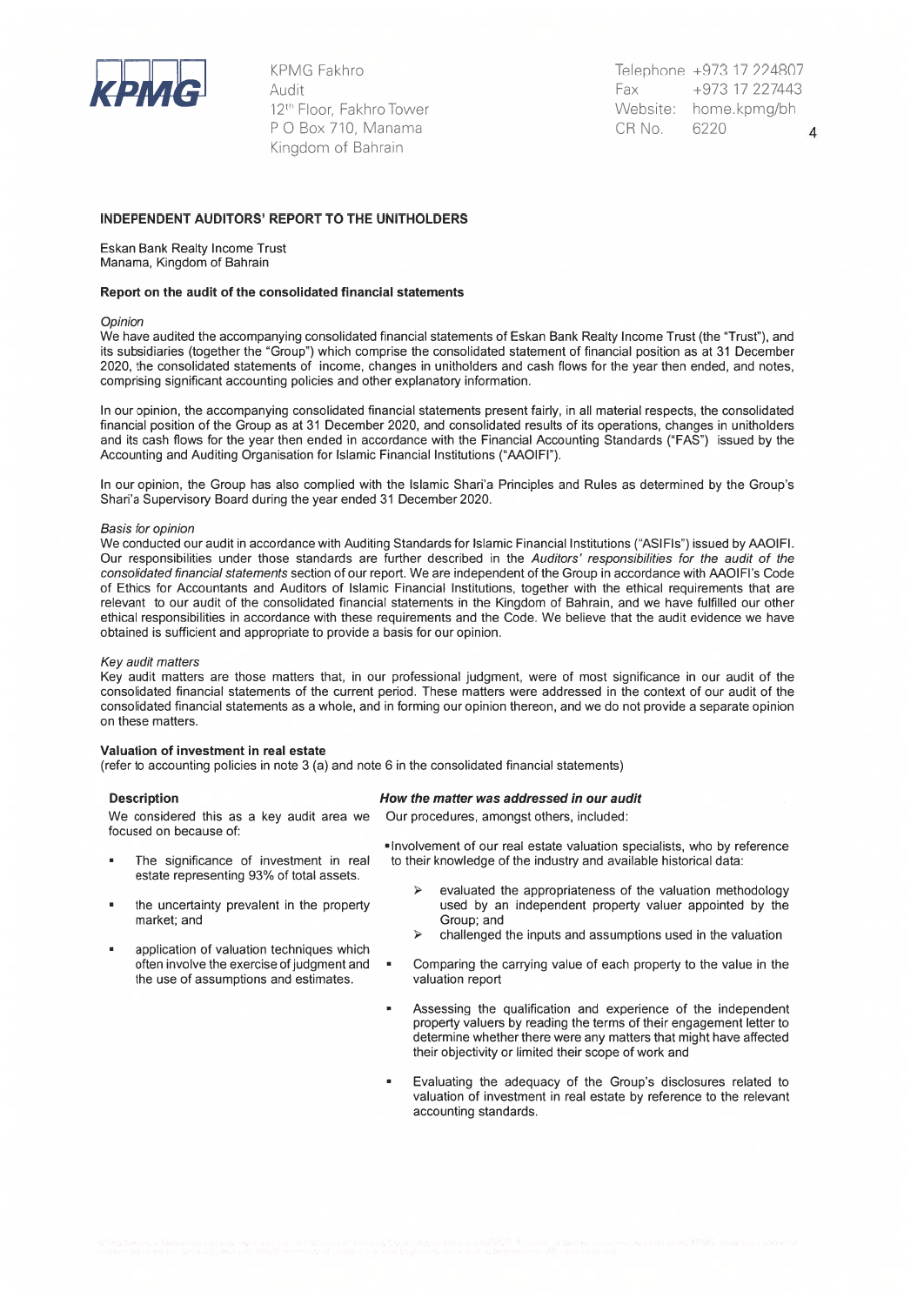

#### INDEPENDENT AUDITORS' REPORT TO THE UNITHOLDERS (continued) Eskan Bank Realty Income Trust

#### Other matter

The consolidated financial statements of the Group as at and for the year ended 31 December 2019, from which the corresponding figures of consolidated statement of financial position, statements of income, changes in unitholders and cash flows have been derived, were audited by another auditor whose issued an unmodified audit opinion on those consolidated financial statements on 26 February 2020.

#### Other information

The board of directors is responsible for the other information. The other information comprises the annual report but does not include the consolidated financial statements and our auditors' report thereon. Prior to the date of this auditors' report, we obtained the Directors' report which forms part of the annual report, and the remaining sections of the annual report are expected to be made available to us after that date.

Our opinion on the consolidated financial statements does not cover the other information and we do not and will not express any form of assurance conclusion thereon.

In connection with our audit of the consolidated financial statements, our responsibility is to read the other information identified above and, in doing so, consider whether the other information is materially inconsistent with the consolidated financial statements or our knowledge obtained in the audit, or otherwise appears to be materially misstated. If, based on the work we have performed on the other information that we have obtained prior to the date of this auditors' report, we conclude that there is a material misstatement of this other information, we are required to report that fact. We have nothing to report in this regard.

#### Responsibilities of the board of directors for the consolidated financial statements

The board of directors is responsible for the Group's undertaking to operate in accordance with Islamic Shari'a Rules and Principles as determined by the Group's Shari'a Supervisory Board.

The board of directors is also responsible for the preparation and fair presentation of the consolidated financial statements in accordance with FAS, and for such internal control as the board of directors determines is necessary to enable the preparation of consolidated financial statements that are free from material misstatement, whether due to fraud or error.

In preparing the consolidated financial statements, the board of directors is responsible for assessing the Group's ability to continue as a going concern, disclosing, as applicable, matters related to going concern and using the going concern basis of accounting unless the board of directors either intends to liquidate the Group or to cease operations, or has no realistic alternative but to do so.

#### Auditors' responsibilities for the audit of the consolidated financial statements

Our objectives are to obtain reasonable assurance about whether the consolidated financial statements as a whole are free from material misstatement, whether due to fraud or error, and to issue an auditors' report that includes our opinion. Reasonable assurance is a high level of assurance, but is not a guarantee that an audit conducted in accordance with ASIFIs will always detect a material misstatement when it exists. Misstatements can arise from fraud or error and are considered material if, individually or in the aggregate, they could reasonably be expected to influence the economic decisions of users taken on the basis of these consolidated financial statements.

As part of an audit in accordance with ASIFIs, we exercise professional judgment and maintain professional skepticism throughout the audit. We also:

- Identify and assess the risks of material misstatement of the consolidated financial statements, whether due to fraud or error, design and perform audit procedures responsive to those risks, and obtain audit evidence that is sufficient and appropriate to provide a basis for our opinion. The risk of not detecting a material misstatement resulting from fraud is higher than for one resulting from error, as fraud may involve collusion, forgery, intentional omissions, misrepresentations, or the override of internal control.
- Obtain an understanding of internal control relevant to the audit in order to design audit procedures that are appropriate in the circumstances, but not for the purpose of expressing an opinion on the effectiveness of the Group's internal control.
- Evaluate the appropriateness of accounting policies used and the reasonableness of accounting estimates and related disclosures made by the board of directors.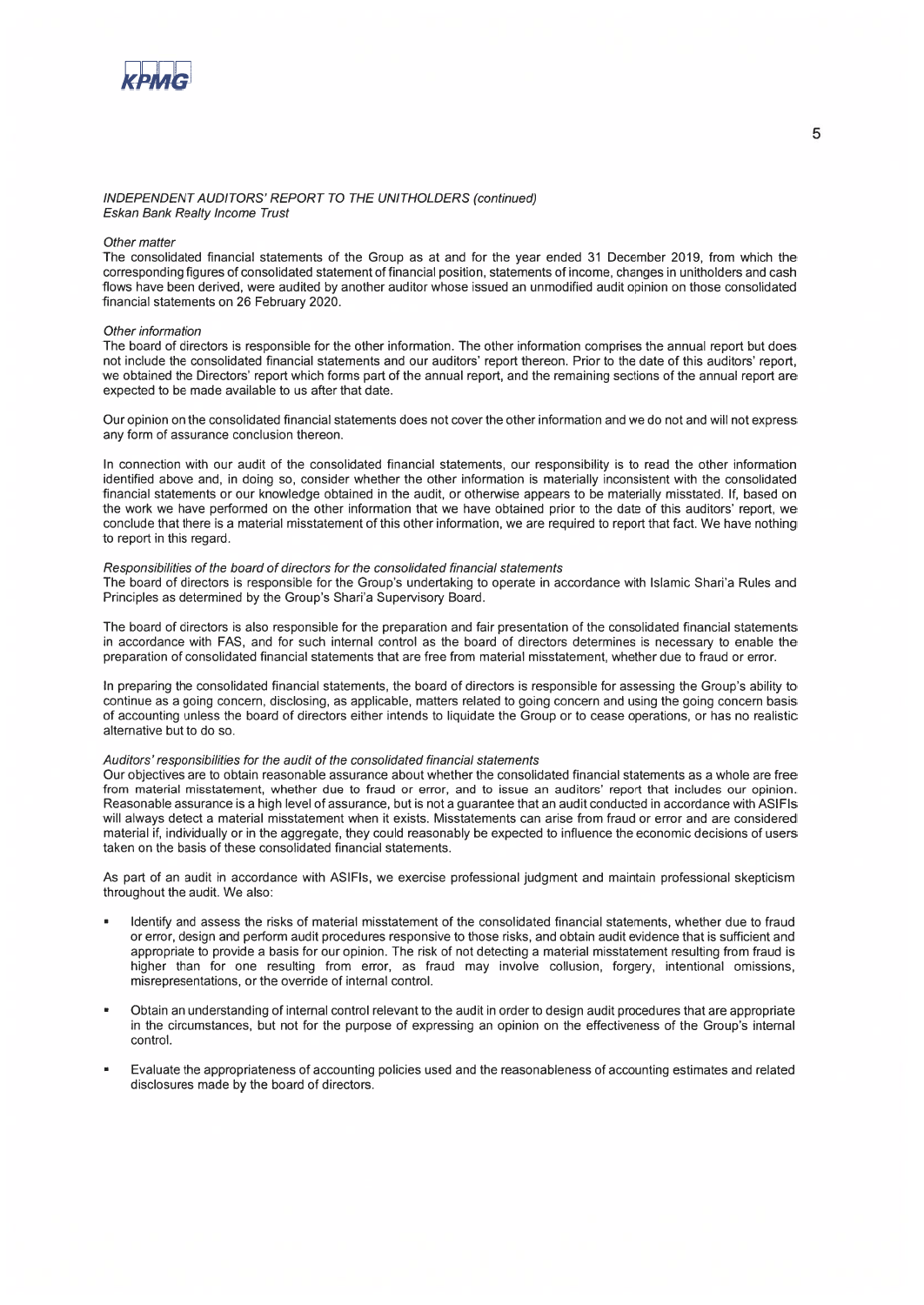

#### INDEPENDENT AUDITORS' REPORT TO THE UNITHOLDERS (continued) Eskan Bank Realty Income Trust

- Conclude on the appropriateness of the board of directors' use of the going concern basis of accounting and, based on the audit evidence obtained, whether a material uncertainty exists related to events or conditions that may cast significant doubt on the Group's ability to continue as a going concern. If we conclude that a material uncertainty exists, we are required to draw attention in our auditors' report to the related disclosures in the consolidated financial statements or, if such disclosures are inadequate, to modify our opinion. Our conclusions are based on the audit evidence obtained up to the date of our auditors' report. However, future events or conditions may cause the Group to cease to continue as a going concern.
- Evaluate the overall presentation, structure and content of the consolidated financial statements, including the disclosures, and whether the consolidated financial statements represent the underlying transactions and events in a manner that achieves fair presentation.
- Obtain sufficient appropriate audit evidence regarding the financial information of the entities or business activities within the Group to express an opinion on the consolidated financial statements. We are responsible for the direction, supervision and performance of the group audit. We remain solely responsible for our audit opinion.

We communicate with the board of directors regarding, among other matters, the planned scope and timing of the audit and significant audit findings, including any significant deficiencies in internal control that we identify during our audit.

We also provide the board of directors with a statement that we have complied with relevant ethical requirements regarding independence, and communicate with them all relationships and other matters that may reasonably be thought to bear on our independence, and where applicable, actions taken to eliminate threats or safeguards applied.

From the matters communicated with the board of directors, we determine those matters that were of most significance in the audit of the consolidated financial statements of the current period and are therefore the key audit matters. We describe these matters in our auditors' report unless law or regulation precludes public disclosure about the matter or when, in extremely rare circumstances, we determine that a matter should not be communicated in our report because the adverse consequences of doing so would reasonably be expected to outweigh the public interest benefits of such communication.

#### Report on other regulatory requirements

As required by Volume 7 of the Rule Book issued by the Central Bank of Bahrain (CBB), we report that:

- a) the Trust has maintained proper accounting records and the consolidated financial statements are in agreement therewith:
- $b)$ the financial information contained in the directors' report is consistent with the consolidated financial statements; and
- we are not aware of any violations during the year of the CBB and Financial Institutions Law, the CBB Rule Book  $\Omega$ (Volume 7 and applicable provisions of Volume 6 and CBB directives), the CBB Capital Markets Regulations and associated resolutions, the Bahrain Bourse rules and procedures that would have had a material adverse effect on the business of the Trust or on its financial position.
- $d)$ satisfactory explanations and information have been provided to us by management in response to all our requests.

The engagement partner on the audit resulting in this independent auditors' report is Salman Manjlai.

**KPMG Fakhro** Partner Registration No. 213 28 February 2021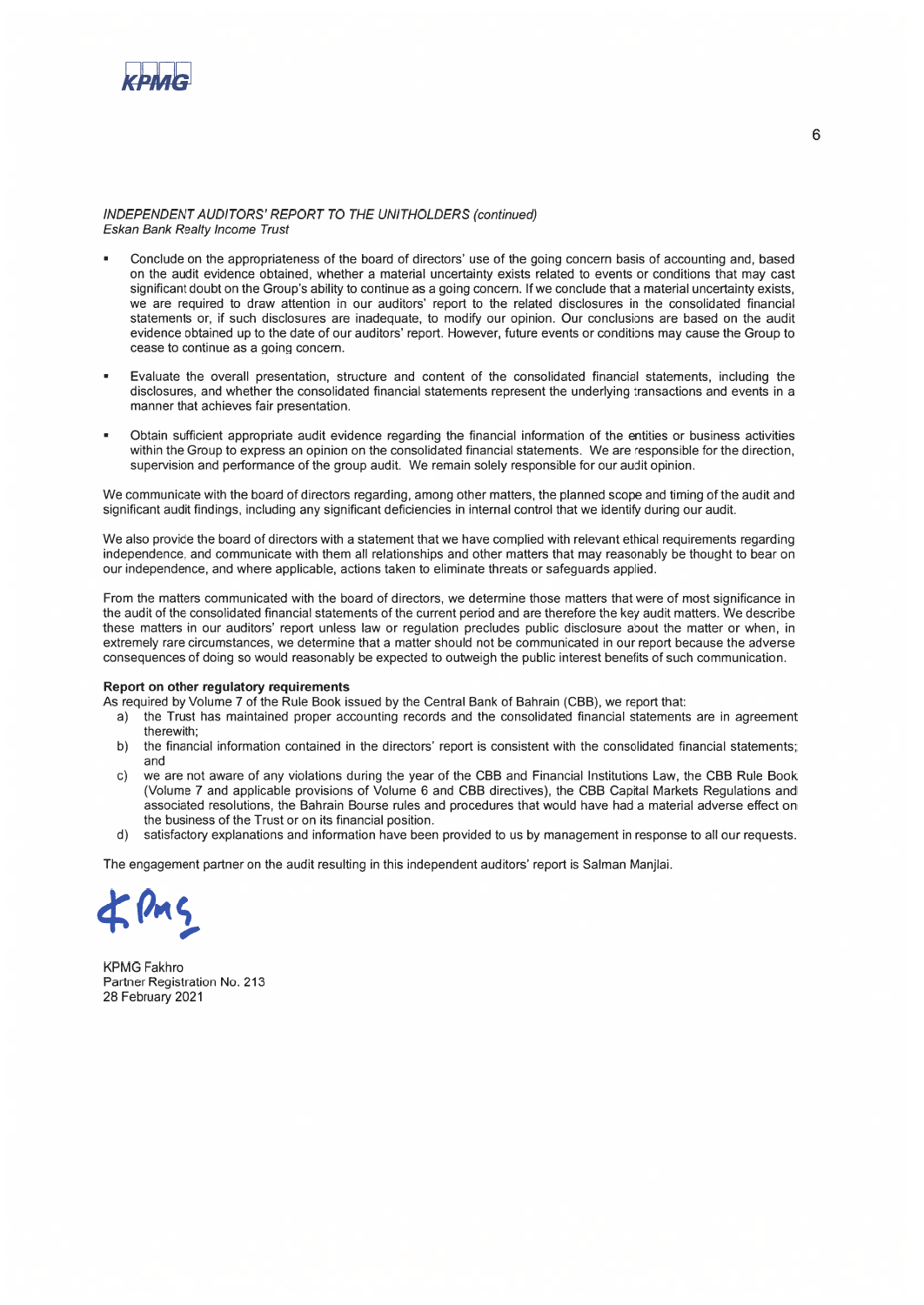## **CONSOLIDATED STATEMENT OF FINANCIAL POSITION** As at 31 December 2020

|                                                  | <b>Notes</b>   | <b>31 December</b><br>2020<br>(audited) | 31 December<br>2019<br>(audited) |
|--------------------------------------------------|----------------|-----------------------------------------|----------------------------------|
| <b>Assets</b>                                    |                |                                         |                                  |
| <b>Non-current asset</b>                         |                |                                         |                                  |
| Investment in real estate                        | 6              | 11,844,200                              | 11,786,060                       |
| <b>Total non-current assets</b>                  |                | 11,844,200                              | 11,786,060                       |
| <b>Current assets</b>                            | 8              | 723,740                                 | 608,236                          |
| Cash and cash equivalents<br>Trade receivables   | $\overline{7}$ | 116,406                                 | 77,838                           |
| Prepaid expenses                                 |                | 4,620                                   |                                  |
|                                                  |                |                                         |                                  |
| <b>Total current assets</b>                      |                | 844,766                                 | 686,074                          |
| <b>Total assets</b>                              |                | 12,688,966                              | 12,472,134                       |
| <b>Liabilities</b><br><b>Current liabilities</b> |                |                                         |                                  |
| Trade and other liabilities                      | 9              | 243,513                                 | 201,753                          |
| Dividends payable                                | 11             | 44,937                                  | 45,013                           |
| Due to related parties                           | 10.1           | 5,750                                   | 12,833                           |
| <b>Total liabilities</b>                         |                | 294,200                                 | 259,599                          |
| Net assets attributable to unitholders           |                | 12,394,766                              | 12,212,535                       |
| <b>Unitholders</b>                               |                |                                         |                                  |
| Unit capital                                     | 12             | 19,800,000                              | 19,800,000                       |
| Statutory reserve                                | 13             | 1,000                                   | 1,000                            |
| Capital expenditure reserve                      | 3(i)           | 8,000                                   | 6,000                            |
| <b>Accumulated losses</b>                        |                | (7, 414, 234)                           | (7, 594, 465)                    |
|                                                  |                | 12,394,766                              | 12,212,535                       |
| Number of issued and outstanding units           | 12 & 20        | 198,000,000                             | 198,000,000                      |
| Net asset value per unit                         | 20             | 0.0626                                  | 0.0616                           |

The consolidated financial statements were approved and authorized for issue by the Directors on 28 February 2021 and signed on their behalf by:

Mr. Wajdi Al Jallad Chairman

Mr. Muhammad Saeed Butt

Deputy Chairman

The accompanying notes 1 to 22 form an integral part of this consolidated financial statements.

**BD**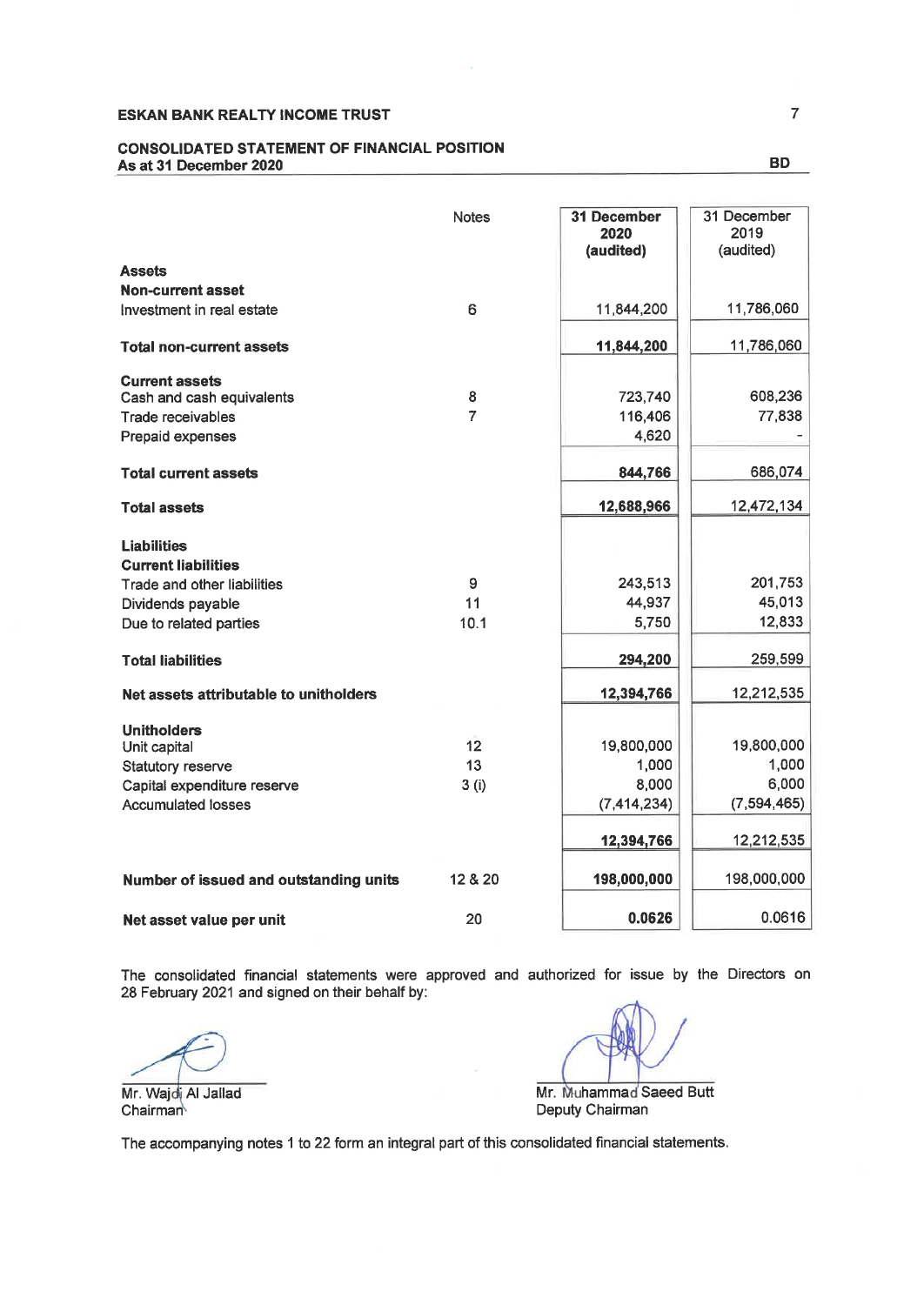#### **CONSOLIDATED STATEMENT OF INCOME** for the year ended 31 December 2020

|                                                                                                                                            | <b>Notes</b>       | For the year ended<br><b>31 December</b>                             |                                                                      |
|--------------------------------------------------------------------------------------------------------------------------------------------|--------------------|----------------------------------------------------------------------|----------------------------------------------------------------------|
|                                                                                                                                            |                    | 2020<br>(audited)                                                    | 2019<br>(audited)                                                    |
| Rental income<br>Service fee income<br>Property operating expenses                                                                         | 14<br>14<br>15     | 879,738<br>71.631<br>(336, 843)                                      | 951,815<br>75,069<br>(355, 837)                                      |
| Property operating income, net                                                                                                             |                    | 614,526                                                              | 671,047                                                              |
| Other income<br>Investment management fee<br>Administration fee<br>Trustee and custodian fees<br>Other professional fees<br>Other expenses | 16<br>10.1<br>10.1 | 66,809<br>(23, 750)<br>(10,000)<br>(22,000)<br>(31,600)<br>(23, 561) | 95,288<br>(50,000)<br>(10,000)<br>(22,000)<br>(29, 625)<br>(20, 880) |
| <b>Operating profit</b><br>Reversal of fair value unrealized loss / (fair value<br>unrealized loss) on investment in real estate           | 6                  | 570,424<br>57,955                                                    | 633,830<br>(4,863,416)                                               |
| Allowance for expected credit loss<br><b>Profit / (loss) for the year</b>                                                                  | 7.1                | (68,409)<br>559,970                                                  | (52, 636)<br>(4, 282, 222)                                           |
| Earning / (loss) per unit                                                                                                                  | 21                 | 0.00283                                                              | (0.0216)                                                             |

The consolidated financial statements were approved and authorized for issue by the Directors on 28 February 2021 and signed on their behalf by:

Mr. Wajdi Al Jallad Chairman

Mr. Muhammad Saeed Butt

Deputy Chairman

The accompanying notes 1 to 22 form an integral part of this consolidated financial statements.

**BD**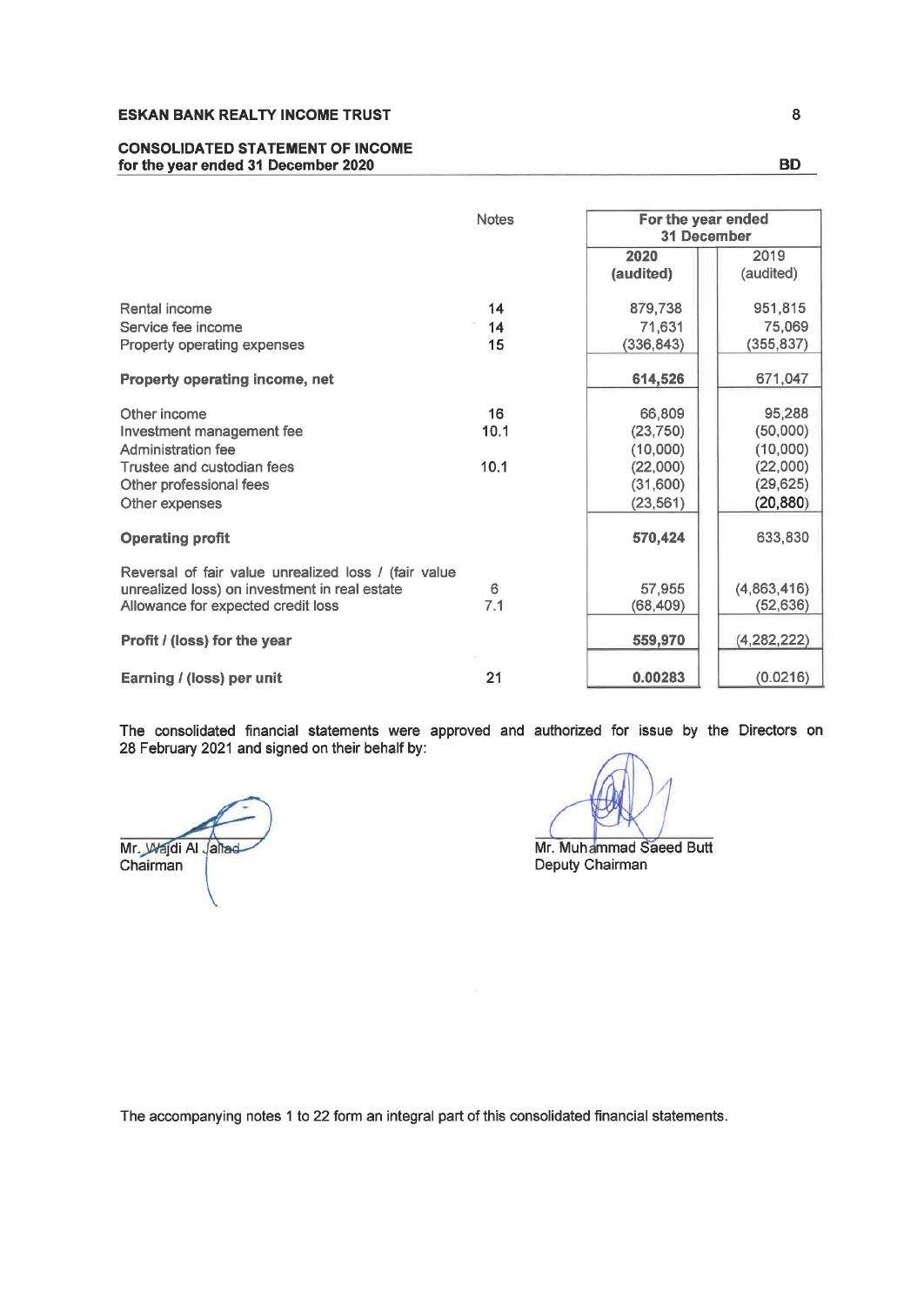# **CONSOLIDATED STATEMENT OF CHANGES IN UNITHOLDERS for the year ended 31 December 2020 BD**

| 31 December 2020<br>(audited)                                                   | No. of units | Unit capital | <b>Statutory</b><br>reserve | <b>Capital</b><br>expenditure<br>reserve | <b>Accumulated</b><br><b>losses</b> | <b>Total</b>              |
|---------------------------------------------------------------------------------|--------------|--------------|-----------------------------|------------------------------------------|-------------------------------------|---------------------------|
| At 1 January 2020<br>Profit for the year                                        | 198,000,000  | 19,800,000   | 1,000                       | 6,000                                    | (7,594,465)<br>559,970              | 12,212,535<br>559,970     |
| Transfer to capital<br>expenditure reserve<br>(Note 3 (i))<br>Dividend declared |              |              |                             | 2,000                                    | (2,000)<br>(377,739)                | (377,739)                 |
|                                                                                 |              |              |                             |                                          |                                     |                           |
| At 31 December 2020                                                             | 198,000,000  | 19,800,000   | 1,000                       | 8,000                                    | (7, 414, 234)                       | 12,394,766                |
|                                                                                 |              |              |                             |                                          |                                     |                           |
| 31 December 2019<br>(audited)                                                   |              |              | Statutory                   | Capital<br>expenditure                   | Accumulated                         |                           |
|                                                                                 | No. of units | Unit capital | reserve                     | reserve                                  | losses                              | Total                     |
| At 1 January 2019<br>Loss for the year<br>Transfer to property                  | 198,000,000  | 19,800,000   | 1,000                       | 4,000                                    | (2,716,243)<br>(4, 282, 222)        | 17,088,757<br>(4,282,222) |
| capital expenditure<br>reserve (Note 3 (i))<br>Dividend declared                |              |              |                             | 2,000                                    | (2,000)<br>(594,000)                | (594,000)                 |
| At 31 December 2019                                                             | 198,000,000  | 19,800,000   | 1,000                       | 6,000                                    | (7,594,465)                         | 12,212,535                |

 $\overline{\phantom{0}}$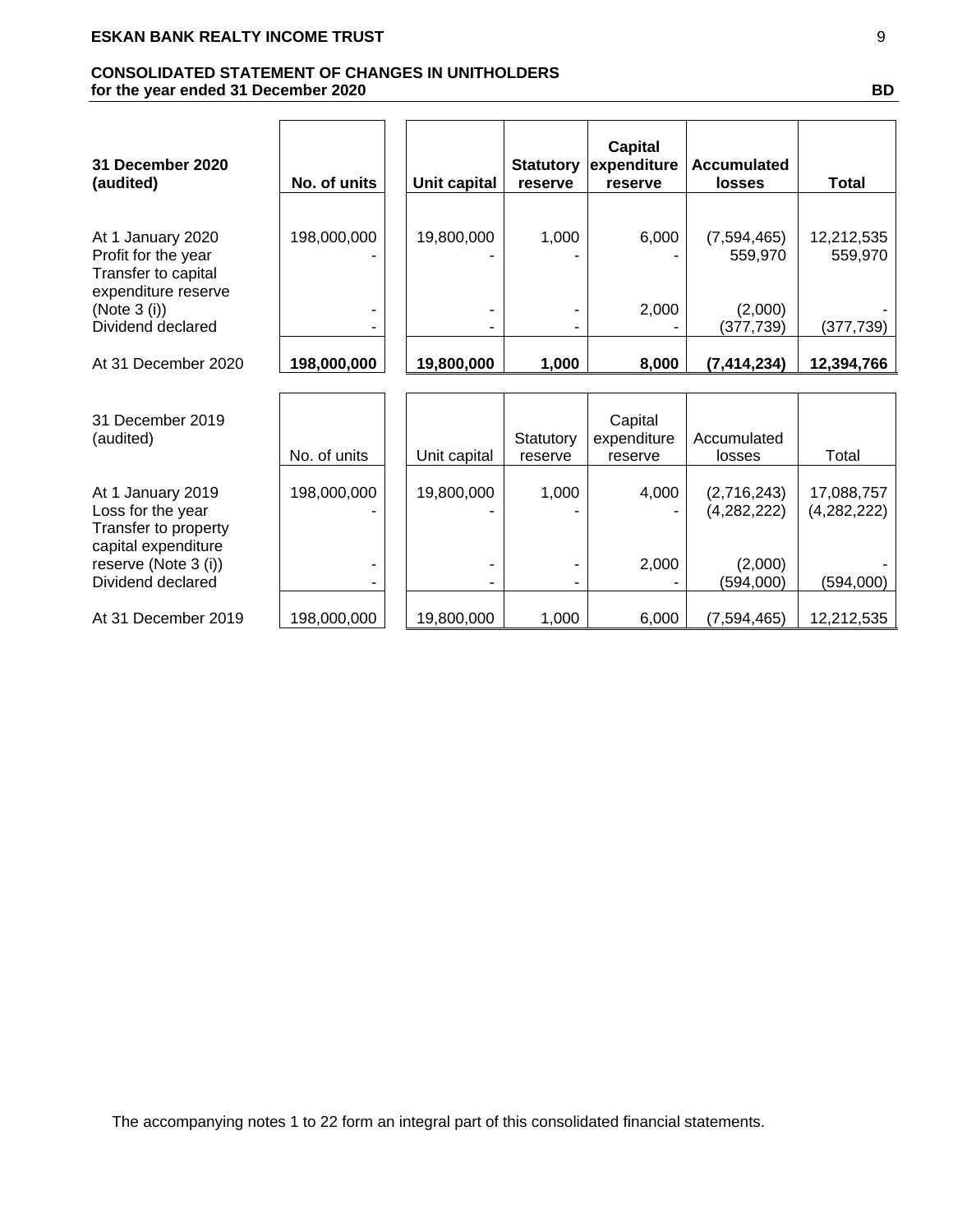# **CONSOLIDATED STATEMENT OF CASH FLOWS for the year ended 31 December 2020 BD**

|                                                                                                       | <b>Notes</b> | For the year ended<br>31 December |             |
|-------------------------------------------------------------------------------------------------------|--------------|-----------------------------------|-------------|
|                                                                                                       |              | 2020                              | 2019        |
|                                                                                                       |              | (audited)                         | (audited)   |
| <b>Operating activities</b><br>Profit / (loss) for the year                                           |              | 559,970                           | (4,282,222) |
| Adjustment for:                                                                                       |              |                                   |             |
| (Reversal of fair value unrealized loss) / fair value unrealized<br>loss on investment in real estate | 6            | (57, 955)                         | 4,863,416   |
| Allowance for expected credit loss                                                                    | 7.1          | 68,409                            | 52,636      |
| Operating cash flows before changes in working capital                                                |              | 570,424                           | 633,830     |
| Changes in working capital:                                                                           |              |                                   |             |
| (Increase) / decrease in trade receivables                                                            |              | (106, 977)                        | 317,162     |
| (Increase) / decrease in prepaid expenses                                                             |              | (4,620)                           | 500         |
| Increase in trade and other liabilities                                                               |              | 41,684                            | 1,896       |
| (Decrease) / increase in due to related parties                                                       |              | (7,083)                           | 4,166       |
| Net cash generated from operating activities                                                          |              | 493,428                           | 957,554     |
| <b>Investing activity</b>                                                                             |              |                                   |             |
| Amounts incurred on investment in real estate                                                         | 6            | (185)                             | (129, 476)  |
| Net cash used in an investing activity                                                                |              | (185)                             | (129, 476)  |
| <b>Financing activity</b>                                                                             |              |                                   |             |
| Dividends paid                                                                                        | 11           | (377, 739)                        | (594,000)   |
| Net cash used in a financing activity                                                                 |              | (377, 739)                        | (594,000)   |
| Net increase in cash and cash equivalents                                                             |              | 115,504                           | 234,078     |
| Cash and cash equivalents at the beginning of the year                                                |              | 608,236                           | 374,158     |
| Cash and cash equivalents at the end of the year                                                      | 8            | 723,740                           | 608,236     |

The accompanying notes 1 to 22 form an integral part of this consolidated financial statements.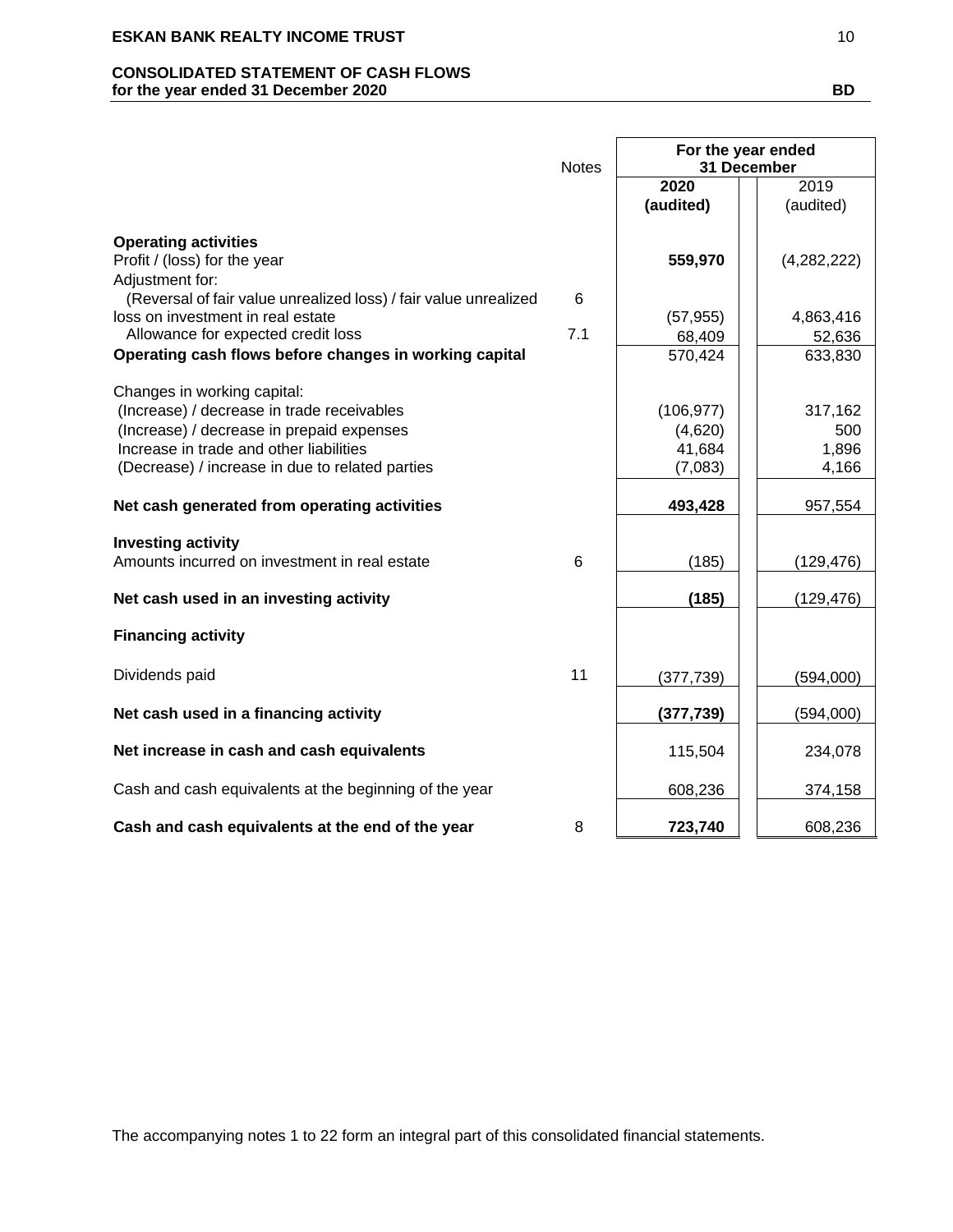#### **NOTES TO THE CONSOLIDATED FINANCIAL STATEMENTS for the year ended 31 December 2020 BD**

# **1 GENERAL INFORMATION**

Eskan Bank Realty Income Trust (the "Trust" or "EBRIT"), was created through a trust instrument entered into between Bahrain Property Musharaka Trust ("BPMT") as the Settlor and Crestbridge Bahrain B.S.C (c) as the Trustee ("Crestbridge" or the "Trustee") on November 3, 2016 and was registered as a trust under the Financial Trust Law of Kingdom of Bahrain (law No. 23 of the year 2006 and as replaced by law No. 23 of 2016) with the Central Bank of Bahrain (the "CBB") under registration number FT/11/002/16 on 8 November 2016.

EBRIT is established as a closed-ended Shari'a compliant Bahrain Real Estate Investment Trust with a 100 year duration and has been authorized by the CBB to be constituted as a Bahrain domiciled retail Collective Investment Undertaking in derogation from Rule BRT-1.1.2 of Volume 7 of the CBB Rulebook.

At the inception of the Trust, the Trust had issued 198,000,000 units at a price of BD 0.100 per unit and a Net Asset Value of BD 0.101 per unit to the pre–Initial Public Offer unitholder Bahrain Property Musharaka Trust ("BPMT"). In consideration for the same, BPMT transferred the ownership of the Inaugural Trust Property to the Trust (refer to note 2.5).

BPMT made an initial public offering of 144,394,499 units of EBRIT at an offer price of BD 0.100 to individuals and institutions in the Kingdom of Bahrain via a prospectus dated 15 November 2016. The initial public offering opened on 22 November 2016 and closed on 6 December 2016. The allotment of the units to the participants of the Initial Public Offering was made on 14 December 2016 and the units of EBRIT were listed on the Bahrain Bourse and commenced trading from 2 January 2017.

The primary objective of achieving an attractive level of return from rental income and long-term capital growth and to maximize stable income generation for the unitholders with a long-term approach and in a risk-adjusted manner.

EBRIT is overseen by Crestbridge Bahrain B.S.C (c) ("Crestbridge") as the Trustee. The Trustee has appointed Eskan Bank B.S.C (c) ("Eskan"), a bank incorporated in the Kingdom of Bahrain as the Investment Manager. Eskan as the Investment Manager previously appointed SICO B.S.C (c) ("SICO") as the Sub-Investment Manager (services were terminated on 31 March 2020). EBRIT is administered by Keypoint Consulting W.L.L., Bahrain ("the Administrator") and Crestbridge is also the Custodian of EBRIT.

Subsequent to the year end, the Trustee and custodian of the EBRIT has changed from Crestbridge Bahrain B.S.C (c) to Keypoint Trust B.S.C.(c) with effect from 31 December 2020. Further, the administrator of EBRIT has changed from Keypoint Consulting W.L.L to SICO Fund Service B.S.C. (c). with effect from 1 March 2021.

EBRIT does not currently have any direct employees, however, it uses the services of a Trustee, Investment Manager (who in turn appointed a Sub-Investment Manager up to 31 March 2020), a Property Manager, a Property Appraiser, an Administrator and a Custodian for the management, administration and custody functions.

These consolidated financial statements of Trust and its subsidiaries (together referred as the "Group") have been authorised for issue in accordance with a resolution of the Board of Directors of the Trust dated 28 February 2021.

## **2 BASIS OF PREPERATION**

## **2.1 Statement of Compliance**

The consolidated financial statements are prepared in accordance with the Financial Accounting Standards issued by the Accounting and Auditing Organization for Islamic Financial Institutions ("AAOIFI"), the Shari'a Rules and Principals as determined by the Shari'a Board of the Trust, the Central Bank of Bahrain and Financial Institutions Law, the CBB Rule Book (Volume 7 and applicable provisions of Volume 6 and CBB directives), the Bahrain Bourse rules and procedures. In accordance with the requirements of AAOIFI, for matters for which no AAOIFI standard exists, the Group uses guidance from relevant International Financial Reporting Standards ("IFRS") issued by International Accounting Standards Board ("IASB").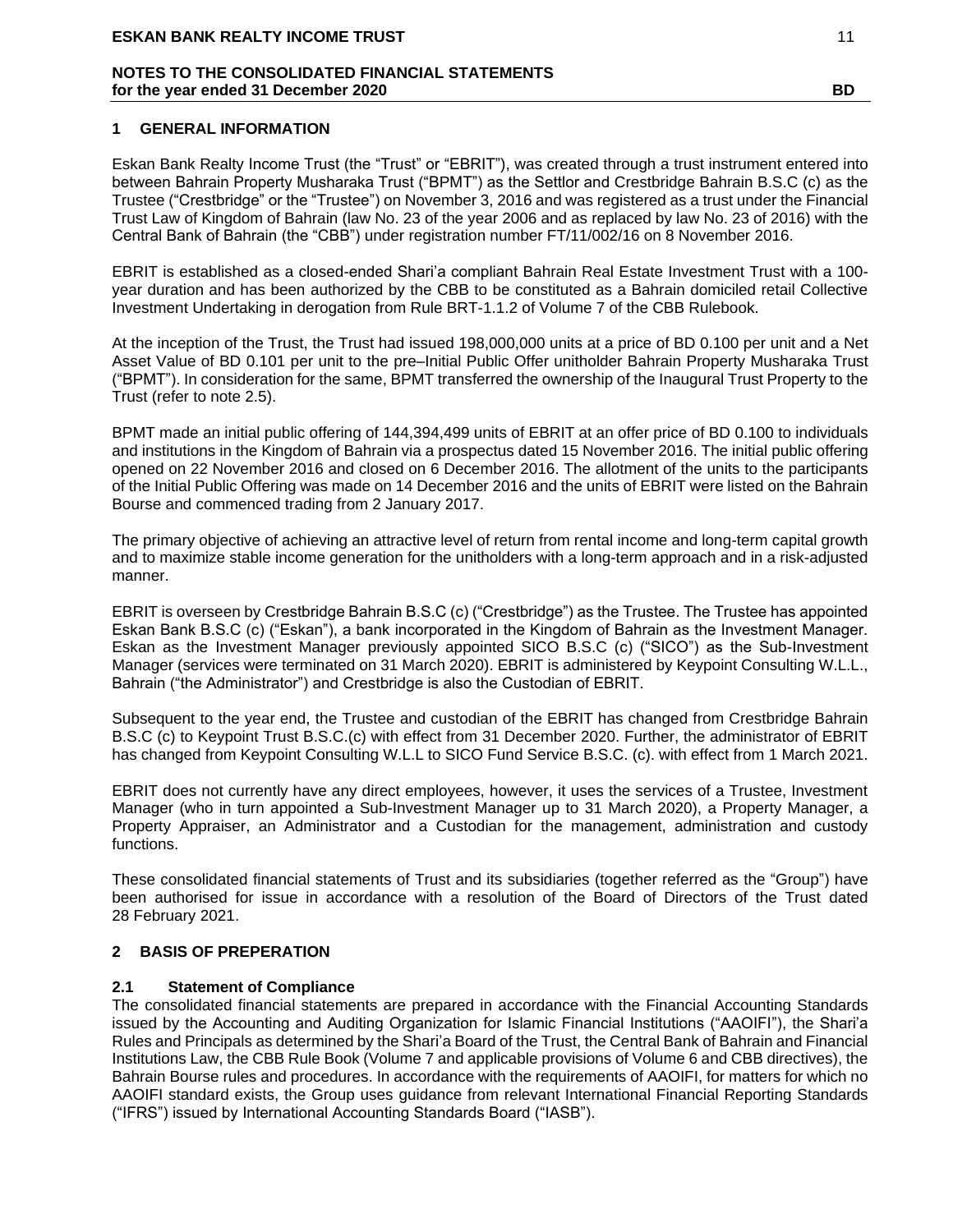#### **NOTES TO THE CONSOLIDATED FINANCIAL STATEMENTS for the year ended 31 December 2020 BD**

### *2 BASIS OF PREPERATION (CONTINUED)*

#### **2.2 COVID-19**

On 11 March 2020, the Coronavirus (COVID-19) outbreak was declared a pandemic by the World Health Organization (WHO) and has rapidly evolved globally. COVID-19 has also brought about significant uncertainties in the global economic environment. Authorities have taken various measures to contain the spread including implementation of travel restrictions and quarantine measures.

The investment manager, trustee and board of directors has been closely monitoring the impact of the COVID-19 developments on the Group's operations and financial position; including possible loss of revenue, impact on asset valuations, impairment, review of onerous contracts, outsourcing arrangements etc. Based on their assessment, its concluded that the Group will continue as a going concern entity for the next 12 months.

In preparing the consolidated financial statements, judgements made by management in applying the Group's accounting policies and sources of estimation are subject to uncertainty regarding the potential impacts of the current economic volatility and these are considered to represent management's best assessment based on available or observable information.

The Government of Kingdom of Bahrain has announced various economic stimulus programmes ("Packages") to support businesses in these challenging times. In addition the Group waived rental income for impacted tenants for the months of April, May and June 2020 (refer to note 14).

#### **2.3 Basis of measurement**

The consolidated financial statements are prepared on the historical cost convention except for investments in real estate which are measured at fair value.

# **2.4 Functional and presentation currency**

The consolidated financial statements are presented in Bahraini Dinars ("BD") which is considered to be the Group's functional and operational currency.

#### **2.5 Basis of consolidation**

#### **(i) Subsidiaries:**

The consolidated financial statements comprise of the financial statements of the Trust and its subsidiaries as at 31 December 2020.

Subsidiaries are fully consolidated from the date on which control is transferred to the Group and continue to be consolidated until the date when such control ceases. Control is achieved where the Group has the power directly or indirectly to govern the financial and operating policies of an entity with the objective of obtaining benefits from its operations.

The reporting period of the Trust's subsidiaries are identical and their accounting policies conform to those used by the Trust for like transactions and events in similar circumstances. Adjustments are made in the consolidated financial statements where appropriate to ensure the accounting policies of the subsidiaries is consistent with the policies adopted by the Group.

The results of subsidiaries acquired or disposed of during the year, if any, are included in the consolidated statement of operations from the date of acquisition or up to the date of disposal, as appropriate.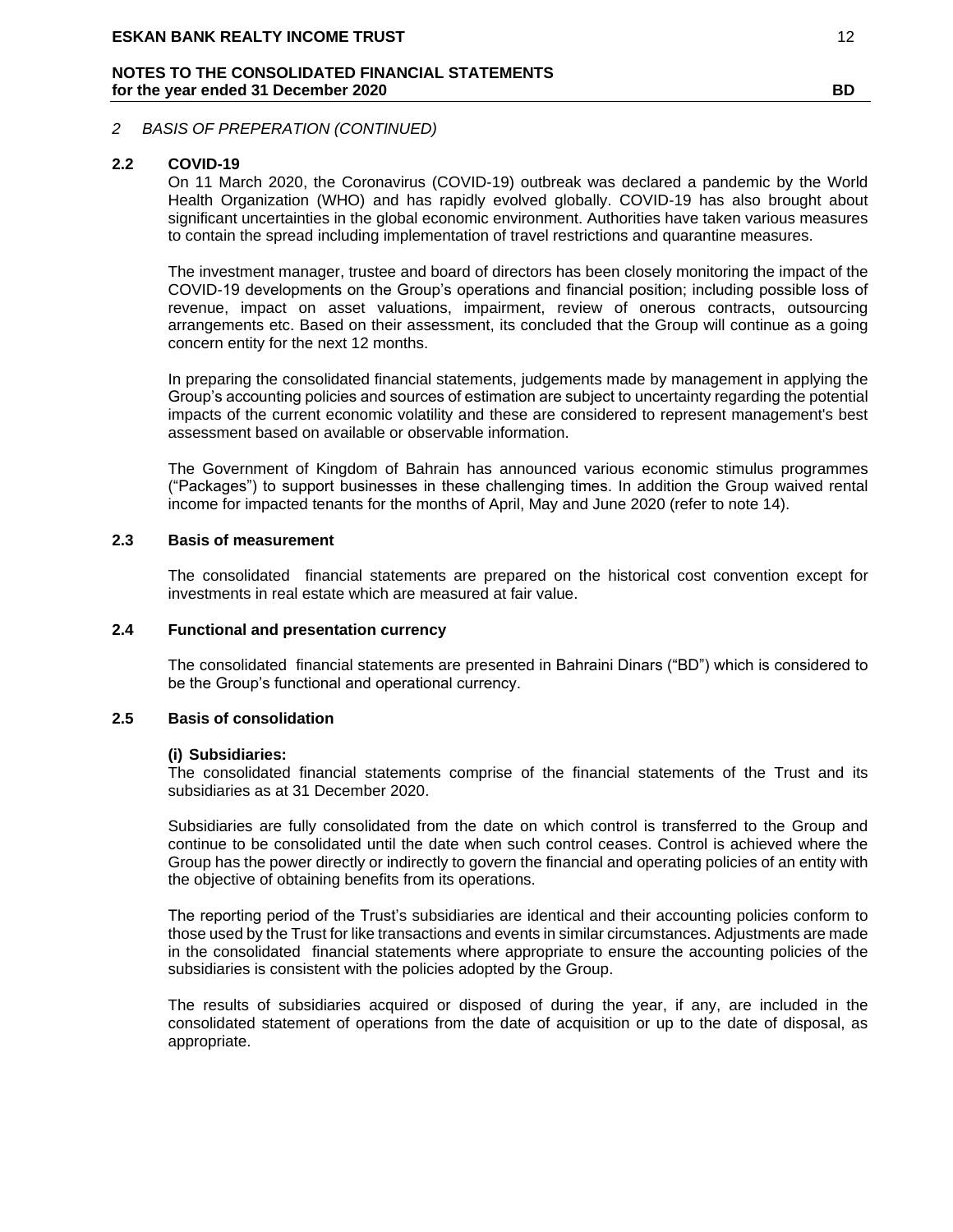#### **NOTES TO THE CONSOLIDATED FINANCIAL STATEMENTS for the year ended 31 December 2020 BD**

## *2 BASIS OF PREPERATION (CONTINUED)*

The following are the principal subsidiaries of the Group that are consolidated:

- a) **Segaya Plaza BSC (c):** The subsidiary was incorporated in Bahrain under the law of Bahrain with commercial registration number 96206 owning certain real estate property named Segaya Plaza and was established on 29 December 2015. The Trust owns 100% of the Company, 99% through the Trustee and 1% through the Trust's subsidiary Danaat Al Madina Company BSC (c). The property is situated on the northern edge of Segaya and south of Salmaniya Hospital. The total land area of the property is approximately 5,469 square meters and has a leasable area of 15,898 square meters consisting of 15 retail units and 105 furnished residential apartments. The principal activity of the Company to hold properties and to engage in real estate activities on behalf of the Trust.
- b) **Danaat Al Madina Company BSC (c):** The subsidiary was incorporated in Bahrain under the law of Bahrain with commercial registration number 96210 owning certain real estate asset property named Danaat Al Madina and was established on 29 December 2015. The Trust owns 100% of the Company, 99% through the Trustee and 1% through the Trust's subsidiary Segaya Plaza Company BSC (c). Danaat Al Madina is located in Isa Town. It is a mixed-use property consisting of approximately 11,757 square meters of leasable area. The property consists of 44 retail units and 2 office towers named Durra 1 and Durra 2. The total land area of the property is approximately 29,014 square meters. There are certain freehold apartments situated on the floors above the retail units which do not form part of the Trust property. The principal activity of the Company to hold properties and to engage in real estate activities on behalf of the Trust.

The ownership of both the properties listed above, were transferred to the Trust on 10 November 2016. However, as per the prospectus of Trust any profit and losses pertaining to the Trust Properties shall accrue to the benefit of the Unitholders from 1 January 2017.

## **(ii)Transactions eliminated on consolidation:**

All intra-group balances, transactions, income and expenses and unrealized gains and losses resulting from intra-group transactions are eliminated in full on consolidation.

## **(iii) Loss of control:**

When the Group loses control over subsidiary, it derecognizes the assets and liabilities of the subsidiary, any related non-controlling interest and other component of unitholders. Any resulting gain or loss is recognized in statement of income. Any interest retained in the former subsidiary is measured at fair value when control is lost.

# **2.6 New standards, amendments and interpretations**

#### *i) New standards, amendments and interpretations issued and effective:*

In the current year the Group has applied the following new standards, amendments to standards and interpretations that are effective for an annual period that begins on or after 1 January 2020. Their adoption did not have any material impact on the disclosures or on the amounts reported in the consolidated financial statements and did not result in changes to previously reported net loss or net assets attributable to unit holders.

#### *FAS 30 "Impairment and credit losses" (effective 1 January 2020)*

FAS 30 intends to define the accounting principles for impairment and credit losses (including expected credit losses) to be in line with ever-changing global best practices.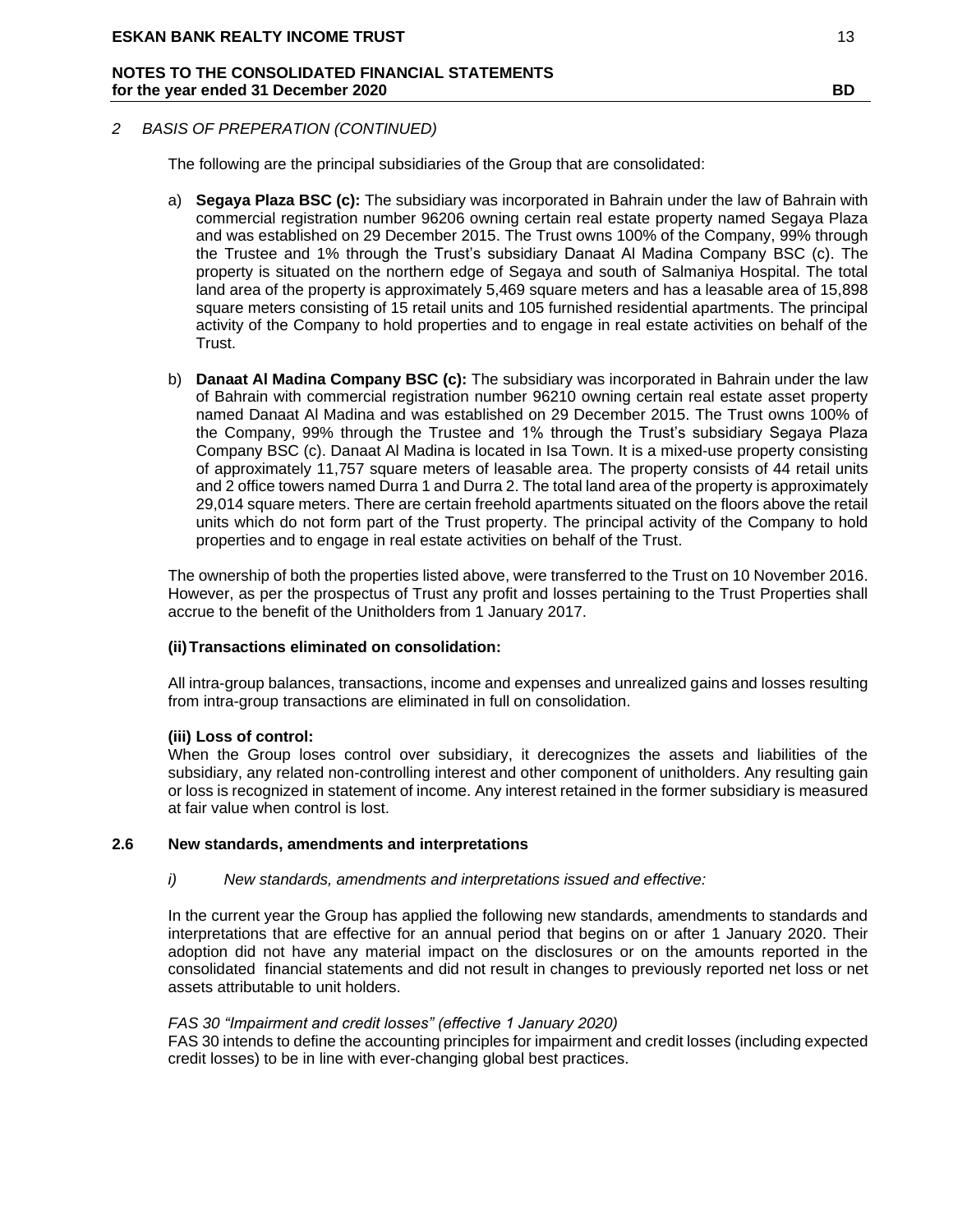### **NOTES TO THE CONSOLIDATED FINANCIAL STATEMENTS for the year ended 31 December 2020 BD**

#### *2 BASIS OF PREPERATION (CONTINUED)*

### *2.6 New standards, amendments and interpretations (continued)*

#### *ii) New standards, amendments and interpretations issued but not yet effective*

#### *FAS 32 Ijarah (effective 1 January 2021)*

AAOIFI has issued FAS 32 "Ijarah" in 2020. This standard supersedes the existing FAS 8 "Ijarah and Ijarah Muntahia Bittamleek".

The objective of this standard is set out principles for the classification, recognition, measurement, presentation and disclosure for Ijarah (asset Ijarah, including different forms of Ijarah Muntahia Bittamleek) transactions entered into by the Islamic Financial Institutions as a lessor and lessee. This new standard aims to address the issues faced by the Islamic finance industry in relation to accounting and financial reporting as well as to improve the existing treatments in line with the global practices. This standard shall be effective for the financial periods beginning on or after 1 January 2021 with early adoption permitted. The Group is currently evaluating the impact of this standard.

#### **3 SIGNIFICANT ACCOUNTING POLICIES**

#### **a) Investment in real estate**

Investment in real estate is an investment that earns rental income and / or is expected to benefit from capital appreciation. Investment in real estate is initially recognized at cost including directly attributable expenditure. Subsequent to initial recognition, the investment in real estate is stated at fair value, which reflects market conditions at the reporting date.

Any unrealised gains arising from a change in the fair value of investment in real estate shall be recognised directly in unitholders accounts under "property fair value reserve" for the period in which it arises.

Any unrealised losses resulting from re-measurement at fair value of investment in real estate carried at fair value shall be adjusted in unitholders account against the property fair value reserve, to the extent of the available credit balance of this reserve. In case such losses exceed the available balance, the unrealised losses shall be recognized in the consolidated statement of income. In case there are unrealised losses relating to investment in real estate that have been recognized in the consolidated income statement in the previous financial period, the unrealised gains relating to the current financial period shall be recognised to the extent of crediting back such previous losses in the consolidated statement of income.

The realised profits or losses resulting from the sale of any investment in real estate shall be measured as the difference between the book value (or carrying amount) and the net cash or cash equivalent proceeds from the sale for each investment separately. The resulting profit or loss together with the available balance on the property fair value reserve account shall be recognized in the consolidated statement of income for the current financial period.

#### **b) Financial instruments**

#### *Policy applicable before 1 January 2020*

#### **Financial assets**

#### *(i) Classifications*

The Group currently classifies its financial assets as 'loans and receivables'. The classification depends on the purpose for which the financial assets were acquired. Management determines the classification of its financial assets at initial recognition.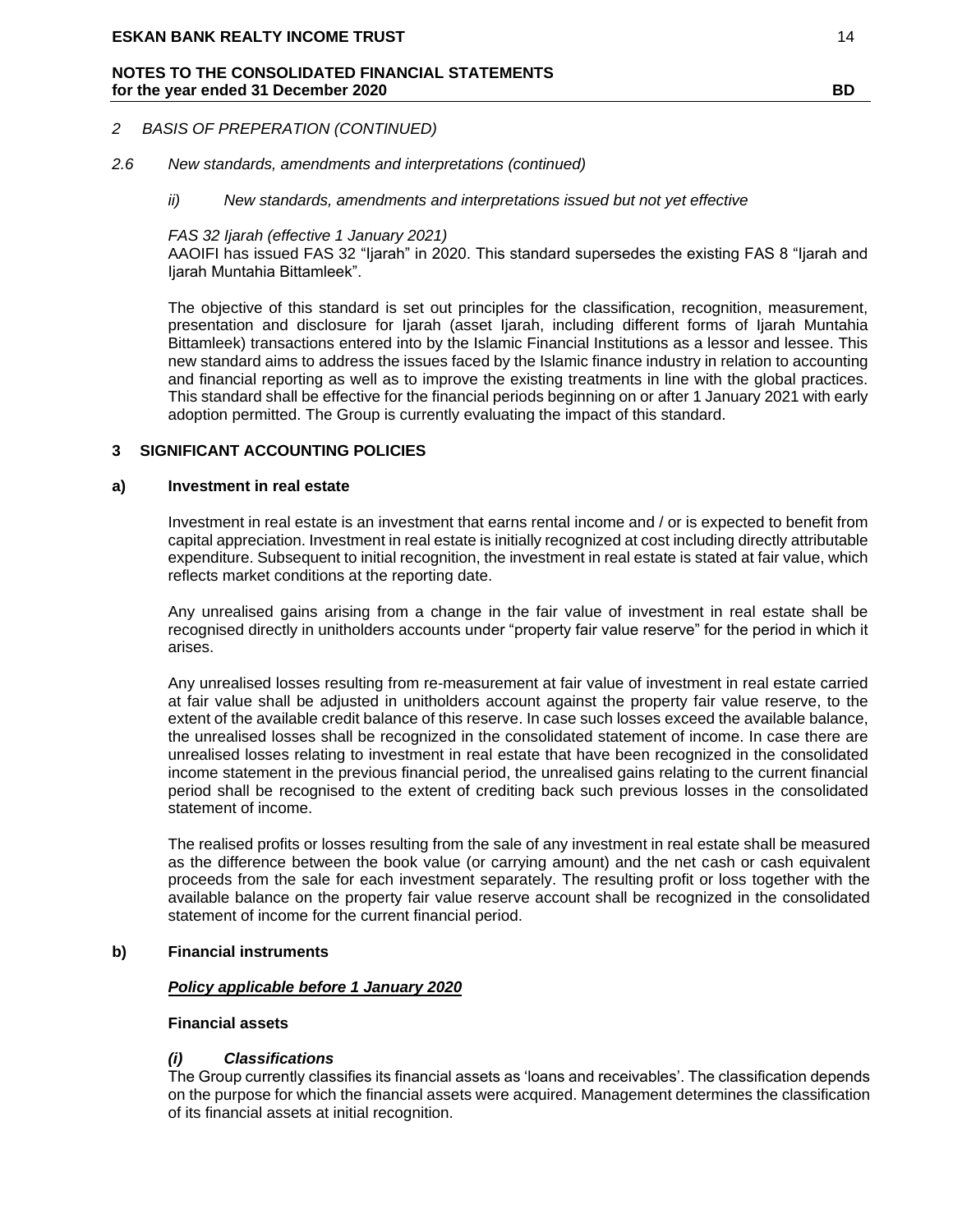#### **NOTES TO THE CONSOLIDATED FINANCIAL STATEMENTS for the year ended 31 December 2020 BD**

### *3 SIGNIFICANT ACCOUNTING POLICIES (CONTINUED)*

#### *Financial assets (continued)*

Loans and receivables are non-derivative financial assets with fixed or determinable payments that are not quoted in an active market. They are included in current assets, except for maturities greater than 12 months after the reporting date, which are classified as non-current assets. Loans and receivables comprise of 'Trade receivables' and 'cash and cash equivalents' in the consolidated statement of financial position.

#### *(ii) Recognition and measurement*

Loans and receivables are initially recognised at fair value and subsequently measured at amortised cost.

#### *(iii) Derecognition*

Financial assets are derecognised when the rights to receive cash flows have expired or have been transferred and the Group has transferred substantially all risks and rewards of ownership.

#### *(iv) Impairment of financial assets*

An allowance for impairment of receivables is established when there is objective evidence that the Group will not be able to collect all amounts due according to the original terms of the receivables. Significant financial difficulties of the debtor, probability that the debtor will enter bankruptcy or financial reorganisation and default or delinquency in payments are considered indicators that the receivable is impaired.

The amount of the allowance is the difference between the asset's carrying amount and the present value of estimated future cash flows, discounted at the original effective profit rate.

The carrying amount of the asset is reduced through the use of an allowance account, and the amount of the loss is recognised in the consolidated income statement. When a trade receivable is uncollectible, it is written off against the allowance account for trade receivables.

If, in a subsequent period, the amount of the impairment loss decreases and the decrease can be related objectively to an event occurring after the impairment was recognised (such as an improvement in the debtor's credit ratings), the reversal of the previously recognised impairment loss is recognised in the consolidated statement of income.

#### **Financial liabilities**

Financial liabilities are initially measured at fair value, net of transaction costs and are subsequently measured at amortised cost.

#### **Derecognition of financial liabilities**

The Group derecognises a financial liability when the obligation under the liability is discharged, cancelled or expires.

# *Policy applicable after 1 January 2020*

#### **(i) Classification**

The Group currently classifies and measures its financial assets and financial liabilities at amortized cost.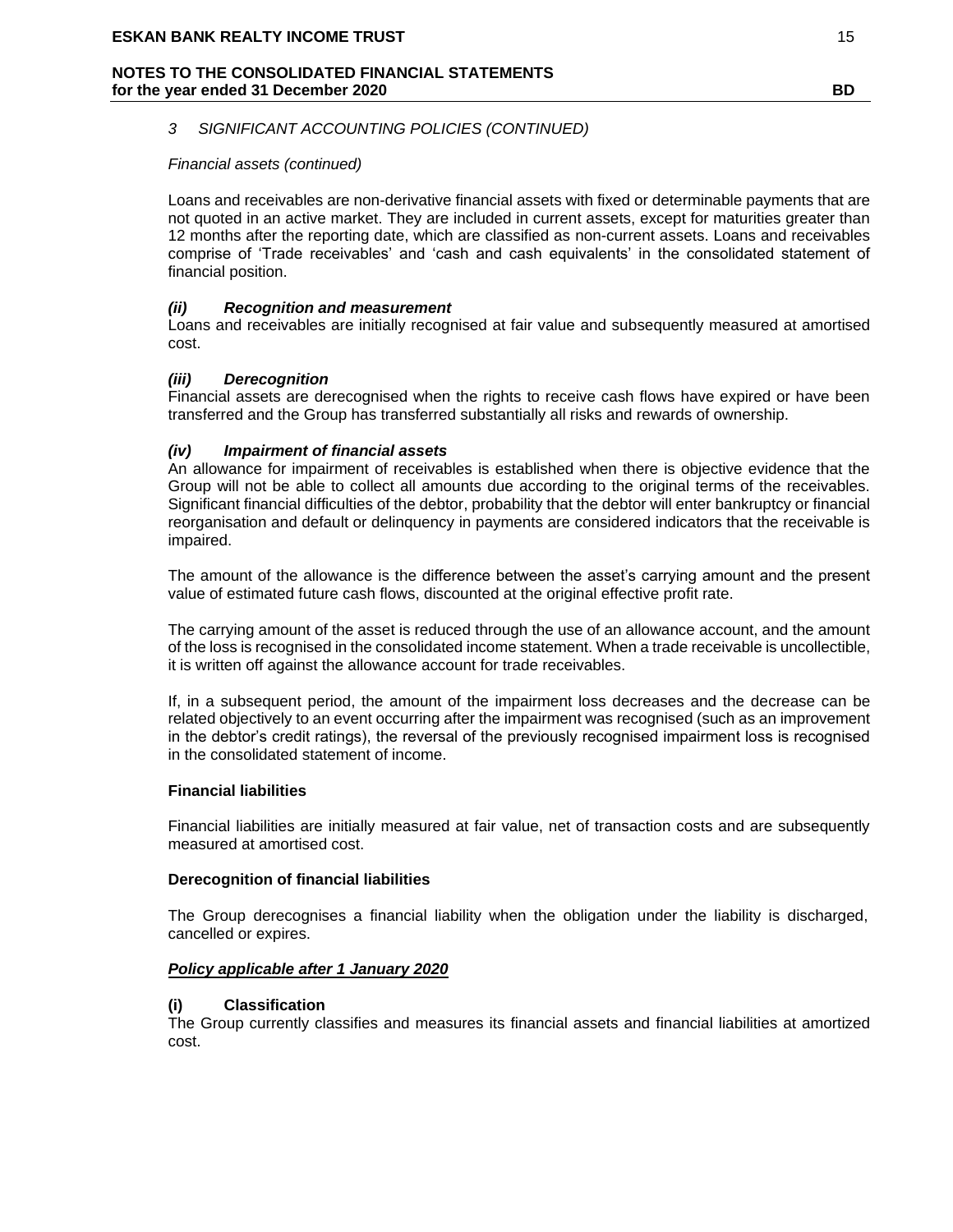# *3 SIGNIFICANT ACCOUNTING POLICIES (CONTINUED)*

# **(ii) Recognition and measurement**

Financial assets and financial liabilities are recognized at fair value and stated at amortized cost less provision for impairment (for financial assets)

# **(iii) Derecognition**

Financial assets are derecognised when the rights to receive cash flows have expired or have been transferred and the Group has transferred substantially all risks and rewards of ownership. Financial liabilities are derecognized when the obligation is discharged, cancelled or expired.

# **(iv) Impairment of financial assets**

The Group recognises loss allowances for expected credit losses (ECLs) on financial assets measured at amortised cost, mainly trade receivables and bank balances.

The Group measures loss allowances on trade receivables at an amount equal to lifetime ECLs ("Simplified approach").

Loss allowances on bank balances for which credit risk (i.e. the risk of default occurring over the expected life of the financial instrument) has not increased significantly since initial recognition are measured at 12- month ECLs ("General approach").

When determining whether the credit risk of a financial asset has increased significantly since initial recognition when estimating ECLs, the Group considers reasonable and supportable information that is relevant and available without undue cost or effort. This includes both quantitative and qualitative information and analysis, based on the Group's historical experience and informed credit assessment including forward-looking information.

The Group considers a financial asset to be in default when:

- the borrower is unlikely to pay its credit obligations to the Group in full, without recourse by the Group to actions such as realising security (if any is held); or
- the trade receivables is more than 180 days past due from the due date.

Lifetime ECL are the ECLs that result from all possible default events over the expected life of the financial instrument. 12-month ECLs are the portion of ECLs that result from default events that are possible within the 12 months after the reporting date (or a shorter period if the expected life of the instrument is less than 12 months).

The maximum period considered when estimating ECLs is the maximum contractual period over which the Group is exposed to credit risk.

# **Measurement of ECLs**

Trade receivables - (Simplified approach) The Group uses an allowance matrix to measure the ECLs of trade receivables.

Loss rates are calculated using a 'roll rate (Net-flow)' method based on the probability of a receivable progressing through successive stages of delinquency to the loss bucket. Recovery from the loss bucket is also considered for computing the historical loss rates. Roll rates are calculated separately for exposures in different segments based on the customer's common credit risk characteristics.

Loss rates are based on actual credit loss experience over the past three years. These rates are adjusted to reflect differences between economic conditions during the period over which the historical data has been collected, current conditions and Group view of economic conditions over the expected lives of the receivables. The forward looking adjustment of the loss rates is based on a qualitative score card which factors the management's view on the future economic and business conditions.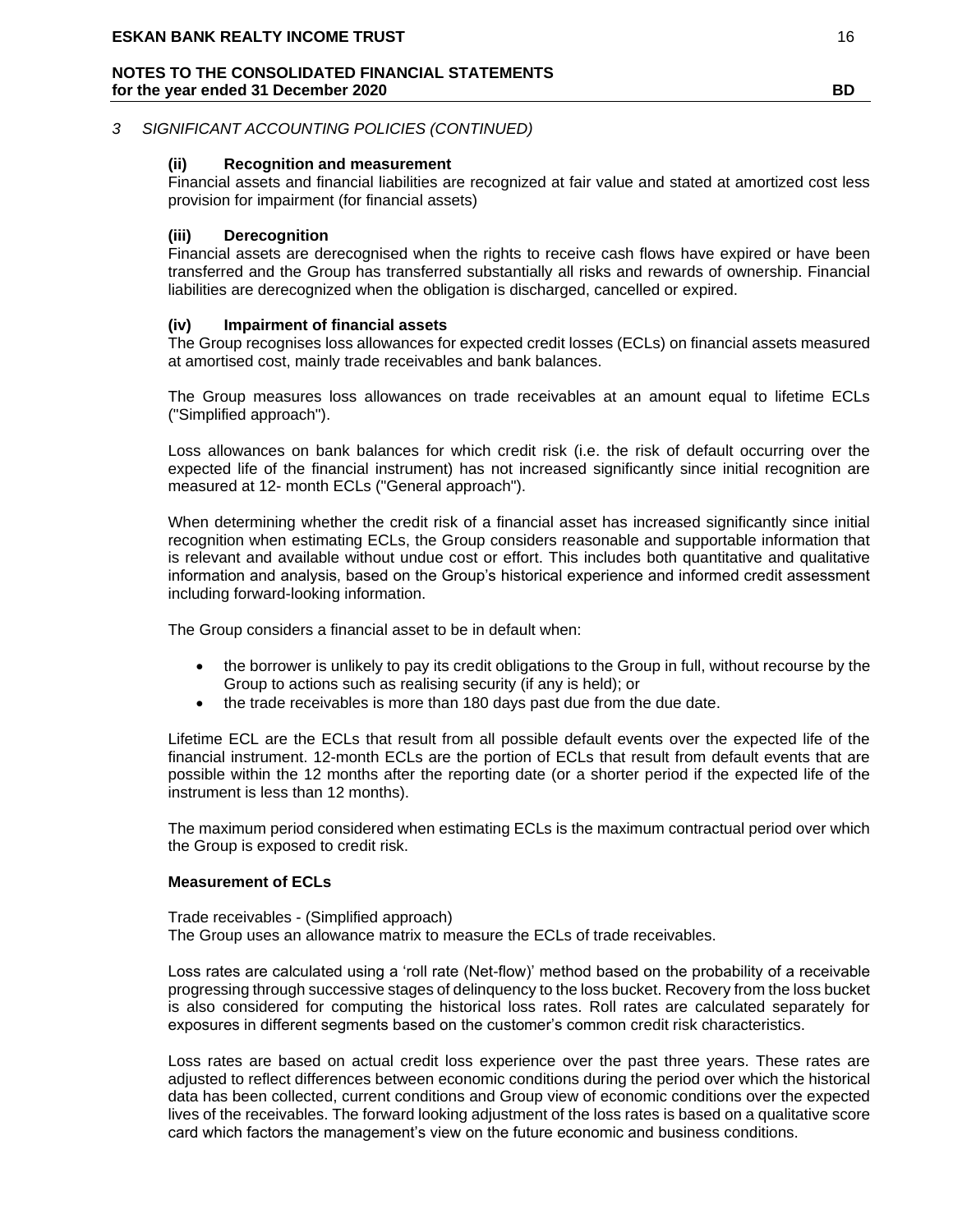#### **NOTES TO THE CONSOLIDATED FINANCIAL STATEMENTS for the year ended 31 December 2020 BD**

#### *3 SIGNIFICANT ACCOUNTING POLICIES (CONTINUED)*

#### Bank balances - (General approach)

Impairment on bank balances has been measured on a 12-month expected loss basis and reflects the short maturities of the exposures. The Group considers that its cash and cash equivalents have low credit risk based on the external credit ratings of the counterparties. The Group assumes that the credit risk on bank balances has been increased significantly if the underlying credit risk of the bank has increased by two rating grades.

#### Credit-impaired financial assets

At each reporting date, the Group assesses whether financial assets carried at amortised cost are credit - impaired. A financial asset is 'credit-impaired' when one or more events that have a detrimental impact on the estimated future cash flows of the financial asset have occurred. Evidence that a financial asset is credit impaired includes the following observable data:

- significant financial difficulty of the borrower / debtor or issuer;
- a breach of contract such as a default or being more than 180 days past due from the due date; or
- it is probable that the borrower will enter bankruptcy or other financial reorganisation.

Presentation of allowance for ECL in the statement of financial position Loss allowances for financial assets measured at amortised cost are deducted from the gross carrying amount

#### **c) Cash and cash equivalents**

Cash and cash equivalents comprise balances held in current accounts and are realisable on demand.

#### **d) Trade receivables**

Trade receivables comprises of rental and service income receivables due from tenants arising from leases on investment in real estate in the ordinary course of business. If collection is expected in one year or less, they are classified as current assets. If not, they are presented as non-current assets.

#### **e) Trade and other liabilities**

Trade payables are obligations to pay for goods or services that have been acquired in the ordinary course of business suppliers. Accounts payable are classified as current liabilities if payment is due within one year or less (or in the normal operating cycle of the business if longer), if not, they are presented as non-current liabilities.

#### **f) Offsetting financial instruments**

Financial assets and financial liabilities are offset and the net amount reported in the consolidated statement of financial position if, and only if, there is currently an enforceable legal right to offset the recognized amounts and there is an intention to settle on a net basis, or to realize the assets and settle the liabilities simultaneously.

#### **g) Revenue recognition**

Revenue is recognised to the extent that it is probable that the economic benefits will flow to EBRIT and the revenue can be reliably measured, regardless of when the payment is being made. Revenue is measured at the fair value of the consideration received or receivable, taking into account contractually defined terms of payment and excluding VAT or duty. The Group has concluded that it is the principal in all of its revenue arrangements. The specific recognition criteria described below must also be met before revenue is recognised.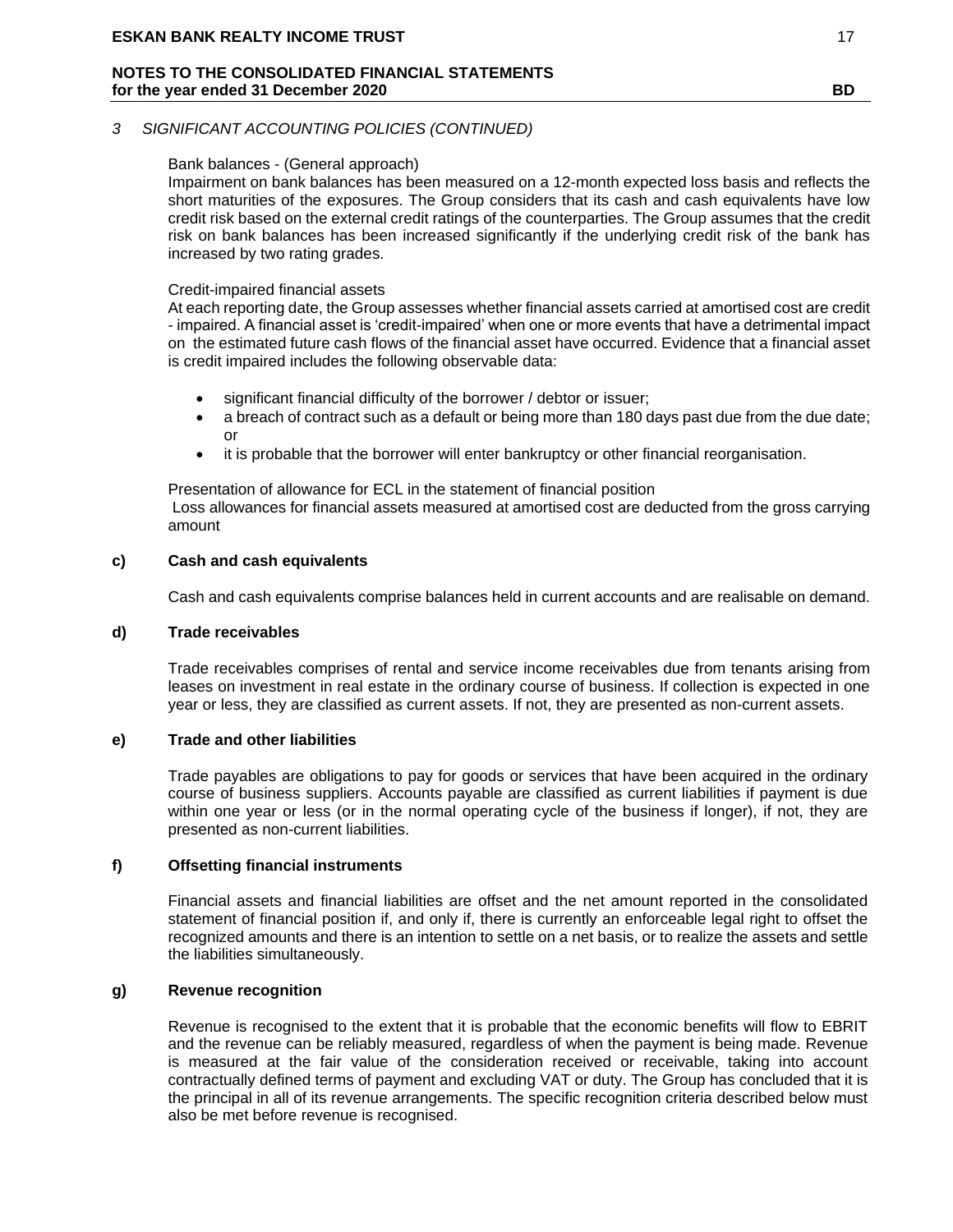#### **NOTES TO THE CONSOLIDATED FINANCIAL STATEMENTS for the year ended 31 December 2020 BD**

# *3 SIGNIFICANT ACCOUNTING POLICIES (CONTINUED)*

#### *g) Revenue recognition (continued)*

#### (i) **Rental income**

Rental income arising from operating leases on investment in real estate is accounted for on a straightline basis over the lease term and is included in rental income in the consolidated statement of income due to its operating nature.

#### (ii) **Service fee income**

Service fee income represents amounts for property service charges that are payable by tenants to contribute towards the operation and maintenance expenses of the relevant property. Service fees are recognised on a time proportion basis in accordance with the terms of the rental or service agreements.

#### **h) Property expenses**

Property expenses comprise all property related expenses which include third party property and facility management fees and utility expenses. Property expenses are recognised in the consolidated statement of income in the period in which they are incurred (on an accruals basis).

#### **i) Capital expenditure reserve**

The Investment Manager has forecasted the expected capital expenditure requirements of the real estate properties within the Inaugural Trust Property and established a reserve, to be funded on an ongoing basis, for such expenditures to ensure the properties maintain their income generating capacity and value.

#### **j) Foreign currencies**

Foreign currency transactions are recognised in the functional currency at the rates of exchange prevailing at the dates of the transactions. Monetary assets and liabilities denominated in foreign currency at the reporting date are retranslated at the rates of exchange at that date.

Exchange differences arising on the settlement of transactions and on the retranslation of monetary items are included in the consolidated statement of income for the year.

#### **k) Zakat**

Zakat is directly borne by the unitholders on distributed profits. The Trust currently does not collect or pay Zakat on behalf of its unitholders.

## **l) Earning prohibited by Shari'a**

EBRIT is committed to avoiding recognizing any income generated from non-Islamic sources. Accordingly, any non-Islamic income will be credited to a Charity Trust where EBRIT uses these Trusts for social welfare activities. To date, no non-Islamic income has been generated.

# **4 SIGNIFICANT ACCOUNTING JUDGEMENTS AND ESTIMATE**

The preparation of the consolidated financial statements requires management to make judgments, estimates and assumptions that affect the application of the accounting policies and the reported amount of assets, liabilities, revenue and expenses. However, uncertainty about these judgment, assumptions and estimates could result in outcomes that could require a material adjustment to the carrying amount of the assets or liability affected in the future.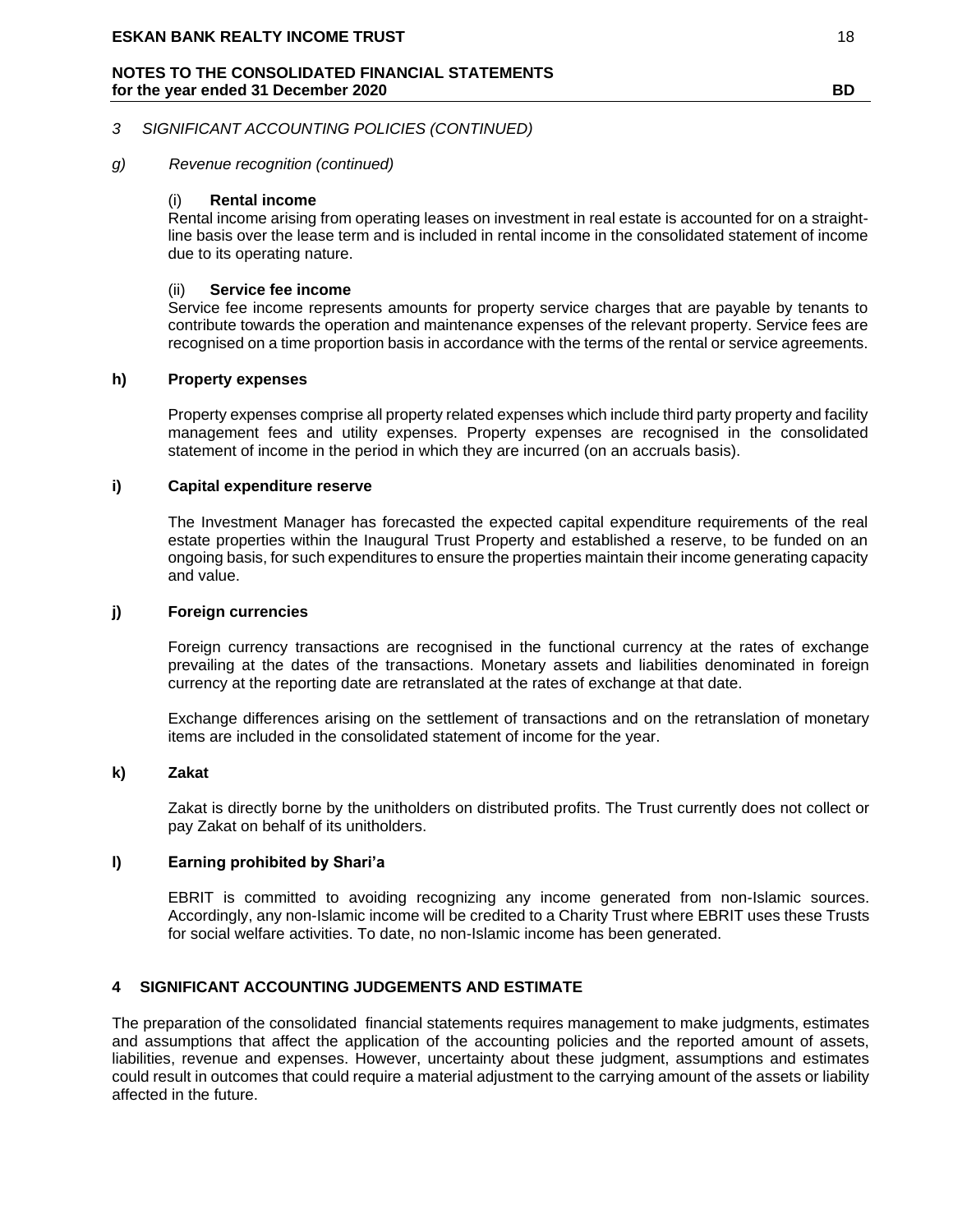#### **NOTES TO THE CONSOLIDATED FINANCIAL STATEMENTS for the year ended 31 December 2020 BD**

# *4 SIGNIFICANT ACCOUNTING JUDGEMENT AND ESTIMATE (CONTINUED)*

Such estimates, assumptions and judgments are continually evaluated and are based on historical experience and other factors, including obtaining professional advice and expectations of future events that are believed to be reasonable under the circumstances. Revisions to accounting estimates are recognized in the period in which the estimate is revised and in any future periods affected.

Information about significant areas of estimation uncertainty and critical judgments in applying accounting policies that have the most significant effect on the amounts recognized in the financial statements are described below:

#### **Judgment**

In the process of applying the Group's accounting policies, management has made the following judgements apart from those involving estimates and assumptions, which have the most significant effect on the amounts recognised in the consolidated financial statements.

#### *Going concern*

The Investment Manager has made an assessment of the Group's ability to continue on a going concern and is satisfied that the Group has the resources to continue in business for the foreseeable future. Furthermore, the Investment Manager is not aware of any material uncertainties that may cast significant doubt upon the Group's ability to continue as a going concern. Therefore, the consolidated financial statements continue to be prepared on going concern basis.

#### *Consolidation*

Whether the Group has control over an investee. Refer to note 2.5.

#### *Impairment of trade receivables*

Refer to section "impairment of trade receivables" in note 3(b).

#### **Estimate**

The key assumptions concerning future and other key sources of estimation uncertainty at the consolidated financial statements date, that have a significant risk of causing a material adjustment to the carrying amounts of assets and liabilities within the next financial year are discussed below:

#### *Fair value measurement*

Measurement of fair value with significant unobservable input. Refer to note 3(a), 6 and 19.

*Inputs, assumptions and techniques used for estimating impairment*  Refer to section "impairment of financial assets" in note 3(b).

# **5 FEES AND EXPENSES**

#### **Investment management fee**

The Investment Manager will be entitled to receive the following fees payable from the Trust Properties:

- a) BD 50,000 per annum if the Trust's Gross Asset Value ("GAV") over a trailing 12-month period is below or equal to BD 25,000,000; or
- b) 0.5% per annum of the Gross Asset Value of the Trust if the Trust's Gross Asset Value over a trailing 12-month period is in excess of BD 25,000,000.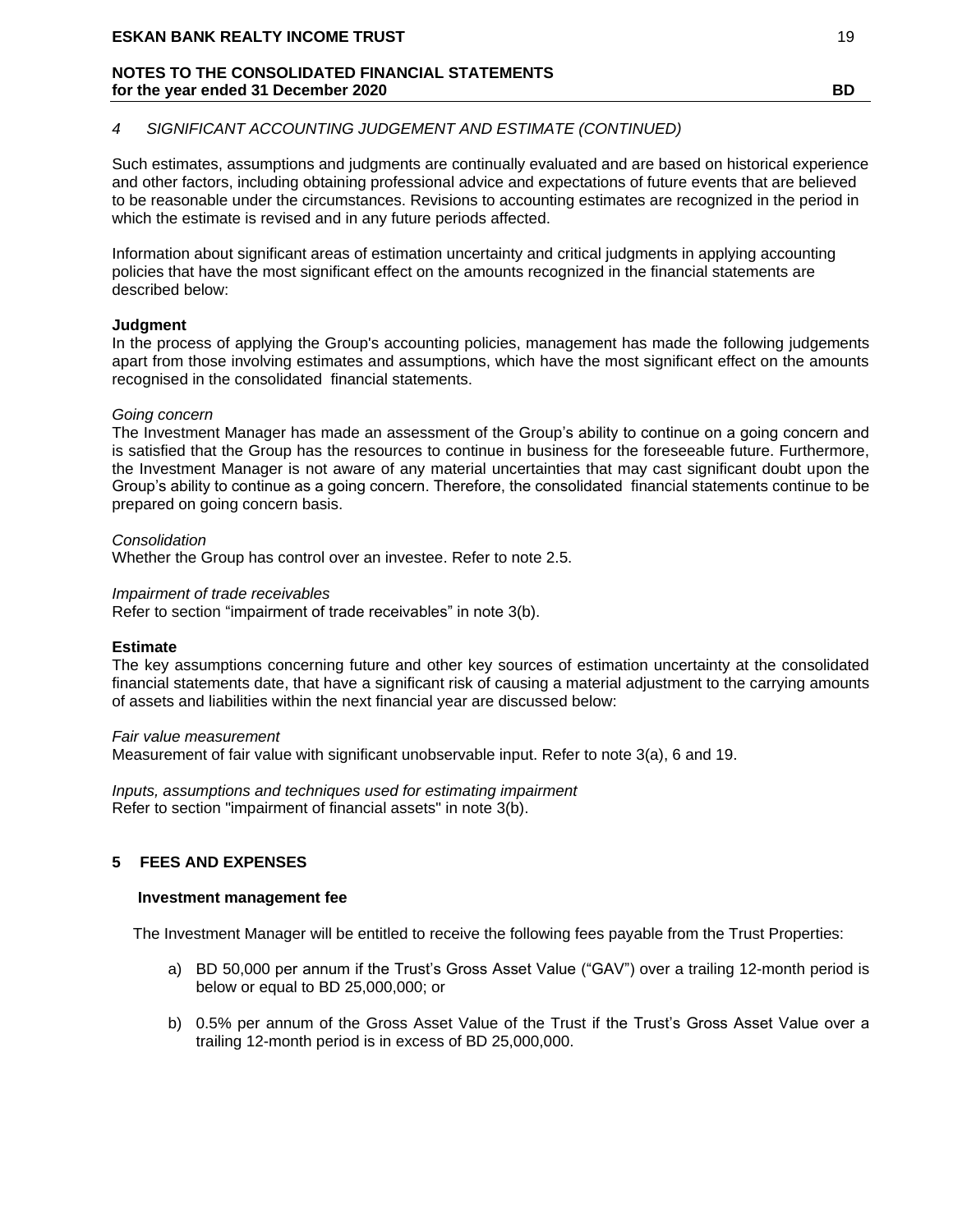#### **NOTES TO THE CONSOLIDATED FINANCIAL STATEMENTS for the year ended 31 December 2020 BD**

# *5 FEES AND EXPENSES (CONTINUED)*

The Investment Manager is entitled to a performance incentive as follows:

The Investment Manager is entitled to a performance incentive should (a) distributions of Net Distributable Income to Unitholders, calculated at the end of each Financial Year, by dividing such distributions by the Offer Price exceed 7% (the amount of such excess distribution, the "**Excess Distribution**"); and (b) the NAV calculated at the end of same Financial Year be higher than the NAV calculated at the end of the last Financial Year where a performance incentive was paid to the Investment Manager or, should no performance incentive have been paid to the Investment Manager prior to the end of a Financial Year, the NAV calculated at the end of such Financial Year be higher than the NAV as at the Issue Date. In any such case the Excess Distribution shall be allocated at 30:70 between the Investment Manager and the Unitholders, and any amendment to the profit should be done following obtaining the approval of the Trustee.

The Sub-Investment Manager shall not be separately entitled to fees and shall share in the Investment Management Fees in accordance with an agreement between the Investment Manager and such Sub-Investment Manager.

The investment manager shall pay the Sub-investment manager and annual management fee as follow:

- a) BD 35,000 as a floor, if the Trust's GAV is less than or equal to BD 25,000,000, payable monthly in arrears; or
- b) 0.35% of the Trust's GAV if the Trust's GAV is over BD 25,000,000 payable monthly in arrears.

With effect from 31 March 2020, the investment manager terminated the agreement with the subinvestment manager and as a result, the investment manager reduced its management fee from BD 50,000 per annum as referenced in 5 (a) above to BD 15,000 per annum.

# **Administration fee**

The annual administration fees charged to the Group for the services provided are determined as follows:

- a) BD 10,000 per year if the Trust's NAV is up to BD 25,000,000 within a 12-month period; or
- b) the higher of BD 17,500 or 0.07% of the Trust's NAV if the Trust's NAV is over BD 25,000,000 within a 12-month period;
- c) BD 1,000 per year per subsidiary; and
- d) Other service charges to be agreed in writing between the parties when required.

# **Custody fee**

Under the Custody Agreement, the annual Custodian fees charged to the Trust for the services provided are expected to equate to BD 2,000 per annum.

# **Registrar fee**

As per the Registrar Agreement, the annual Registrar fees charged to the Trust for the services provided are 0.500 fils per unitholder per annum provided that such fees, in the aggregate shall not be less than BD 2,000 or greater than BD 10,000.

# **Trustee fee**

The annual Trustee's fees charged to the Trust for the services provided are expected to equate to BD 20,000 per annum.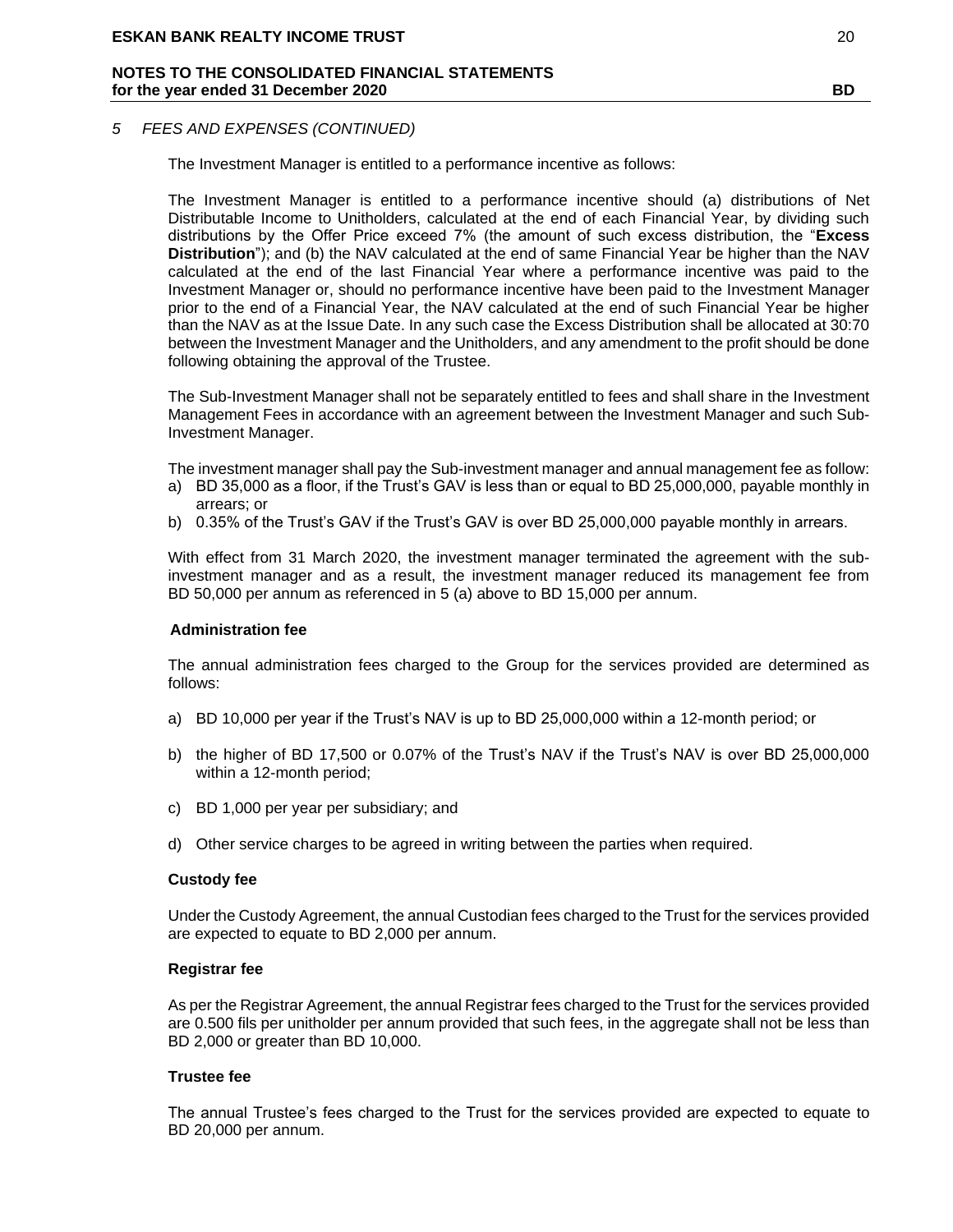#### **NOTES TO THE CONSOLIDATED FINANCIAL STATEMENTS for the year ended 31 December 2020 BD**

#### *5 FEES AND EXPENSES (CONTINUED)*

#### **Property appraiser fee**

The Property Appraiser is entitled for the services provided to the Group a fee up to BD 5,000 per annum.

#### **Property manager fee**

The Property Manager is entitled to a monthly fee up to BD 7,450 for the services provided.

With effect from 1 July 2020, Property manager fee has reduced its fee from BD 7,450 per annum as to BD 5,590 per annum.

#### **Regulatory fee**

The Bahrain Bourse is entitled to an annual fee of BD 5,000 and the CBB is entitled to an annual fee of BD 2,000.

#### **Shari'a board member fee**

The annual Trustee's fees charged to the Trust for the services provided are expected to equate to BD 1,000 per Shari'a board member per annum.

#### **6 INVESTMENT IN REAL ESTATE**

The following table shows the movement in investment in real estate:

|                                                                                                                                                | 31 December<br>2020<br>(audited) | 31 December<br>2019<br>(audited) |
|------------------------------------------------------------------------------------------------------------------------------------------------|----------------------------------|----------------------------------|
| Balance at 1 January<br>Amounts incurred on investment in real estate<br>Reversal of fair value unrealized loss / (fair value unrealized loss) | 11,786,060<br>185                | 16,520,000<br>129,476            |
| on investment in real estate                                                                                                                   | 57,955                           | (4,863,416)                      |
| Balance at 31 December                                                                                                                         | 11,844,200                       | 11,786,060                       |

Schedule of investment in real estate as at 31 December 2020:

|                                  | Cost                    | <b>Fair value</b>                |                                  |
|----------------------------------|-------------------------|----------------------------------|----------------------------------|
|                                  |                         | 31 December<br>2020<br>(audited) | 31 December<br>2019<br>(audited) |
| Segaya Plaza<br>Danaat Al Madina | 11,150,000<br>8,550,000 | 6,361,200<br>5,483,000           | 6,050,250<br>5,735,810           |
|                                  | 19,700,000              | 11,844,200                       | 11,786,060                       |

As at 31 December 2020, the Group held total investment in real estate amounting to BD 11,844,200 (31 December 2019: BD 11,786,060) in two properties located in the Kingdom of Bahrain. During the year, the Group made an additional investment in real estate amounting to BD 185. The investment in real estate has been valued by an independent external appraiser – Knight Frank Spain Saudi Arabia Real Estate Valuations Company. Both these properties have been leased out.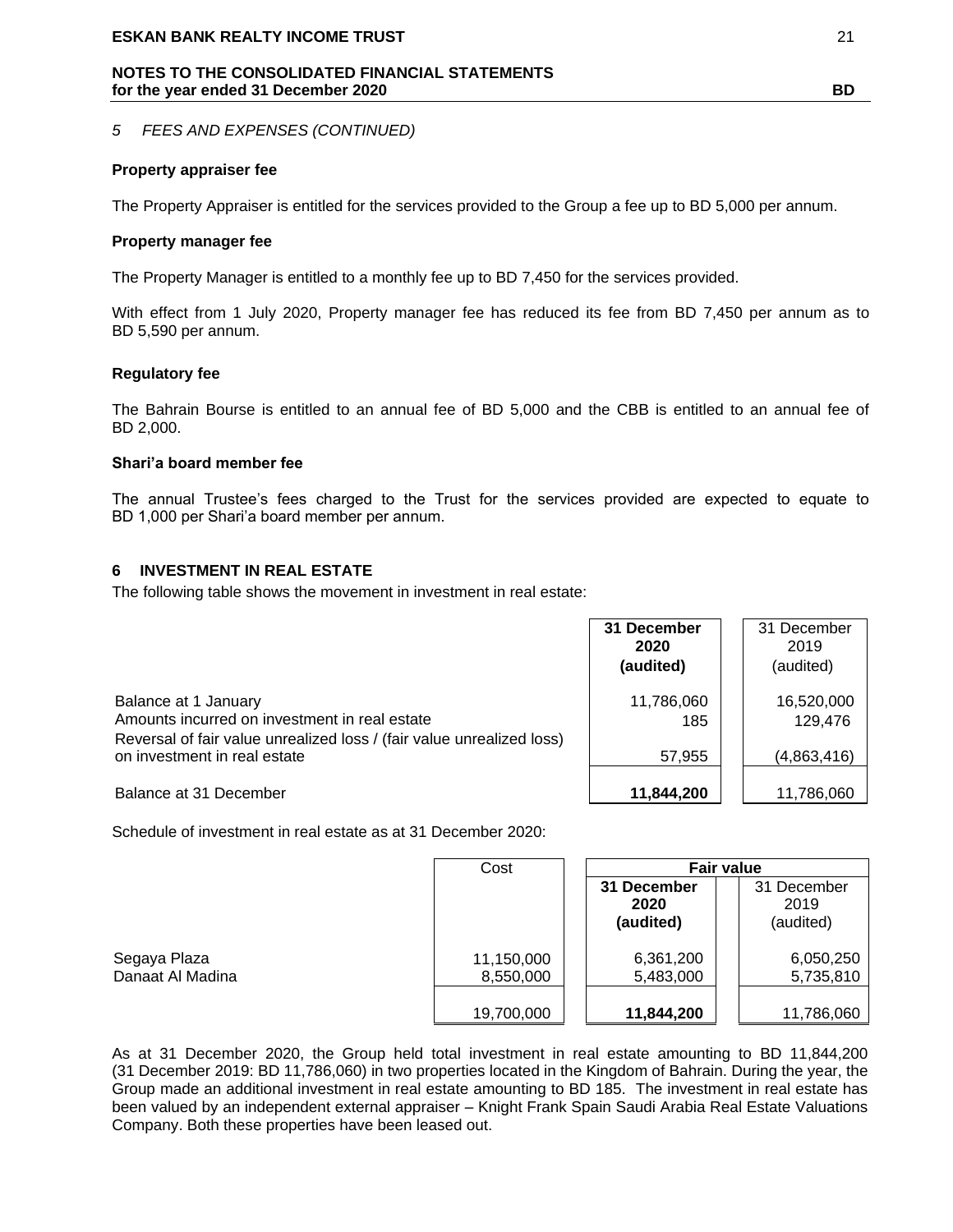#### **NOTES TO THE CONSOLIDATED FINANCIAL STATEMENTS for the year ended 31 December 2020 BD**

#### *6 INVESTMENT IN REAL ESTATE (CONTINUED)*

| Segaya Plaza     |  |
|------------------|--|
| Danaat Al Madina |  |

|                                  |                        | 2020                     |  |  |
|----------------------------------|------------------------|--------------------------|--|--|
|                                  | <b>Fair value</b>      | % of net<br>assets value |  |  |
| Segaya Plaza<br>Danaat Al Madina | 6,361,200<br>5,483,000 | 51.3%<br>44.2%           |  |  |
|                                  | 11,844,200             | 95.5%                    |  |  |

| 2019       |                          |  |  |
|------------|--------------------------|--|--|
| Fair value | % of net assets<br>value |  |  |
| 6,050,250  | 49.5%                    |  |  |
| 5,735,810  | 47.0%                    |  |  |
| 11,786,060 | 96.5%                    |  |  |

Segaya Plaza Danaat Al Madina

Investment in real estate is stated at fair value, being the estimated amount for which a property would exchange on the date of valuation between a willing buyer and a willing seller in an arm's length transaction wherein the parties had each acted knowledgeably, prudently and without compulsion. Fair value is estimated based on the Income Approach (Discounted Cash Flow) method as described below.

The income approach is a recognized valuation approach in many world markets where real estate is held as an investment. It is used to value tenanted property based on the anticipated future cash flows. Property occupancy, its current and expected rental rates, operating cost, and ongoing refurbishment costs are some of the variables used in a DCF analysis. The future cashflows are discounted using a discount rate (Yield rate / All Risks Yield) which is estimated based on current market trends as well as factors specific to the property like its location, condition of the development and expectations on capital growth and income.

For purpose of valuation assessment, a stabilized occupancy rate of 85% - 90%, discount rate of 10.5% - 11% and terminal growth rate of 2 % were considered.

Property valuations are carried out in accordance with the Appraisal and Valuation Standards published by the Royal Institution of Chartered Surveyors ("RICS") and are undertaken by appropriately qualified accredited by Real Estate Regulatory Authority (RERA) valuers who are members of RICS and who have recent experience in the locations and categories of properties being valued.

## *Sensitivity analysis to significant changes to unobservable inputs within Level 3 of the hierarchy*

The following sensitivity analysis has been done by calculating the impact of, change in growth rate and discount rate (keeping all other variables constant), on the valuation of investment in real estate where a positive / (negative) amount reflect possible increase / (decrease) in the carrying value.

|                    | <b>Discount rate</b> |         |            |
|--------------------|----------------------|---------|------------|
| <b>Growth rate</b> | 9.5%                 | 10.5%   | 11.5%      |
| 1.50%              | 1,130,683            | 331,705 | (400, 942) |
| 2%                 | 1,464,602            | 637,800 | (118, 782) |
| 2.50%              | 1,809,612            | 955,480 | 172,688    |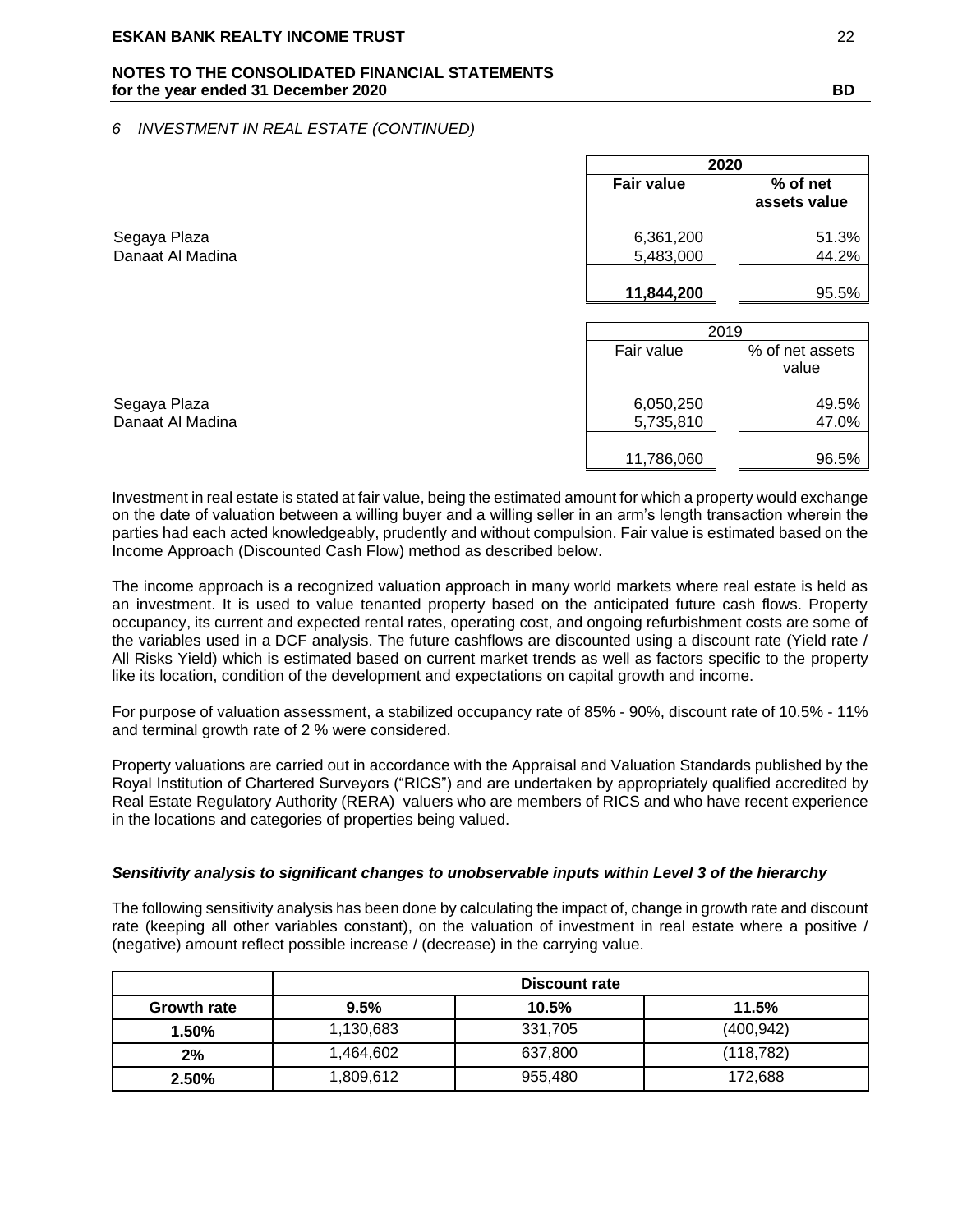#### **NOTES TO THE CONSOLIDATED FINANCIAL STATEMENTS for the year ended 31 December 2020 BD**

# *6 INVESTMENT IN REAL ESTATE (CONTINUED)*

The following sensitivity analysis has been done by calculating the impact of, change in stabilized occupancy rate (keeping all other variables constant), on the valuation of investment in real estate where a positive / (negative) amount reflect possible increase / (decrease) in the carrying value.

| <b>Stabilized occupancy rate</b> | Amount      |
|----------------------------------|-------------|
| 80%                              | (1,091,103) |
| 85%                              | (275, 260)  |
| 90%                              | 463.374     |

The above sensitivity analysis however, do not necessarily indicate an absolute impact on valuation as the final outcome would be determined by selecting a point estimate within the range of possible outcomes.

#### **7 TRADE RECEIVABLES**

|                                             | 31 December | 31 December |
|---------------------------------------------|-------------|-------------|
|                                             | 2020        | 2019        |
|                                             | (audited)   | (audited)   |
| Property rental & service charge receivable | 272,406     | 165,429     |
| Less: impairment allowance (note 7.1)       | (156,000)   | (87, 591)   |
|                                             | 116,406     | 77,838      |

#### **7.1 The movement in impairment allowance for trade receivables is as follow:**

|                                               | 31<br><b>December</b><br>2020<br>(audited) | 31 December<br>2019<br>(audited) |
|-----------------------------------------------|--------------------------------------------|----------------------------------|
| Balance as at 1 January<br>Charge of the year | 87,591<br>68,409                           | 34,955<br>52,636                 |
| Balance as of 31 December                     | 156,000                                    | 87,591                           |

# **8 CASH AND CASH EQUIVALENTS**

|                      | (audited) | (audited) |
|----------------------|-----------|-----------|
| <b>Bank accounts</b> | 723,740   | 608,236   |

**31 December 2020**

31 December 2019

# **9 TRADE AND OTHER LIABILITIES**

|                           | 31 December<br>2020<br>(audited) | 31 December<br>2019<br>(audited) |
|---------------------------|----------------------------------|----------------------------------|
| Security deposit          | 114,077                          | 97,171                           |
| Advance rent              | 77.491                           | 44.721                           |
| Property expenses payable | 23,830                           | 30,216                           |
| Accrued fees (note 9.1)   | 28,115                           | 29,645                           |
|                           | 243,513                          | 201,753                          |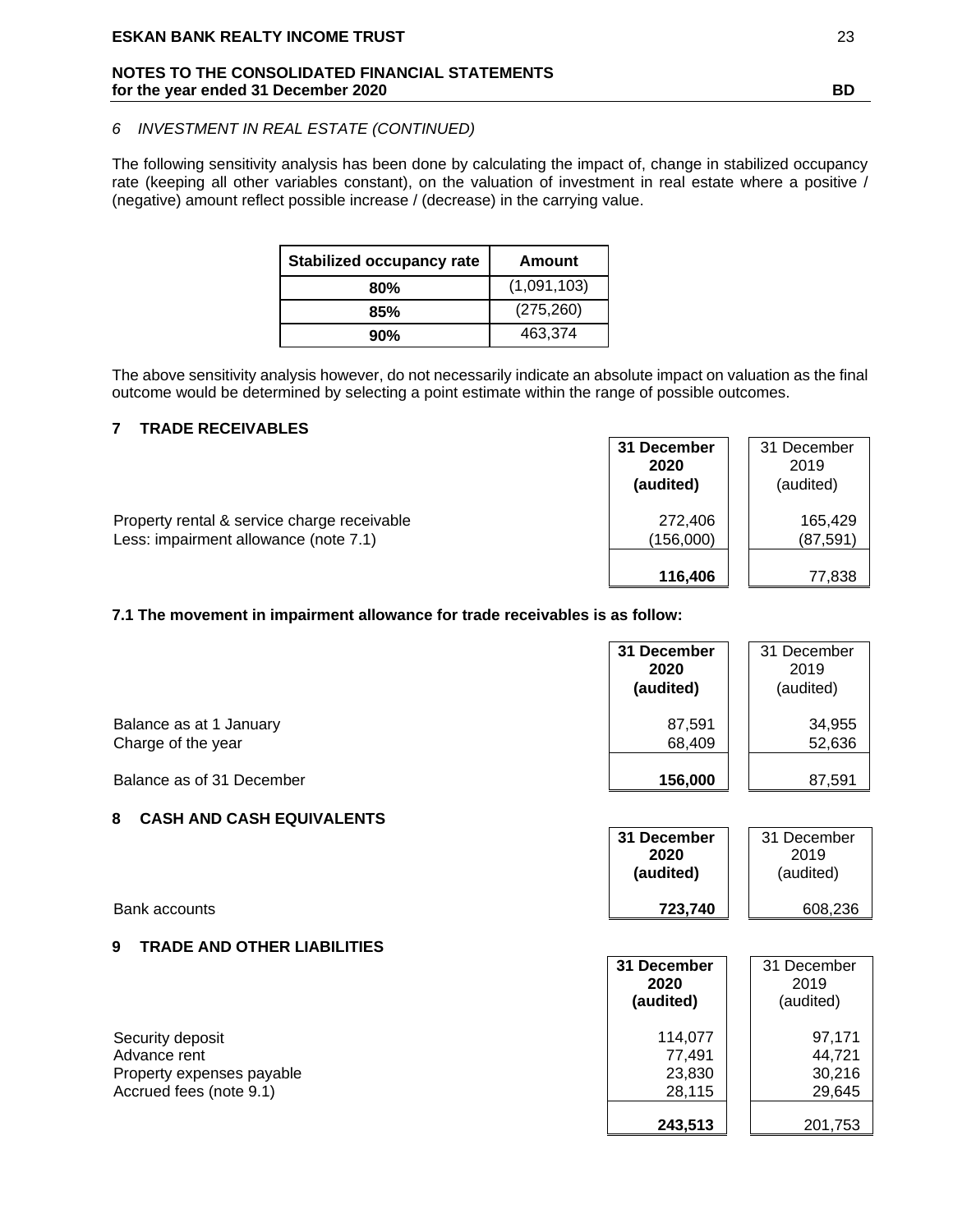#### **NOTES TO THE CONSOLIDATED FINANCIAL STATEMENTS for the year ended 31 December 2020 BD**

### *9 TRADE AND OTHER LIABILITIES (CONTINUED)*

### **9.1 Accrued fees**

|                                   | 31 December<br>2020 | 31 December<br>2019 |
|-----------------------------------|---------------------|---------------------|
|                                   | (audited)           | (audited)           |
| Property manager fee              | 5,870               | 15,645              |
| Administration fees               | 2,500               | 2,500               |
| Audit fees                        | 9,200               | 5,500               |
| Registrar fees                    | 4,000               | 2,000               |
| Shari'a board members fee payable |                     | 1,000               |
| Other fees and expenses           | 6,545               | 3,000               |
|                                   | 28,115              | 29,645              |

## **10 RELATED PARTIES**

Parties are considered to be related if one party has the ability to control the other party or exercise significant influence over the other party in making financial or operating decisions. Related parties comprise the Trustee, Investment Manager, Sub-Investment Manager (up to 31 March 2020) & Market Maker, Unitholders and Directors of the above entities.

# **10.1 Transactions and balances with and from related parties**

|                                                                                             | 31 December<br>2020                     | 31 December<br>2019                     |
|---------------------------------------------------------------------------------------------|-----------------------------------------|-----------------------------------------|
| Dividends payable                                                                           | (audited)<br>44,937                     | (audited)<br>45,013                     |
| Management fees payable (i)<br>Trustee and custodian fees payables (ii)                     | 1,250<br>4,500                          | 8,333<br>4,500                          |
|                                                                                             | 5,750                                   | 12,833                                  |
|                                                                                             | 31 December<br>2020                     | 31 December<br>2019                     |
| Other income (note 16)<br>Investment management fees (i)<br>Trustee and custodian fees (ii) | (audited)<br>66,809<br>23,750<br>22,000 | (audited)<br>95,288<br>50,000<br>22,000 |

(i) Represent investment management fees charged by Eskan Bank BSC (c)

(ii) Represent trustee and custodian fees charged by Crestbridge Bahrain BSC (c)

#### **10.2 The following related parties owned units in the Group:**

|                                          | Units held at                                                    |                     |                     |
|------------------------------------------|------------------------------------------------------------------|---------------------|---------------------|
| <b>Related Party</b>                     | Nature of Relationship                                           | 31 December<br>2020 | 31 December<br>2019 |
| Eskan Bank B.S.C. (c)<br>SICO B.S.C. (c) | Investment Manager of the Trust<br>Sub-Investment Manager (up to | 63,618,044          | 63,618,044          |
|                                          | 31 March 2020)                                                   | 9,900,000           | 9,900,000           |
| SICO B.S.C. (c)                          | <b>Market Maker</b>                                              | 7,570,000           | 6,138,519           |
| <b>Bahrain Liquidity Fund</b>            | Operated by SICO                                                 | 5,277,700           | 5,277,700           |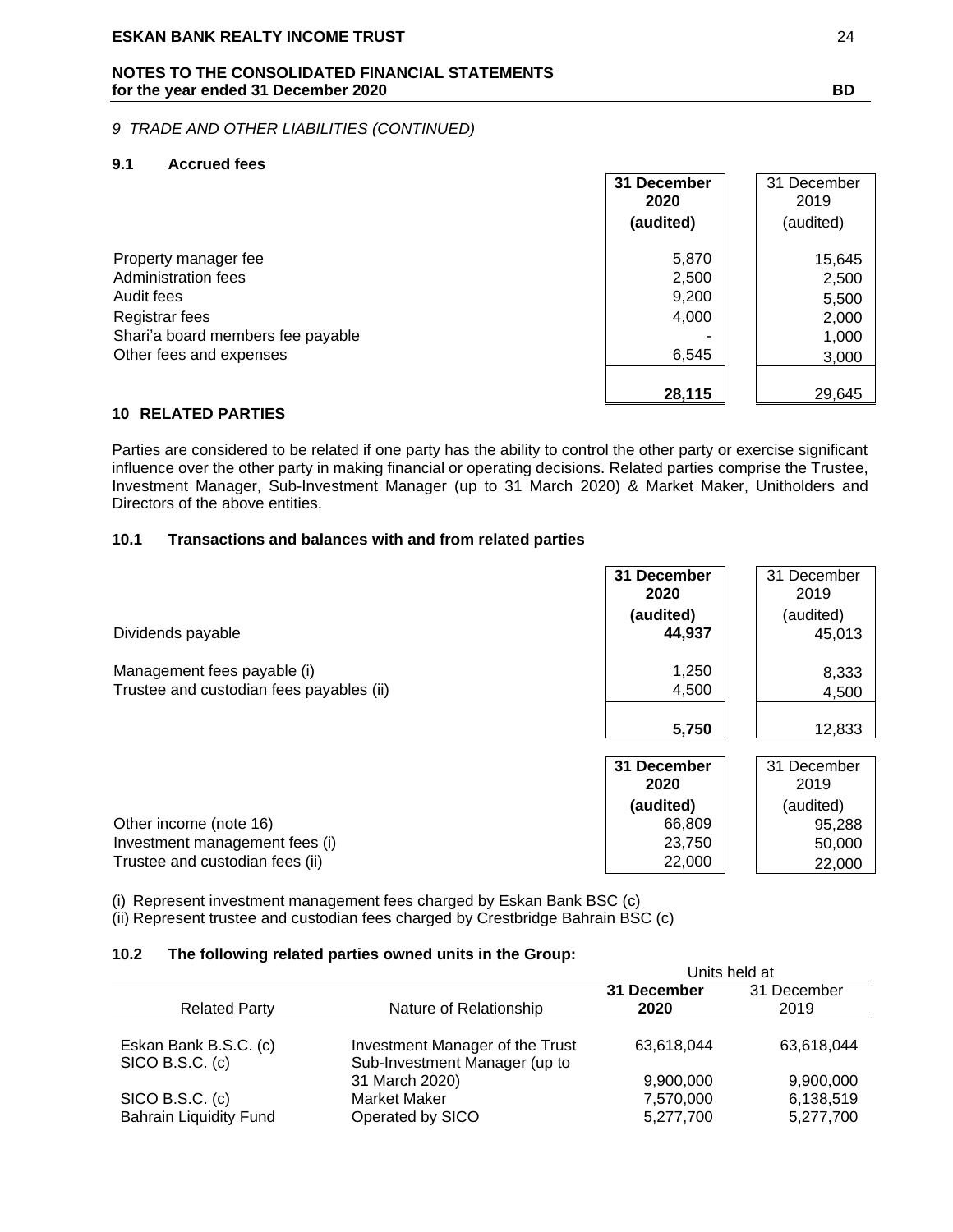#### **NOTES TO THE CONSOLIDATED FINANCIAL STATEMENTS for the year ended 31 December 2020 BD**

#### **11 DIVIDENDS**

The Board of Directors on 25 February 2020 declared a distribution for the year 1 January 2019 to 31 December 2019 after obtaining CBB approval on 3 March 2020.

The total distribution equated to BD 310,930 or 0.00157 fils per unit, which is a 1.57% yield over the twelvemonth from 1 January to 31 December 2019 and was payable to all Unitholders registered in EBRIT's register of Unitholders with Bahrain Clear as at 11 March 2020 (the Record Date).

In addition, Eskan Bank B.S.C (c), in its capacity as Investment Manager, decided to provide a performance supplement to unitholders from the income that it was to receive on its locked-up units equating to BD 66,809 resulting in all other unitholders receiving a net distribution of 0.002 fils per unit or a 2.00% yield for the 2019 year (refer to note 16).

Accordingly, the total dividend during the year amounted to BD 377,739 (31 December 2019: 594,000).

# **12 UNIT CAPITAL**

The capital of the Trust consists of 198,000,000 units with a par value of BD 0.100 per unit. The units represent beneficial interest in the Trust, divided into interest of one class only.

The units shall be entitled to the rights and subject to the limitations, restrictions and conditions set out in the prospectus and the Trust Instrument. The interest of each unitholder shall be determined by the number of units registered in the name of the unitholder.

The units shall be indivisible. However, two persons or more may jointly own one unit, provided that one person shall represent them towards the Trust.

Each unit shall represent a proportionate, undivided beneficial ownership interest in the Trust and shall confer the right to one vote at any meeting of the unitholders and to participate pro rata in any distribution by the Trust, whether of Net Distributable Income of the Trust or other amounts, and in the event of termination or windingup of the Trust, in the net asset of the Trust remaining after satisfaction of all liabilities. No Unit shall have any preference or priority over any other. Units shall rank among themselves equally and ratably without discrimination, preference or priority.

Units shall be issued and held in dematerialized book entry form with the Central Depository in accordance with the applicable rules of the Module CSD of the CBB Rulebook, Volume 7.

No unitholder shall be entitled to pre-emption rights in any issue of units.

Weighted average number of units for the purposes of calculating earnings per unit for the year is 198,000,000 (31 December 2019: 198,000,000) units.

#### **13 STATUTORY RESERVE**

The Trust is regulated by the Volume 7 – Collective Investment Undertaking. However, its subsidiaries Segaya Plaza Company B.S.C. (c); and Danaat Al Madina Company B.S.C. (c) follow provisions of the Commercial Companies Law, and are required to transfer an amount equivalent to 10% of the net profit before appropriations to a reserve account until such time as a minimum 50% of the share capital is set aside. Accordingly, during this year no transfer has been made to the statutory reserve by the subsidiaries as the statutory reserve has already reached 50% of the share capital.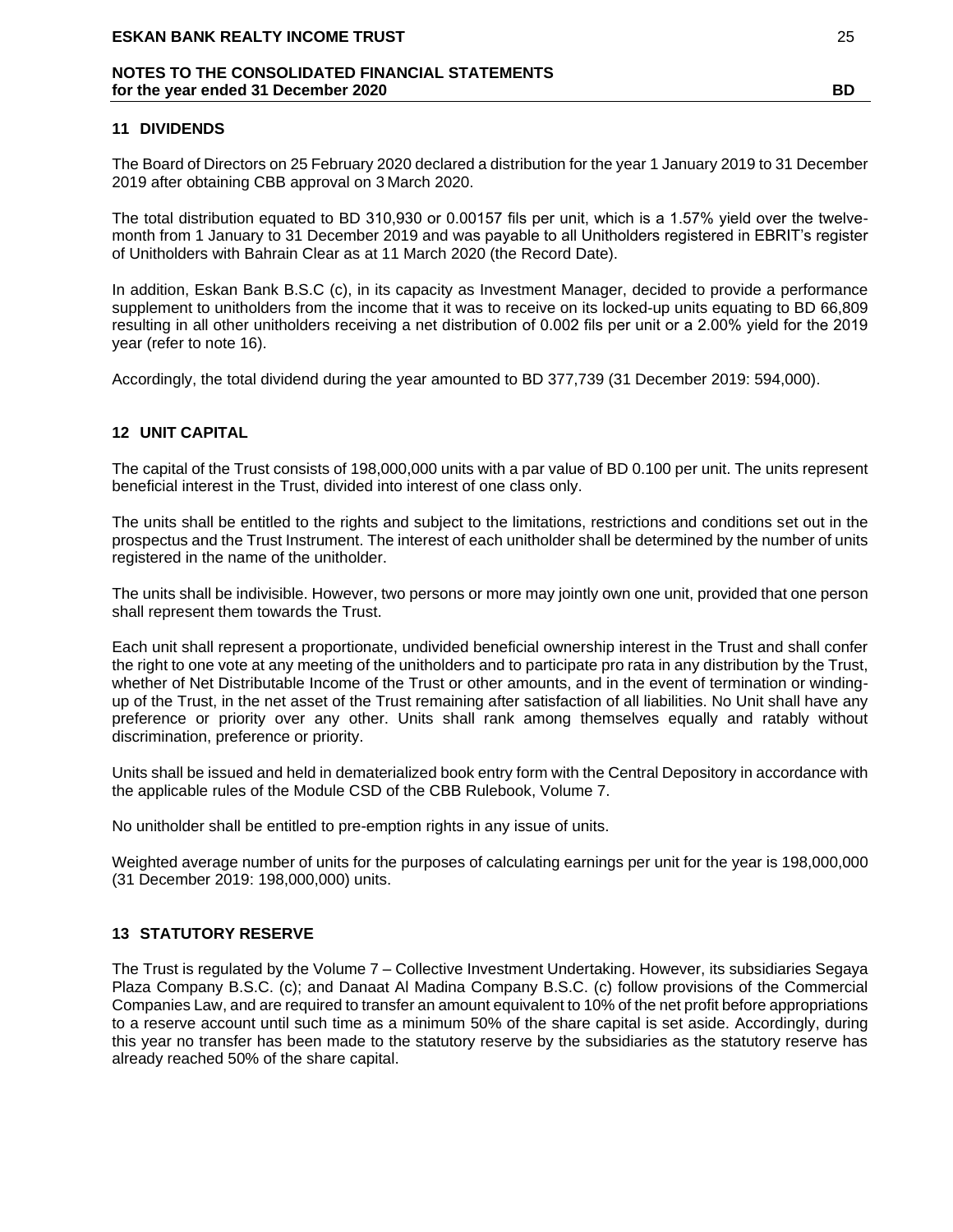#### **NOTES TO THE CONSOLIDATED FINANCIAL STATEMENTS for the year ended 31 December 2020 BD**

# **14 RENTAL AND SERVICE FEE INCOME**

|                                  |                         | For the year ended<br>31 December 2020<br>(audited) |                    |                    | For the year ended<br>31 December 2019<br>(audited) |                    |
|----------------------------------|-------------------------|-----------------------------------------------------|--------------------|--------------------|-----------------------------------------------------|--------------------|
|                                  | Rental<br><i>income</i> | Service fee<br><i>income</i>                        | Total              | Rental<br>income   | Service<br>fee income                               | Total              |
| Segaya Plaza<br>Danaat Al Madina | 482,149<br>397,589      | 20,372<br>51,259                                    | 502,521<br>448.848 | 499,255<br>452,560 | 20,533<br>54,536                                    | 519,788<br>507,096 |
|                                  | 879,738                 | 71,631                                              | 951,369            | 951,815            | 75,069                                              | 1,026,884          |

During the year, the Trust waived rental income of BD 49,206 for those impacted tenants pursuant to the unitholders' approval dated 14 June 2020 in response to COVID-19.

#### **15 PROPERTY OPERATING EXPENSES**

|                                                         |                   | For the year ended 31 December |  |
|---------------------------------------------------------|-------------------|--------------------------------|--|
|                                                         | 2020<br>(audited) | 2019<br>(audited)              |  |
| Property management expenses<br>Property management fee | 258,603<br>78,240 | 264,702<br>91,135              |  |
|                                                         | 336,843           | 355,837                        |  |

## **16 OTHER INCOME**

|                                        | For the year ended 31 December |  |  |
|----------------------------------------|--------------------------------|--|--|
| 2019<br>2020<br>(audited)<br>(audited) |                                |  |  |
| 66.809                                 | 95.288                         |  |  |

**Performance supplement** 

Pursuant to the Investment Management Agreement, and whilst not a mandatory obligation on the Investment Manager, the Investment Manager has the ability to supplement (the "Performance supplement") any shortfall of the annualized net distributable income of the Trust. Accordingly, the Investment Manager agreed to supplement the shortfall in annualized net distributable income of the Trust for the year ended 31 December 2019 by BD 66,809 (2018: BD 95,288) (refer to note 11).

## **17 BUSINESS AND GEOGRAPHIC SEGMENTS**

The Directors are of the opinion that the Group is mainly engaged in a single segment of business, being investments in income generating real estate properties located in the Kingdom of Bahrain.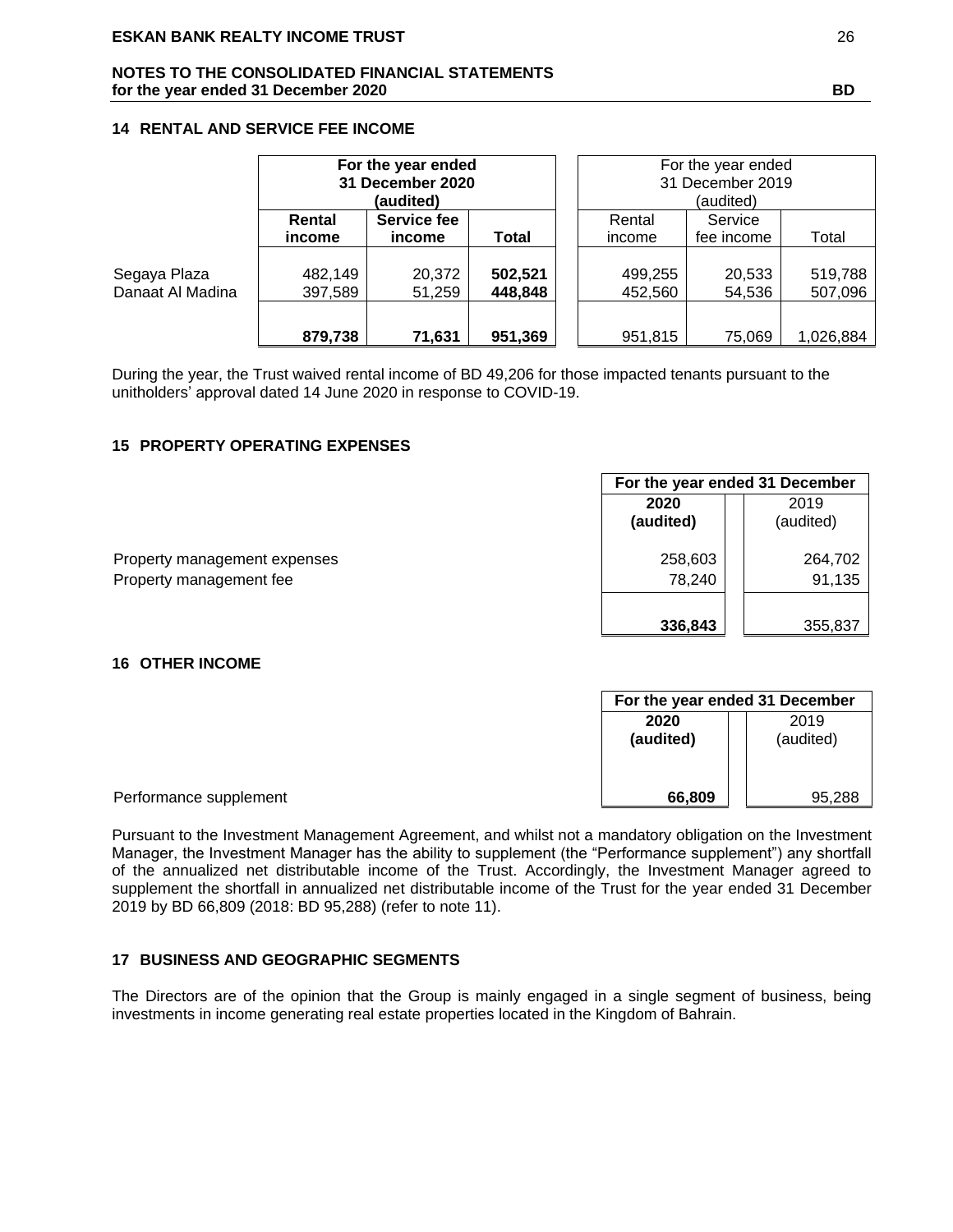#### **NOTES TO THE CONSOLIDATED FINANCIAL STATEMENTS for the year ended 31 December 2020 BD**

# **18 FINANCIAL INSTRUMENTS AND RISK MANAGEMENT**

#### **Financial instruments**

Financial instruments include financial assets and financial liabilities. A financial instrument is any contract that gives rise to both a financial asset in one enterprise and a financial liability or equity instrument of another enterprise.

**Financial assets** of the Trust consist of bank balances and trade receivables. **Financial liabilities** of the Trust consist of payables and due to related parties.

#### **Categories of financial instruments**

|                              | 31 December<br>2020 | 31 December<br>2019 |
|------------------------------|---------------------|---------------------|
|                              | (audited)           | (audited)           |
| <b>Financial assets</b>      |                     |                     |
| Cash and cash equivalents    | 723,740             | 608,236             |
| Trade receivables            | 116,406             | 77,838              |
|                              |                     |                     |
|                              | 31 December         | 31 December         |
|                              | 2020                | 2019                |
|                              | (audited)           | (audited)           |
| <b>Financial liabilities</b> |                     |                     |
| Trade and other liabilities  | 243,513             | 201,753             |
| Dividends payable            | 44,937              | 45,013              |
| Due to related parties       | 5,750               | 12,833              |

#### **Overview**

The Trust has exposure to the following risks from its use of financial instruments:

- Credit risk
- Liquidity risk
- Market risk

This note presents information about the Trust's exposure to each of the above risks, the Trust's objectives, policies and processes for measuring and managing risk. The note also presents certain quantitative disclosures in addition to the disclosures throughout the consolidated financial statements.

The Investment Manager provides investment management services to the Group and monitors and manages the financial risks relating to the operations of the Group. These risks include credit risk, liquidity risk and market risk.

#### **18.1 Credit risk**

Credit risk is the risk of financial loss to the Group if a customer or counterparty to a financial instrument fails to meet its contractual obligations. The Group is exposed to credit risk on its bank balances and trade receivables.

The credit risk faced by the Group is the risk of a financial loss if (i) tenants fail to make rental payments or meet other obligations under their leases or (ii) a counterparty to a financial instrument or other financial arrangement fails to meet its obligations under that instrument or arrangement.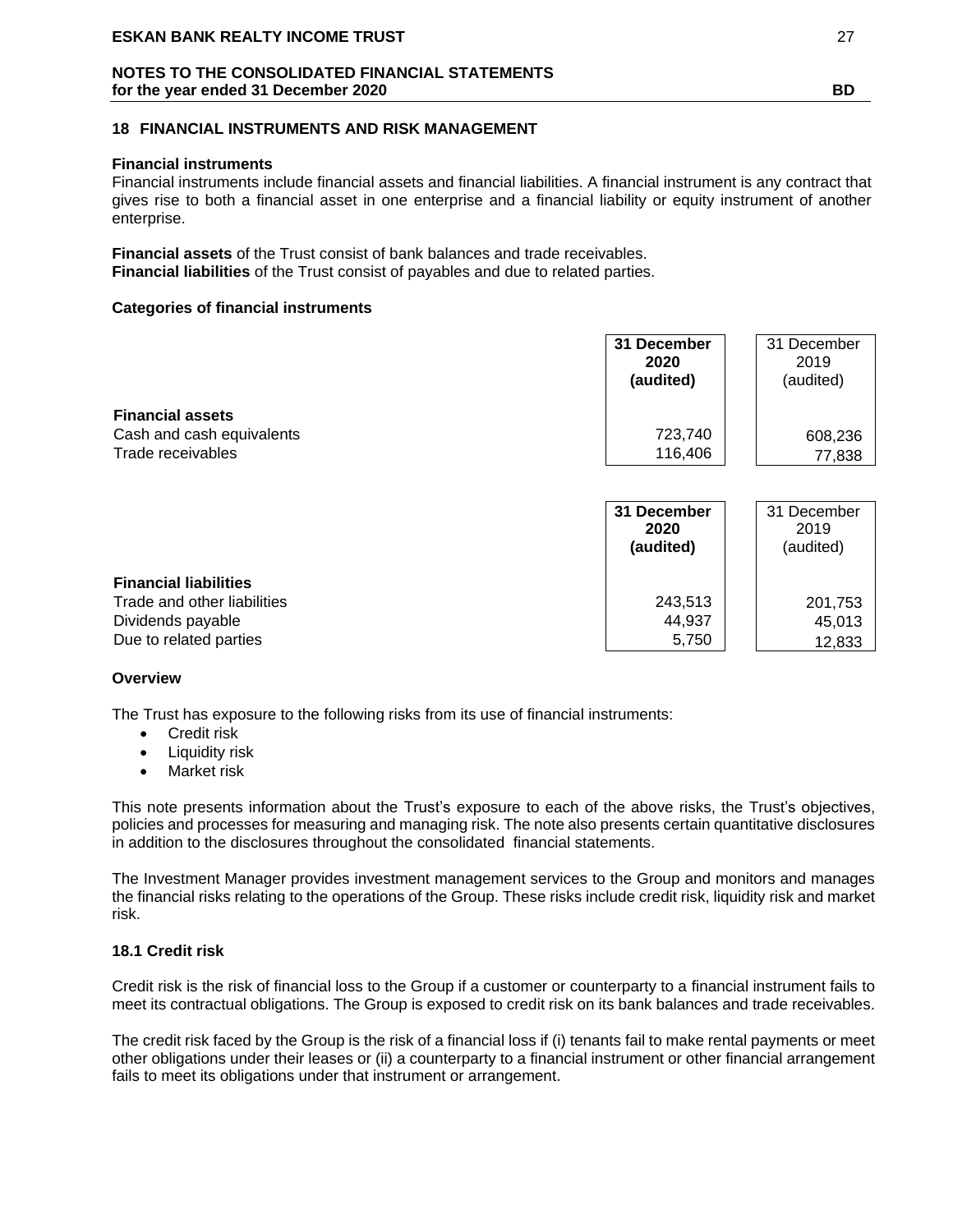#### **NOTES TO THE CONSOLIDATED FINANCIAL STATEMENTS for the year ended 31 December 2020 BD**

### *18 FINANCIAL INSTRUMENTS AND RISK MANAGEMENT (CONTINUED)*

The Group seeks to limit its credit risk by means of the following policies:

(i) Tenants

The Group maintains the property portfolio under continual review through the appointed property manager to minimize tenant credit risk. Tenants occupying under existing leases at the time of the acquisition of an interest in a property are actively monitored for timely payment of rent and other obligations following the acquisition. New tenants that commence occupation subsequent to the acquisition of an interest in a property are assessed at the time of entering a lease.

The Group engages external property management agents to manage the payment of rents by tenants. The Group through the Investment Manager remains actively involved and undertakes regular consideration of tenant profiles, existing and anticipated voids, overdue rents and outstanding rent reviews. Rent deposits are held in respect of all new leases and may be withheld by the Group in part or in whole if receivables due from the tenant are not settled or in case of other breaches of contract.

(ii) Financial counterparties

The Group is not exposed to significant credit risk on its bank balances as it maintains it with a bank, having high credit ratings, that is Shari'a compliant and regulated by the Central Bank of Bahrain and therefore does not hold any allowance for expected credit loss.

#### *Maximum exposure to credit risk*

The management of the Group believes that the carrying amount of financial assets recorded in the consolidated financial statements at the reporting date represents the Group's maximum exposure to credit risk.

|                           | 31 December | 31 December |
|---------------------------|-------------|-------------|
|                           | 2020        | 2019        |
|                           | (audited)   | (audited)   |
|                           |             |             |
| Cash and cash equivalents | 723.740     | 608,236     |
| Trade receivables         | 116,406     | 77,838      |

**31 December** 

31 December

Aging of trade receivables:

|                                                                                        | 2020<br>(audited)                               | 2019<br>(audited)                             |
|----------------------------------------------------------------------------------------|-------------------------------------------------|-----------------------------------------------|
| $0 - 30$ days<br>$31 - 90$ days<br>91 - 180 days<br>181-365 days<br>More than 365 days | 16,699<br>22,299<br>54,991<br>108,768<br>69,649 | 28,985<br>12,536<br>9,092<br>43,074<br>71,742 |
| <b>Gross receivables</b><br>Allowance for expected credit loss                         | 272,406<br>(156,000)<br>116,406                 | 165,429<br>(87, 591)<br>77,838                |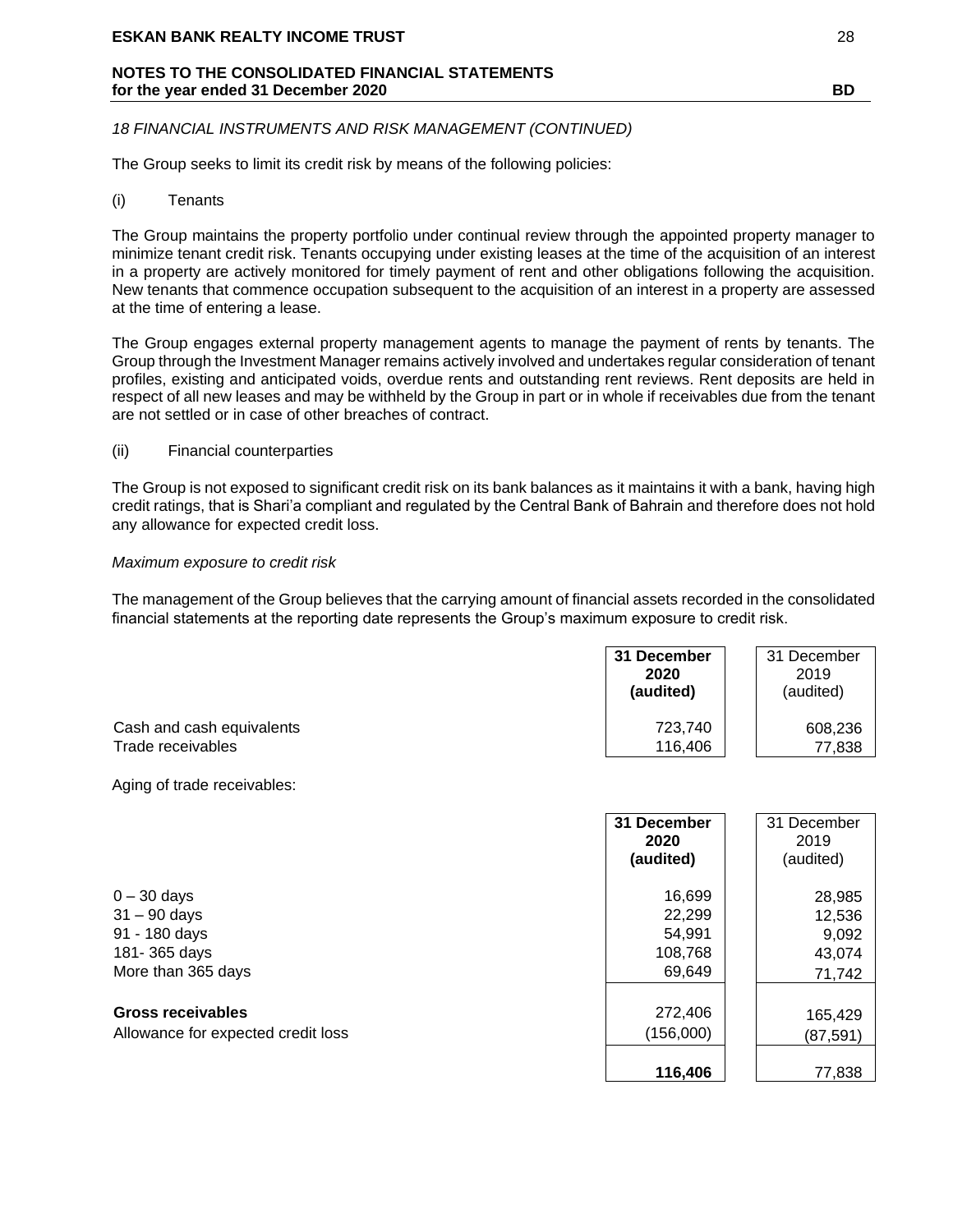#### **NOTES TO THE CONSOLIDATED FINANCIAL STATEMENTS for the year ended 31 December 2020 BD**

# *18 FINANCIAL INSTRUMENTS AND RISK MANAGEMENT (CONTINUED)*

The Group does not hold any collateral against above receivables. However, these are secured by deposits held by the Group against certain tenants.

The Group believes that the provision on trade receivables represent best estimate of amount that would be recovered from customers based on available reliable information (note 2.2).

#### **Concentration risk:**

All the real estate investment of the Group is located in the Kingdom of Bahrain. Decreased government revenue from reduced oil prices may have a negative effect on Bahrain economy and in turn on the Group's Properties. Emerging markets such as Bahrain are generally susceptible to greater risk than in more developed markets. Any unexpected changes in the political, social, economic or other conditions in Bahrain may have a material adverse effect on the investment in real estate of the Group.

#### **18.2 Liquidity risk**

Liquidity risk is the risk that the Group will encounter difficulty in meeting obligations associated with financial liabilities that are settled by delivering cash or another financial assets. Liquidity risk arises from mismatches in the timing and amounts of cash flows, which is inherent to the Group's operations. The Group manages liquidity risk by maintaining sufficient cash at banks to meet its liabilities when due. As of 31 December 2020, the Group is not exposed to significant liquidity risk.

#### **18.3 Market risk**

Market risk is the risk that changes in market prices, such as foreign exchange rates, interest rates and equity prices will affect the Group's income or the value of its holdings of financial instruments.

The Group is not exposed to any significant market risk as of reporting date.

# **19 FAIR VALUE**

Fair value is the price at which an orderly transaction to sell an asset or to transfer a liability would take place between market participants at the measurement date under current market conditions (1.e. an exit price at the measurement date from the perspective of a market participant that holds the asset or owes the liability).

The fair value of the Group's financial assets and liabilities approximate its carrying value due to its short-term nature. The fair value of investment in real estate approximates its carrying value except for the possible effect of COVID-19 (note 2.2 and 4).

#### **The Group uses the following hierarchy for determining and disclosing the fair value of financial instruments by valuation technique:**

Fair value measurements subsequent to initial recognition at fair value are grouped into Levels 1 to 3 based on the degree to which the fair value is observable.

- Level 1 fair value measurements are those derived from quoted prices (unadjusted) in active markets for identical assets or liabilities.
- Level 2 fair value measurements are those derived from inputs other than quoted prices included within Level 1 that are observable for the asset or liability, either directly (i.e. as prices) or indirectly (i.e. derived from prices).
- Level 3 fair value measurements are those derived from valuation techniques that include inputs for the asset or liability that are not based on observable market data (unobservable inputs).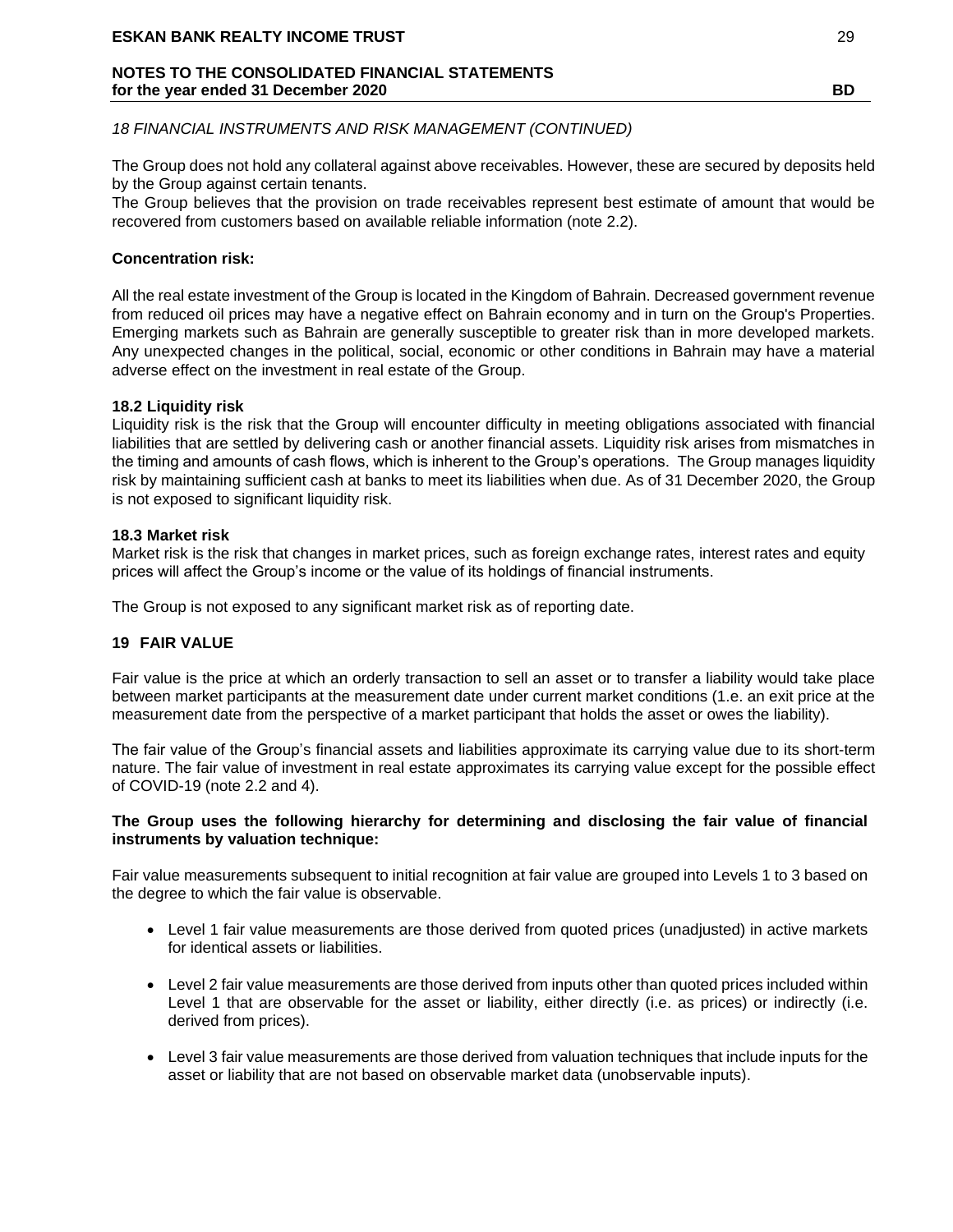#### **NOTES TO THE CONSOLIDATED FINANCIAL STATEMENTS for the year ended 31 December 2020 BD**

## *19 FAIR VALUE (CONTINUED)*

Investment in real estate carried at fair value are categorized within level 3 of the fair value hierarchy. The Group determines the fair values of its investment in real estate by using the income approach. Refer to note 6.

There were no transfers between Level 1, Level 2 and Level 3 during the year.

# **20 NET ASSET VALUE PER UNIT**

|                        | Net Assets Value | Number of Units<br>in issue | Net Assets Value<br>Per Unit |
|------------------------|------------------|-----------------------------|------------------------------|
| As at 31 December 2020 | 12,394,766       | 198,000,000                 | 0.0626                       |
| As at 31 December 2019 | 12,212,535       | 198,000,000                 | 0.0616                       |
| As at 31 December 2018 | 17,088,757       | 198,000,000                 | 0.0863                       |

The net asset value per unit is based on the net assets value and units outstanding as at 31 December 2020, 31 December 2019 and 31 December 2018. There has been no redemption since inception of the Trust.

# **21 EARNING / (LOSS) PER UNIT**

Earning / (loss) per unit are calculated by dividing the profit / (loss) for the year attributable to unitholders of the EBRIT by the weighted average number of units outstanding during the year.

 $\mathbf{r}$ 

|                                                      | For the year ended 31 December |             |
|------------------------------------------------------|--------------------------------|-------------|
|                                                      | 2020                           | 2019        |
| Profit / (loss) attributable to unitholders - BD     | 559,970                        | (4,282,222) |
| Weighted average number of units outstanding - units | 198,000,000                    | 198,000,000 |
| Earnings / (loss) per unit - BD                      | 0.00283                        | (0.0216)    |

As this is a closed-ended real estate investment trust, diluted earnings per unit is not applicable.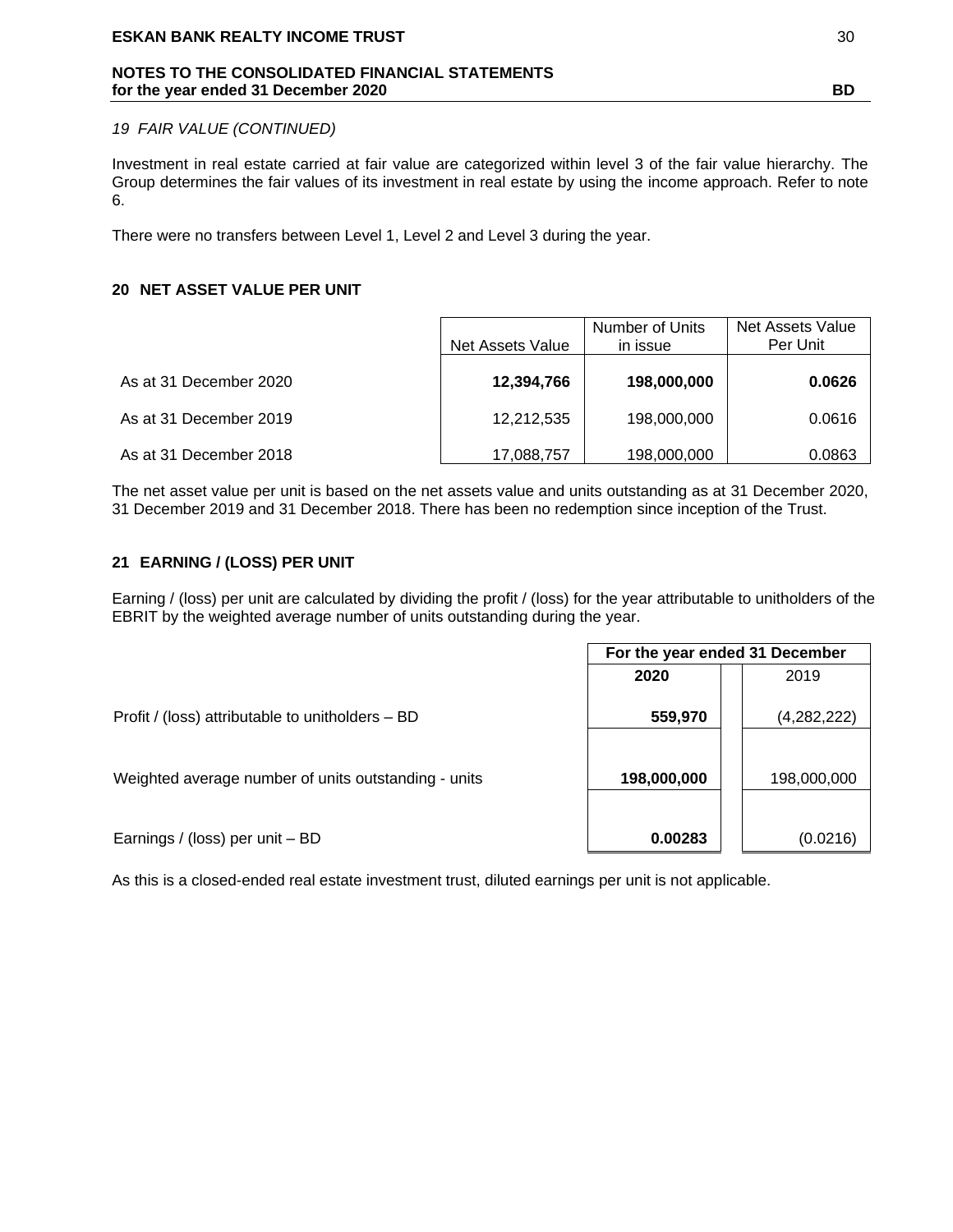## **NOTES TO THE CONSOLIDATED FINANCIAL STATEMENTS for the year ended 31 December 2020 BD**

# **22 NET DISTRIBUTABLE INCOME**

"Net Distributable Income" is defined in Clause 16.4 of the Trust Instrument and is arrived at as follows:

|                                                       | <b>Notes</b> | For the year ended 31 December |             |
|-------------------------------------------------------|--------------|--------------------------------|-------------|
|                                                       |              | 2020                           | 2019        |
|                                                       |              |                                |             |
| Opening balance                                       |              | 536,542                        | 498.712     |
| Profit / (loss) for the year                          |              | 559,970                        | (4,282,222) |
| (Reversal of fair value unrealized loss) / fair value |              |                                |             |
| unrealized loss on investment in real estate          | 6            | (57, 955)                      | 4,863,416   |
| Add back allowance for expected credit loss           | 7.1          | 68.409                         | 52,636      |
| Deduct capital expenditure reserve                    | 3(i)         | (2,000)                        | (2,000)     |
|                                                       |              |                                |             |
| Net distributable income                              |              | 1,104,966                      | 1,130,542   |
| Dividend distributed                                  |              | (377,739)                      | (594,000)   |
|                                                       |              |                                |             |
| Net distributable income available                    |              | 727,227                        | 536.542     |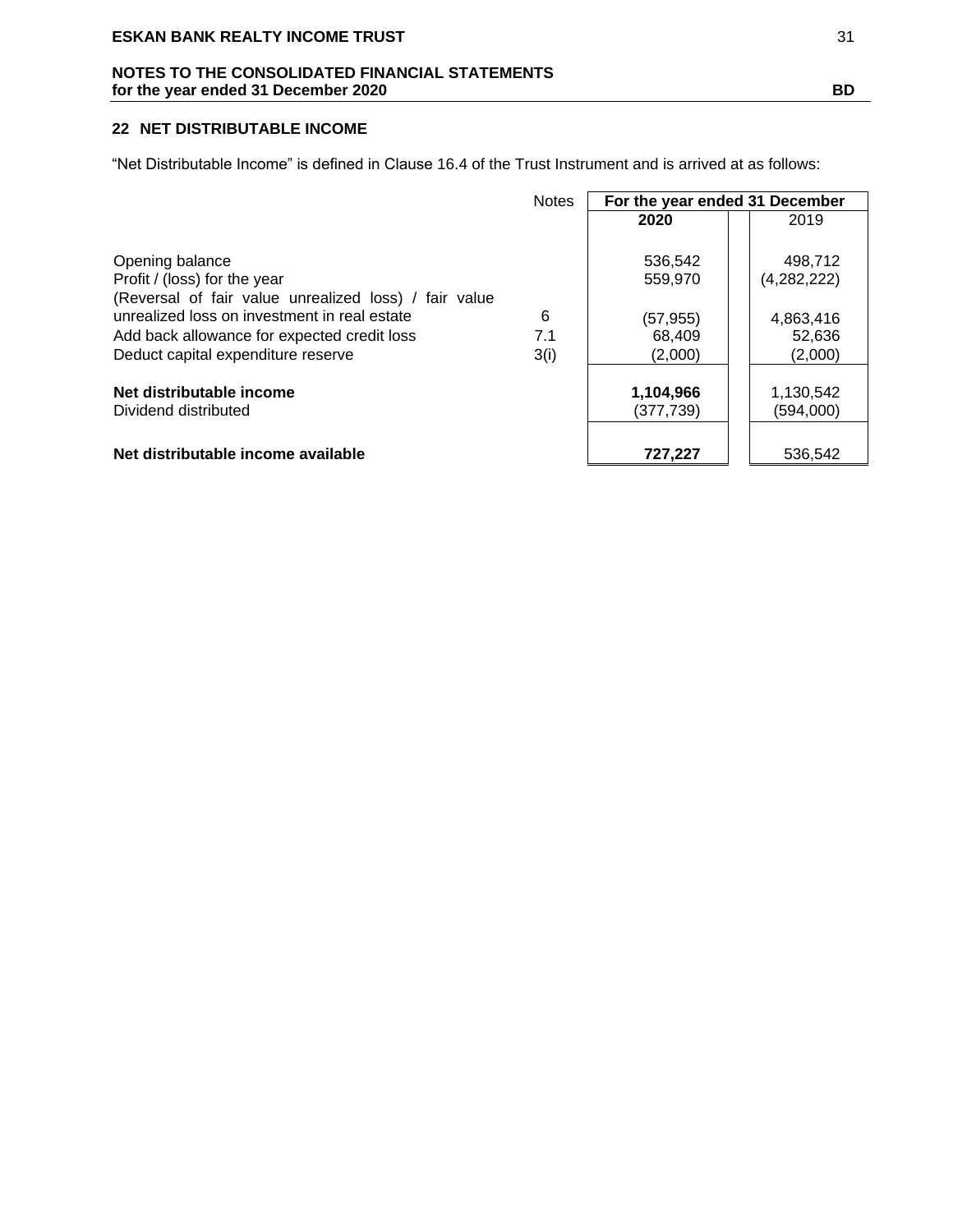# **THE ESKAN BANK REALTY INCOME TRUST (THE "TRUST") SUPPLEMENTARY DISCLOSURE REPORTING OF FINANCIAL IMPACT OF COVID-19 AS AT 31 DECEMBER 2020 (unaudited)**

#### Date: 28 February 2021

Eskan Bank Realty Income Trust (the "Trust" or "EBRIT") is a registered trust as per Financial Trust Law of Kingdom of Bahrain (law No. 23 of the year 2006 and as replaced by law No. 23 of 2016) with the Central Bank of Bahrain (the "CBB") under registration number FT/11/002/16 on 8 November 2016. The units of the Trust are listed in the Bahrain Bourse.

The rapid outbreak of the coronavirus presents an alarming health crisis that the world is grappling with. In addition to the human impact, there is also a significant commercial impact being felt globally.

The governments throughout the world had provided economic stimulus packages to assist business to tide through this crisis. The Government of the Kingdom of Bahrain provided stimulus package, which included wage support for Bahrainis in the private sector, partial waivers on payment of utility bills, exemption from municipality and Labour Market Regulatory Authority (LMRA) fees.

However, while the full extent of the financial impact cannot be concluded with certainty at this time due to the ongoing volatility of the situation and the market fluctuations, the following is a narrative of the key areas of impact on the EBRIT's operations and financial performance:

The trust assets which comprise of Segaya Plaza a commercial building consisting of 15 retail units and 105 fully furnished residential apartments and Dannat Al Madina property consisting of 44 retail units and 2 office towers named Durra 1 and Durra 2.

Considering the impact to the business and also considering the need to support the tenants in order to maintain long term occupancy, the Trustee of the Trust approached the Unitholders to consider whether rent free periods, discounts to rents or grace periods can be offered to certain negatively impacted tenants who were able to provide evidence that support is required. The Unitholders at their meeting held on 14 June 2020 approved the following:

Authorized the Investment Manager to provide reliefs package for a maximum of up to three months to the tenants. Based on the assessment of the level of impact on the tenant's financial position provide them relief in one of the following methods:

- a) Provide only impacted tenants up to three months' rent free;
- b) Provide only impacted tenants a rental discount of 50% for a period of up to three months; and
- c) Provide only impacted tenants a deferred rent period of up to three months.

Accordingly, the Property Manager has carried out a detailed analysis ("Tenant Rent Relief Analysis"), and was able to identify certain negatively impacted tenants those who urgently required the financial assistance, after carefully reviewing proof of impact on their business. Consequently, an amount BD 49,206 rent relief package was concluded by the Trust, and being granted for the month of April, May and June in the month July 2020 for those impacted tenants.

The total amount of relief received by the properties due to partial waiver of the utilities bills of the property is estimated to amount to approximately BD 9,227 for the year.

The EBRIT did not observe any significant impact on the value of its real estate property for the year ended 31 December 2020 based on the assessment carried out by an independent third-party valuer.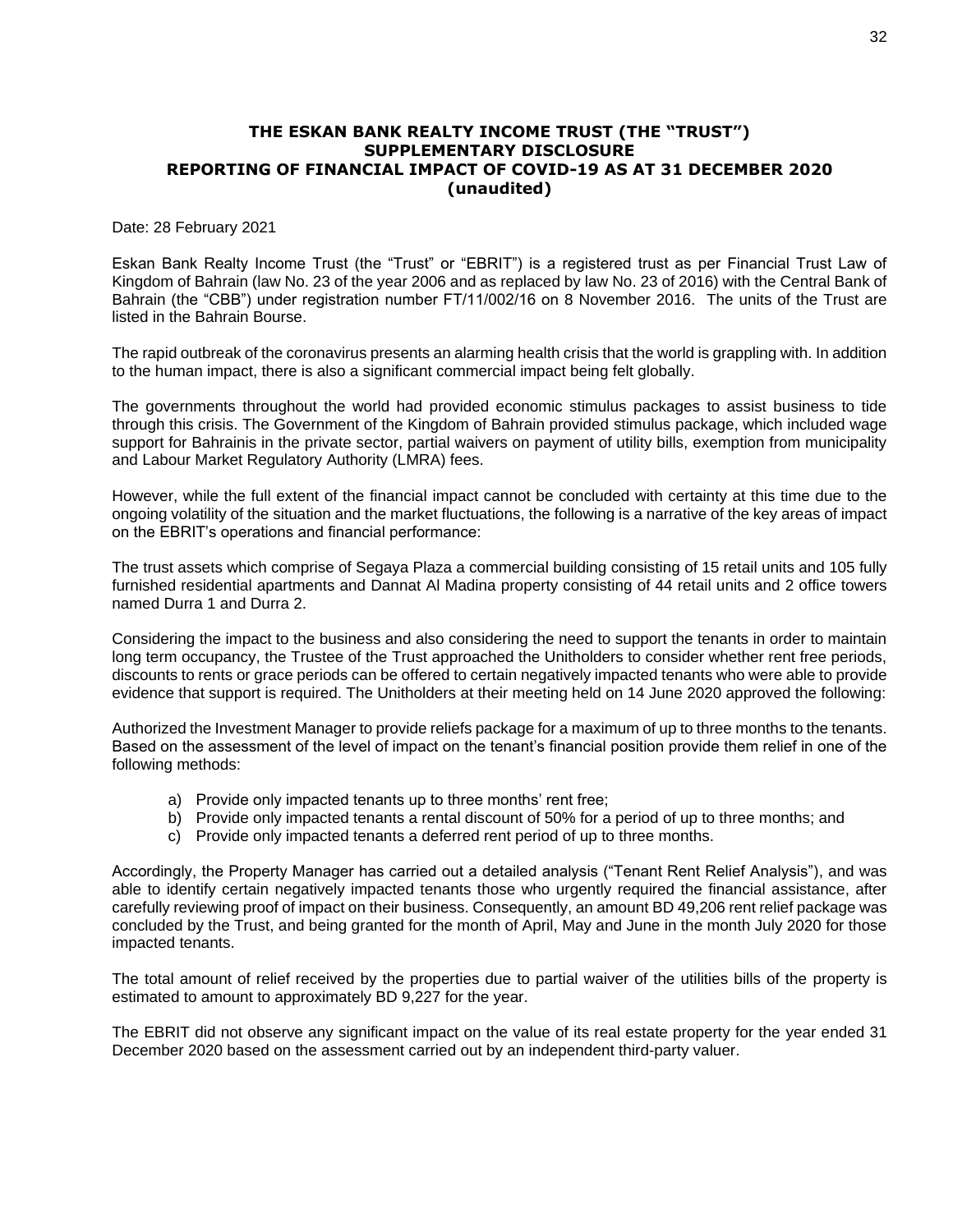#### Note:

This Supplementary Disclosure is issued in compliance with the Central Bank of Bahrain Circular dated 14 July 2020 (Ref: OG/259/2020) relating to the reporting of financial impact of COVID-19, and should not be relied upon for any other purpose. Due to the evolving and unpredictable nature of the COVID-19 pandemic, the information contained herein does not represent a precise and/or comprehensive assessment of its impact on the Company. This information has not been subject to a formal audit or review by external auditors.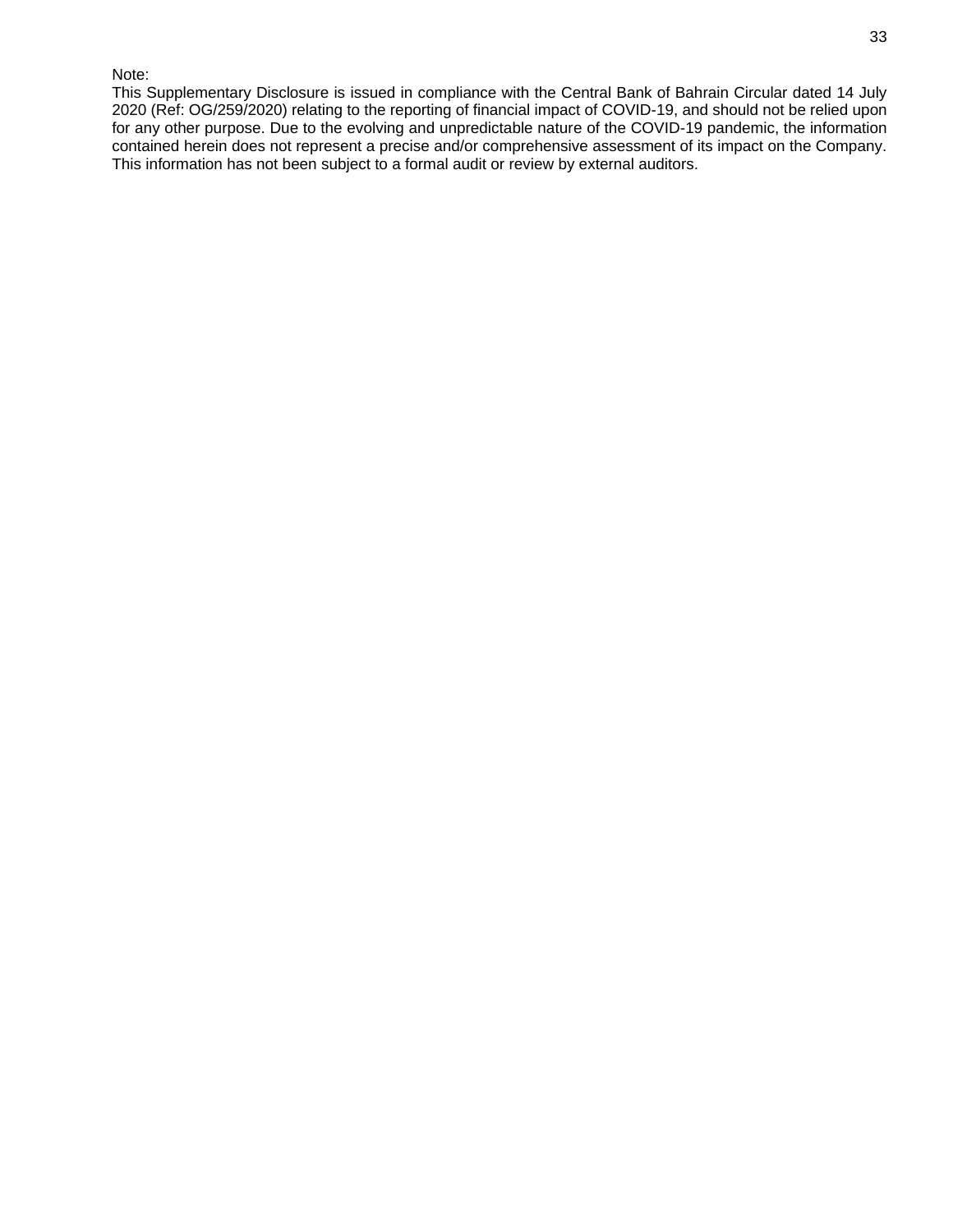# **ANNEXURE ADDITIONAL DISCLOSURES**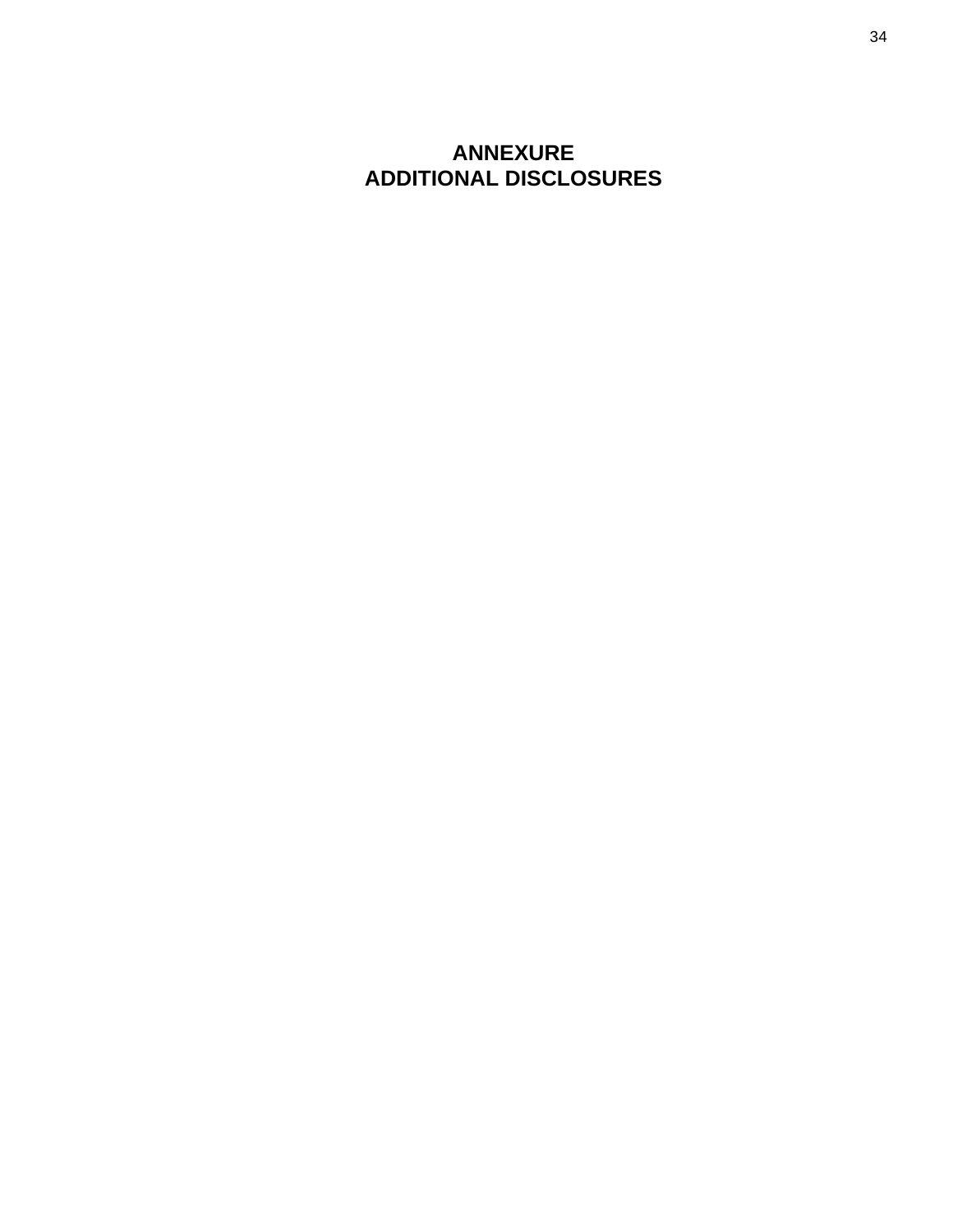# **ESKAN BANK REALTY INCOME TRUST ANNEXURE A: CONSOLIDATED STATEMENT OF PORTFOLIO INVESTMENTS, RECEIVABLES AND FINANCING AS AT 31 DECEMBER 2020**

|                                            | 31 December 2020 |                     | 31 December 2019 |                     |
|--------------------------------------------|------------------|---------------------|------------------|---------------------|
|                                            | BD               | $%$ of<br>portfolio | BD.              | $%$ of<br>portfolio |
| Investments:<br>Investment in real estate: |                  |                     |                  |                     |
| Segaya Plaza                               | 6,361,200        | 53.18%              | 6,050,250        | 51.00%              |
| Danaat Al Madina                           | 5,483,000        | 45.84%              | 5,735,810        | 48.34%              |
|                                            | 11,844,200       | 99.03%              | 11,786,060       | 99.34%              |
| Receivable:                                |                  |                     |                  |                     |
| Trade receivable                           | 116,406          | 0.97%               | 77,838           | 0.66%               |
|                                            | 11,960,806       | 100.00%             | 11,863,898       | 100.00%             |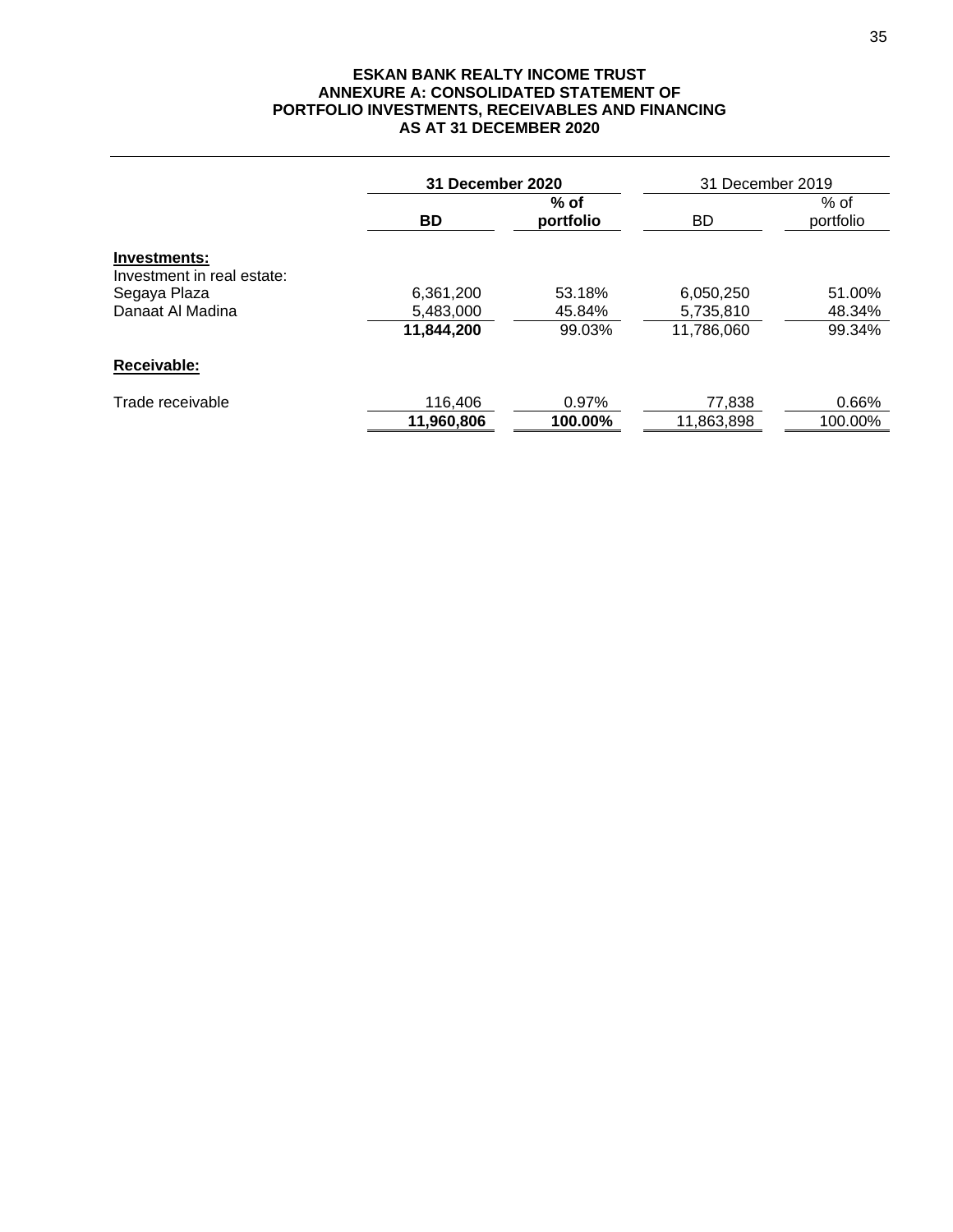## **ESKAN BANK REALTY INCOME TRUST ANNEXURE B: CONSOLIDATED STATEMENT OF FINANCIAL HIGHLIGHTS FOR THE YEAR ENDED 31 DECEMBER 2020**

|                                                                                                           | For the year ended 31 December |                   |
|-----------------------------------------------------------------------------------------------------------|--------------------------------|-------------------|
|                                                                                                           | 2020                           | 2019              |
| <b>Per Unit</b>                                                                                           | <b>BD</b>                      | <b>BD</b>         |
| Net asset value at the beginning of the year                                                              | 0.0616                         | 0.0863            |
| Income from investments<br>Net income from investments<br>Net unrealized gain / (losses) from investments | 0.0026<br>0.0003               | 0.003<br>(0.0246) |
| <b>Total income from investments</b>                                                                      | 0.0029                         | (0.02163)         |
| <b>Distributions to unitholders</b><br>From net income on investment                                      | (0.0019)                       | (0.0030)          |
| <b>Total distributions</b>                                                                                | (0.0019)                       | (0.0030)          |
|                                                                                                           |                                |                   |
| <b>Capital contributions</b>                                                                              |                                |                   |
| Net asset value at the end of the year                                                                    | 0.0626                         | 0.0616            |
| <b>Financial Ratios / Supplemental Data</b>                                                               |                                |                   |
| Total net assets at the end of the year                                                                   | 12,394,766                     | 12,212,535        |
| Weighted average net assets                                                                               | 12,168,391                     | 14,076,952        |
| Ratio of expenses to weighted average net assets                                                          | 0.0368:1                       | 0.0347:1          |
| Turnover rate of portfolio investments, receivables and financing                                         | N.A.                           | N.A.              |
| Rate of return                                                                                            | 4.60%                          | (30.42%)          |

## **Disclosure of the methods used to calculate the following:**

# **a) Ratio of expenses to weighted average net assets**

The ratio of expenses is computed taking the total expenses for the year divided by the weighted net assets of the Trust during the year.

# **b) Rate of return**

The rate of return is computed by dividing the net income (loss) for the year by the weighted average net assets of the Trust during the year.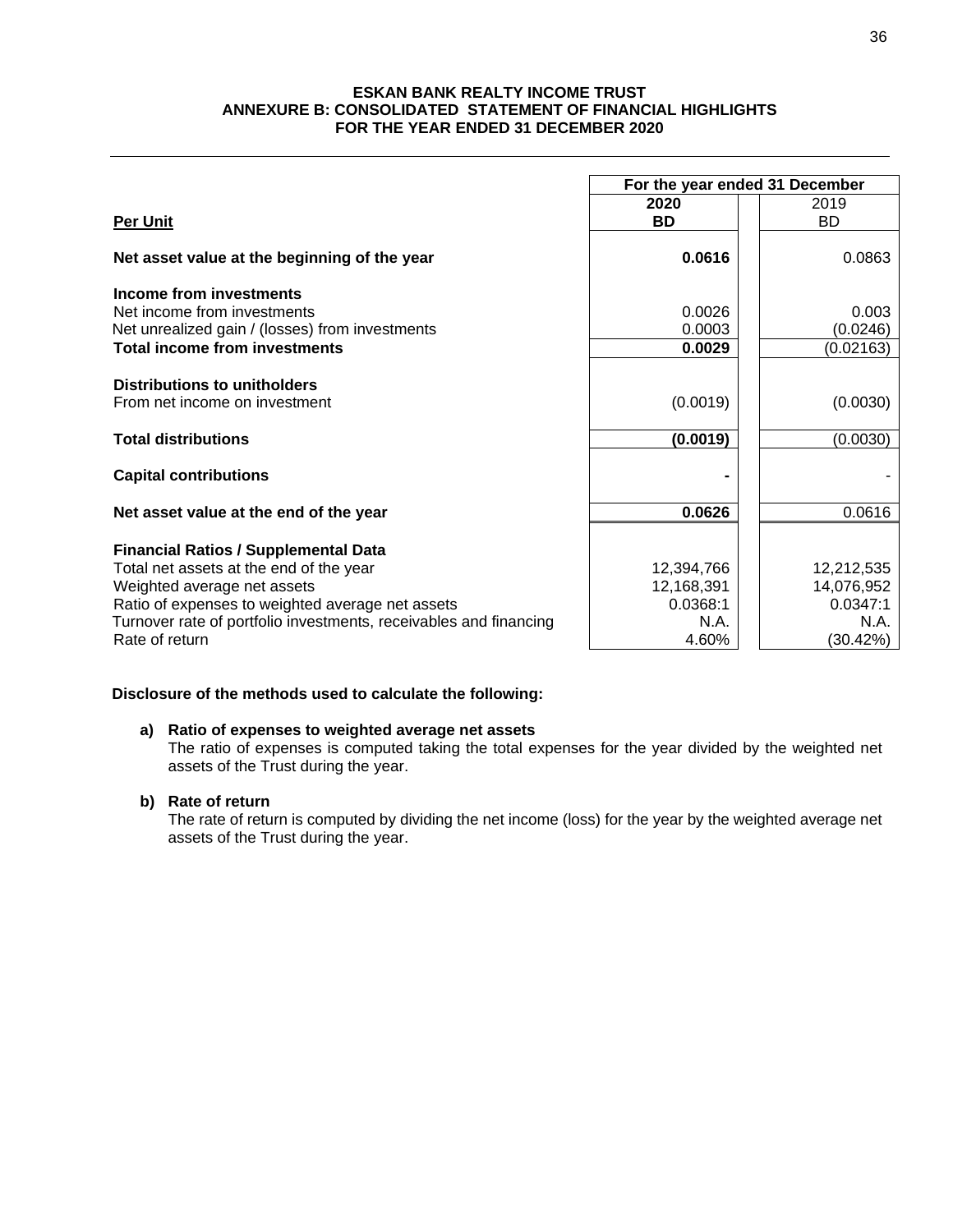### **ESKAN BANK REALTY INCOME TRUST ANNEXURE C: ADDITIONAL DISCLOSURES FOR THE YEAR ENDED 31 DECEMBER 2020**

# **Additional Disclosures**

The additional disclosures as required by "BRT-3.1 General Requirements" to the Rulebook on Collective Investment Undertakings (CIU) – Volume 7 on Capital Markets are as follows:

BRT-3.1.1- Jointly Controlled Entities- Not Applicable as EBRIT does not have any joint ownership in any investment.

BRT-3.1.2- Financing and Debt Position - Not Applicable as EBRIT does not have any Financing or Debt.